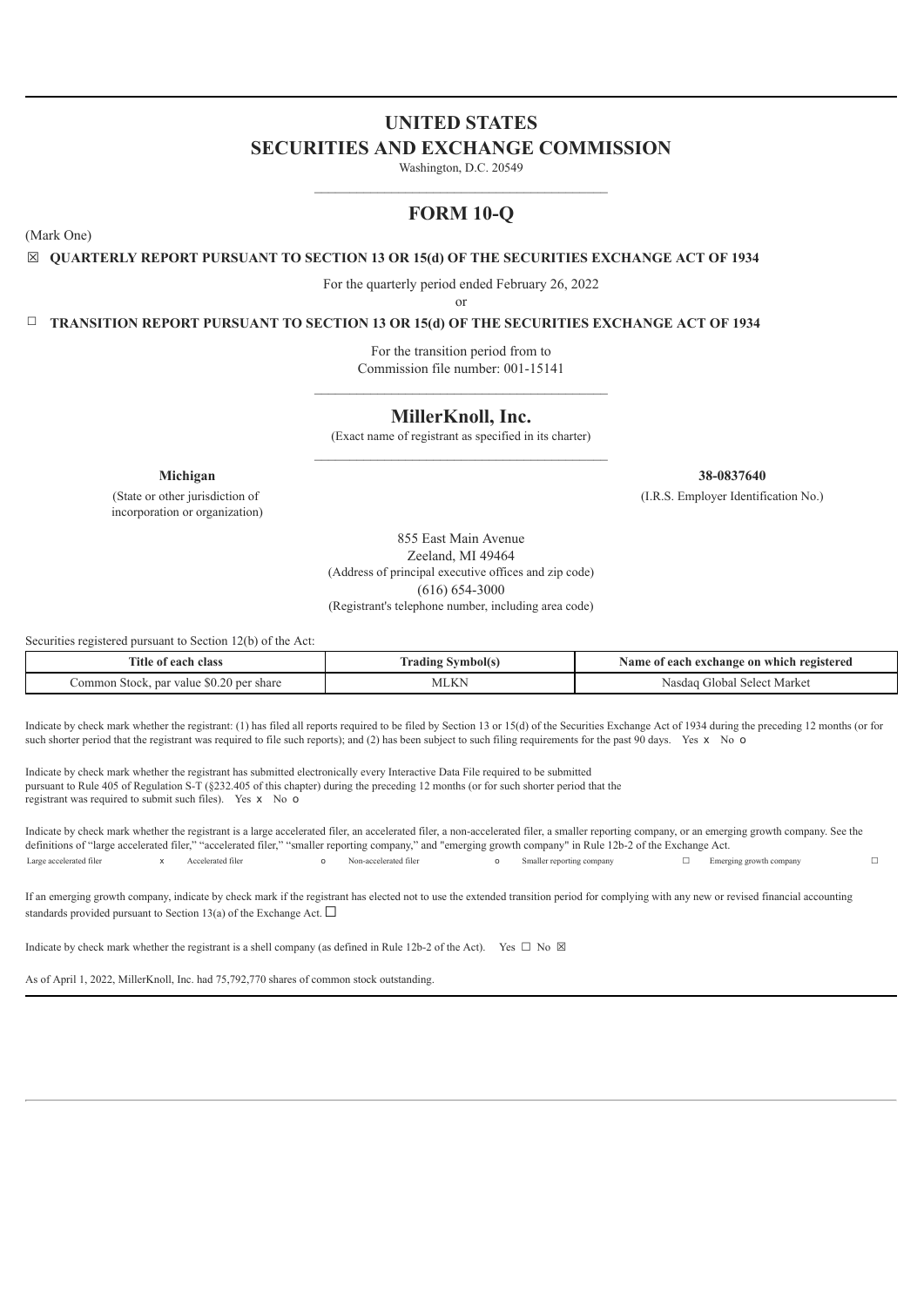# **MillerKnoll, Inc. Form 10-Q Table of Contents**

|                                                                                                                                                                               | Page No.        |
|-------------------------------------------------------------------------------------------------------------------------------------------------------------------------------|-----------------|
| Part I — Financial Information                                                                                                                                                |                 |
| Item 1 Financial Statements (Unaudited)<br>Condensed Consolidated Statements of Comprehensive Income (Loss) — Three and Nine Months Ended February 26, 2022 and               |                 |
| February 27, 2021                                                                                                                                                             | $\overline{3}$  |
| Condensed Consolidated Balance Sheets - February 26, 2022 and May 29, 2021                                                                                                    | $\overline{4}$  |
| Condensed Consolidated Statements of Cash Flows — Nine Months Ended February 26, 2022 and February 27, 2021                                                                   | $\overline{2}$  |
| Condensed Consolidated Statements of Stockholders' Equity — Nine Months Ended February 26, 2022 and February 27, 2021<br>Notes to Condensed Consolidated Financial Statements | 6               |
| Note 1 - Description of Business and Basis of Presentation                                                                                                                    | 8               |
| Note 2 - Recently Issued Accounting Standards                                                                                                                                 | $\overline{9}$  |
| Note 3 - Revenue from Contracts with Customers                                                                                                                                | 10              |
| Note 4 - Leases                                                                                                                                                               | 12              |
| Note 5 - Acquisitions and Divestitures                                                                                                                                        | 12              |
| Note 6 - Inventories, net                                                                                                                                                     | 15              |
| Note 7 - Goodwill and Indefinite-Lived Intangibles                                                                                                                            | <u>15</u>       |
| Note 8 - Employee Benefit Plans                                                                                                                                               | <b>16</b>       |
| Note 9 - Earnings Per Share                                                                                                                                                   | 17              |
| Note 10 - Stock-Based Compensation                                                                                                                                            | 17              |
| Note 11 - Income Taxes                                                                                                                                                        | 17              |
| Note 12 - Fair Value Measurements                                                                                                                                             | <u>18</u>       |
| Note 13 - Commitments and Contingencies                                                                                                                                       | 21              |
| Note 14 - Short-Term Borrowings and Long-Term Debt                                                                                                                            | 22              |
| Note 15 - Accumulated Other Comprehensive Loss                                                                                                                                | 23              |
| Note 16 - Operating Segments                                                                                                                                                  | 23              |
| Note 17 - Restructuring Expense                                                                                                                                               | 25              |
| Note 18 - Variable Interest Entities                                                                                                                                          | 27              |
| Item 2 Management's Discussion and Analysis of Financial Condition and Results of Operations                                                                                  | 28              |
| Item 3 Quantitative and Qualitative Disclosures about Market Risk                                                                                                             | $\overline{45}$ |
| Item 4 Controls and Procedures                                                                                                                                                | 46              |
| Part II - Other Information                                                                                                                                                   |                 |
| Item 1 Legal Proceedings                                                                                                                                                      | 47              |
| Item 1A Risk Factors                                                                                                                                                          | 47              |
| Item 2 Unregistered Sales of Equity Securities and Use of Proceeds                                                                                                            | 48              |
| Item 6 Exhibits                                                                                                                                                               | 48              |
| Signatures                                                                                                                                                                    | 49              |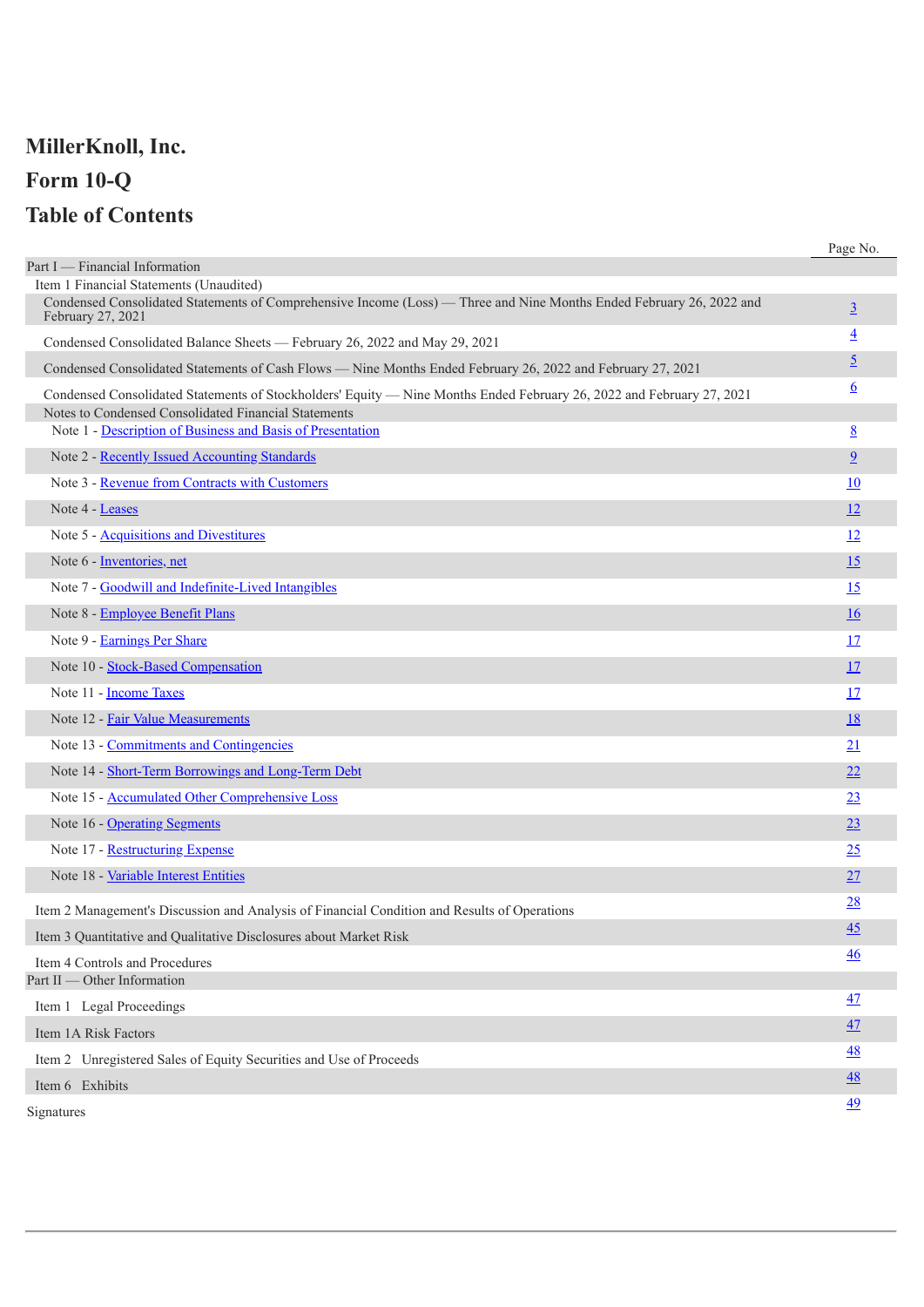# **PART I - FINANCIAL INFORMATION**

## **Item 1: Financial Statements**

# <span id="page-2-0"></span>**MillerKnoll, Inc.**

# **Condensed Consolidated Statements of Comprehensive Income (Loss)**

| (Unaudited)<br>February 26, 2022<br>February 27, 2021<br>February 26, 2022<br>February 27, 2021<br>$\mathbb{S}$<br>$\mathcal{S}$<br>$2,845.5$ \$<br>$\mathcal{S}$<br>Net sales<br>1,029.5<br>590.5<br>1,843.6<br>Cost of sales<br>692.7<br>359.6<br>1.880.6<br>1,118.4<br>964.9<br>336.8<br>230.9<br>725.2<br>Gross margin<br>Operating expenses:<br>Selling, general and administrative<br>282.3<br>157.4<br>907.8<br>450.2<br>Restructuring expense, net<br>0.3<br>1.5 |
|--------------------------------------------------------------------------------------------------------------------------------------------------------------------------------------------------------------------------------------------------------------------------------------------------------------------------------------------------------------------------------------------------------------------------------------------------------------------------|
|                                                                                                                                                                                                                                                                                                                                                                                                                                                                          |
|                                                                                                                                                                                                                                                                                                                                                                                                                                                                          |
|                                                                                                                                                                                                                                                                                                                                                                                                                                                                          |
|                                                                                                                                                                                                                                                                                                                                                                                                                                                                          |
|                                                                                                                                                                                                                                                                                                                                                                                                                                                                          |
|                                                                                                                                                                                                                                                                                                                                                                                                                                                                          |
|                                                                                                                                                                                                                                                                                                                                                                                                                                                                          |
| 28.0<br>Design and research<br>18.1<br>79.6<br>52.0                                                                                                                                                                                                                                                                                                                                                                                                                      |
| 175.8<br>987.4<br>Total operating expenses<br>310.3<br>503.7                                                                                                                                                                                                                                                                                                                                                                                                             |
| Operating earnings (loss)<br>26.5<br>55.1<br>(22.5)<br>221.5                                                                                                                                                                                                                                                                                                                                                                                                             |
| Interest expense<br>10.2<br>3.6<br>24.9<br>10.8                                                                                                                                                                                                                                                                                                                                                                                                                          |
| 0.6<br>0.5<br>1.3<br>Interest and other investment income<br>1.2                                                                                                                                                                                                                                                                                                                                                                                                         |
| Other (income) expense, net<br>(0.2)<br>(4.6)<br>11.9<br>(7.3)                                                                                                                                                                                                                                                                                                                                                                                                           |
| Earnings (loss) before income taxes and equity income<br>56.6<br>17.1<br>(58.1)<br>219.3                                                                                                                                                                                                                                                                                                                                                                                 |
| Income tax expense (benefit)<br>13.0<br>2.7<br>(11.5)<br>49.9                                                                                                                                                                                                                                                                                                                                                                                                            |
| Equity (loss) income from nonconsolidated affiliates, net of tax<br>0.1<br>(0.3)                                                                                                                                                                                                                                                                                                                                                                                         |
| 43.3<br>169.5<br>14.4<br>Net earnings (loss)<br>(46.6)                                                                                                                                                                                                                                                                                                                                                                                                                   |
| Net earnings attributable to redeemable noncontrolling interests<br>1.8<br>1.8<br>5.7<br>3.8                                                                                                                                                                                                                                                                                                                                                                             |
| 41.5<br>Net earnings (loss) attributable to MillerKnoll, Inc.<br>$\mathbb S$<br>12.6<br>$\mathbf S$<br>$\mathbf S$<br>$(52.3)$ \$<br>165.7                                                                                                                                                                                                                                                                                                                               |
| Earnings (loss) per share — basic<br>\$<br><sup>\$</sup><br>0.70<br>\$<br>0.17<br>$(0.72)$ \$<br>2.81                                                                                                                                                                                                                                                                                                                                                                    |
| $\mathcal{S}$<br>$\mathcal{S}$<br>$\mathcal{S}$<br>Earnings (loss) per share — diluted<br>0.16<br>$(0.72)$ \$<br>0.70<br>2.80                                                                                                                                                                                                                                                                                                                                            |
|                                                                                                                                                                                                                                                                                                                                                                                                                                                                          |
| Other comprehensive income (loss), net of tax:                                                                                                                                                                                                                                                                                                                                                                                                                           |
| \$<br><sup>S</sup><br>10.8<br>Foreign currency translation adjustments<br>5.4<br><sup>S</sup><br>$(48.7)$ \$<br>45.9                                                                                                                                                                                                                                                                                                                                                     |
| 1.5<br>3.7<br>Pension and post-retirement liability adjustments<br>1.1<br>5.6                                                                                                                                                                                                                                                                                                                                                                                            |
| Unrealized gains on interest rate swap agreement<br>10.2<br>7.8<br>6.7<br>13.2                                                                                                                                                                                                                                                                                                                                                                                           |
| Unrealized holding loss on available for sale securities<br>(0.1)                                                                                                                                                                                                                                                                                                                                                                                                        |
| Other comprehensive income (loss), net of tax<br>17.1<br>18.6<br>57.3<br>(29.9)                                                                                                                                                                                                                                                                                                                                                                                          |
| 31.5<br>61.9<br>226.8<br>Comprehensive income (loss)<br>(76.5)                                                                                                                                                                                                                                                                                                                                                                                                           |
| Comprehensive income (loss) attributable to redeemable<br>noncontrolling interests<br>1.8<br>2.1<br>3.7<br>6.9                                                                                                                                                                                                                                                                                                                                                           |
| 29.7<br>$\mathbf{s}$<br>59.8<br>$\mathbf{s}$<br>(80.2) S<br>219.9<br>Comprehensive income (loss) attributable to MillerKnoll, Inc. \$                                                                                                                                                                                                                                                                                                                                    |

<span id="page-2-1"></span>See accompanying notes to Condensed Consolidated Financial Statements.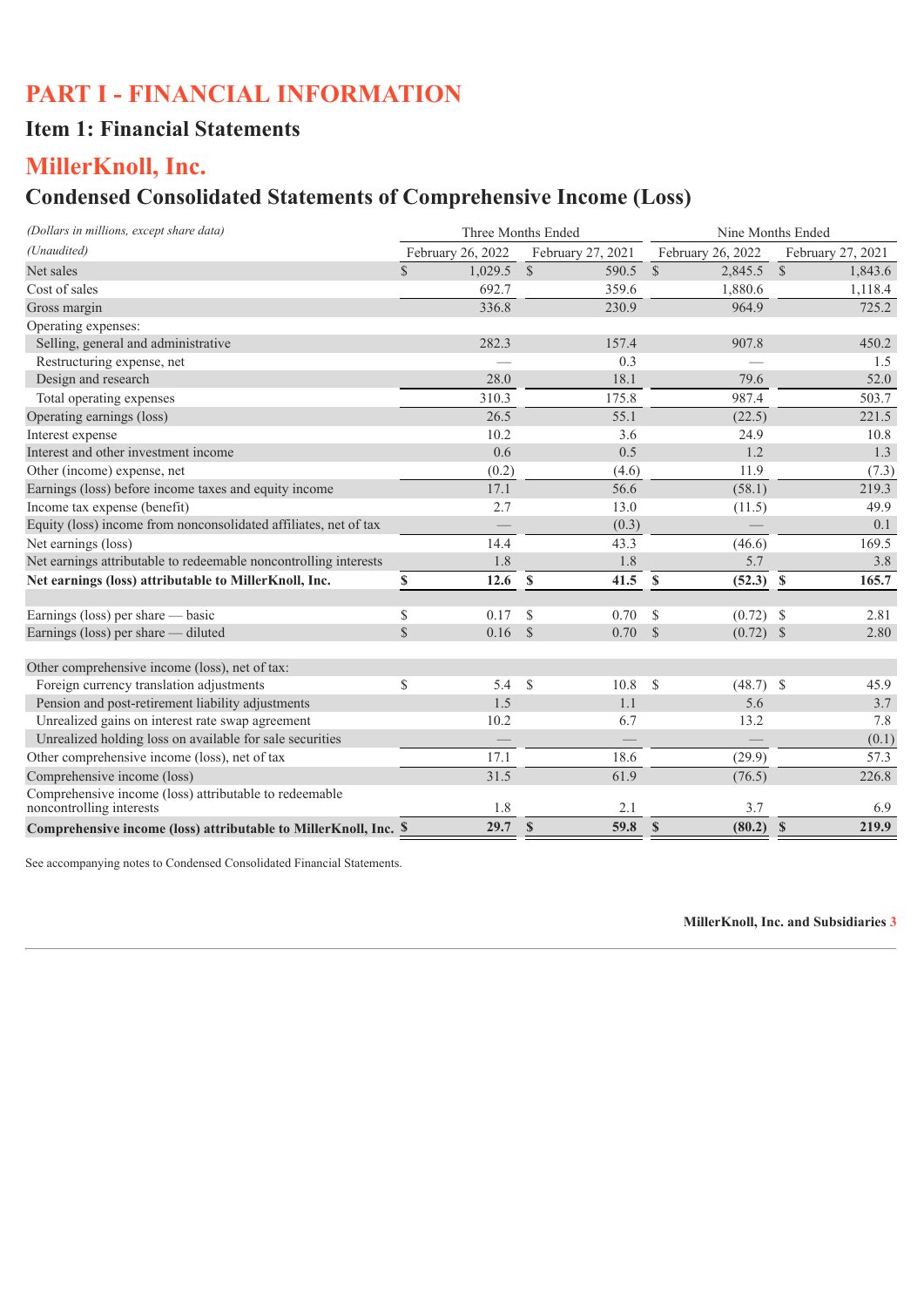# **MillerKnoll, Inc.**

# **Condensed Consolidated Balance Sheets**

| (Dollars in millions, except share data)                                                                                                                         |               |                   |               |              |
|------------------------------------------------------------------------------------------------------------------------------------------------------------------|---------------|-------------------|---------------|--------------|
| (Unaudited)                                                                                                                                                      |               | February 26, 2022 |               | May 29, 2021 |
| <b>ASSETS</b>                                                                                                                                                    |               |                   |               |              |
| <b>Current Assets:</b>                                                                                                                                           |               |                   |               |              |
| Cash and cash equivalents                                                                                                                                        | $\mathcal{S}$ | 245.9             | $\mathcal{S}$ | 396.4        |
| Short-term investments                                                                                                                                           |               |                   |               | 7.7          |
| Accounts receivable, net of allowances of \$8 and \$5.5                                                                                                          |               | 313.8             |               | 204.7        |
| Unbilled accounts receivable                                                                                                                                     |               | 42.1              |               | 16.4         |
| Inventories                                                                                                                                                      |               | 520.8             |               | 213.6        |
| Prepaid expenses                                                                                                                                                 |               | 139.9             |               | 45.1         |
| Other current assets                                                                                                                                             |               | 8.6               |               | 7.6          |
| Total current assets                                                                                                                                             |               | 1,271.1           |               | 891.5        |
| Property and equipment, at cost                                                                                                                                  |               | 1,488.9           |               | 1,159.7      |
| Less - accumulated depreciation                                                                                                                                  |               | (904.6)           |               | (832.5)      |
| Net property and equipment                                                                                                                                       |               | 584.3             |               | 327.2        |
| Right-of-use assets                                                                                                                                              |               | 418.6             |               | 214.7        |
| Goodwill                                                                                                                                                         |               | 1,282.7           |               | 364.2        |
| Indefinite-lived intangibles                                                                                                                                     |               | 503.8             |               | 97.6         |
| Other amortizable intangibles, net of accumulated amortization of \$120.7 and \$68.6                                                                             |               |                   |               |              |
|                                                                                                                                                                  |               | 378.1             |               | 105.2        |
| Other noncurrent assets                                                                                                                                          |               | 79.1              |               | 61.5         |
| <b>Total Assets</b>                                                                                                                                              | $\mathbb{S}$  | 4,517.7           | $\mathbf{s}$  | 2,061.9      |
|                                                                                                                                                                  |               |                   |               |              |
| LIABILITIES, REDEEMABLE NONCONTROLLING INTERESTS & STOCKHOLDERS' EQUITY<br><b>Current Liabilities:</b>                                                           |               |                   |               |              |
| Accounts payable                                                                                                                                                 | $\mathcal{S}$ | 340.8             | $\mathcal{S}$ | 178.4        |
| Short-term borrowings and current portion of long-term debt                                                                                                      |               | 28.8              |               | 2.2          |
| Accrued compensation and benefits                                                                                                                                |               | 102.1             |               | 90.2         |
| Short-term lease liability                                                                                                                                       |               | 78.7              |               | 44.8         |
| Accrued warranty                                                                                                                                                 |               | 19.9              |               | 14.5         |
| Customer deposits                                                                                                                                                |               | 126.9             |               | 43.1         |
| Other accrued liabilities                                                                                                                                        |               | 136.4             |               | 103.4        |
| Total current liabilities                                                                                                                                        |               | 833.6             |               | 476.6        |
| Long-term debt                                                                                                                                                   |               | 1,384.9           |               | 274.9        |
| Pension and post-retirement benefits                                                                                                                             |               | 37.9              |               | 34.5         |
| Lease liabilities                                                                                                                                                |               | 392.4             |               | 221.1        |
| Other liabilities                                                                                                                                                |               | 344.9             |               | 128.2        |
| <b>Total Liabilities</b>                                                                                                                                         |               | 2,993.7           |               | 1,135.3      |
| <b>Redeemable noncontrolling interests</b>                                                                                                                       |               | 68.1              |               | 77.0         |
| Stockholders' Equity:                                                                                                                                            |               |                   |               |              |
| Preferred stock, no par value (10,000,000 shares authorized, none issued)                                                                                        |               |                   |               |              |
|                                                                                                                                                                  |               |                   |               |              |
| Common stock, \$0.20 par value (240,000,000 shares authorized, 75,798,552 and 59,029,165 shares<br>issued and outstanding in fiscal 2022 and 2021, respectively) |               | 15.2              |               |              |
|                                                                                                                                                                  |               | 820.6             |               | 11.8<br>94.7 |
| Additional paid-in capital<br>Retained earnings                                                                                                                  |               | 713.1             |               | 808.4        |
| Accumulated other comprehensive loss                                                                                                                             |               | (93.0)            |               | (65.1)       |
| Deferred compensation plan                                                                                                                                       |               |                   |               | (0.2)        |
| <b>Total Stockholders' Equity</b>                                                                                                                                |               | 1,455.9           |               | 849.6        |
|                                                                                                                                                                  | $\mathbb{S}$  | 4,517.7 \$        |               | 2,061.9      |
| Total Liabilities, Redeemable Noncontrolling Interests, and Stockholders' Equity                                                                                 |               |                   |               |              |

<span id="page-3-0"></span>See accompanying notes to Condensed Consolidated Financial Statements.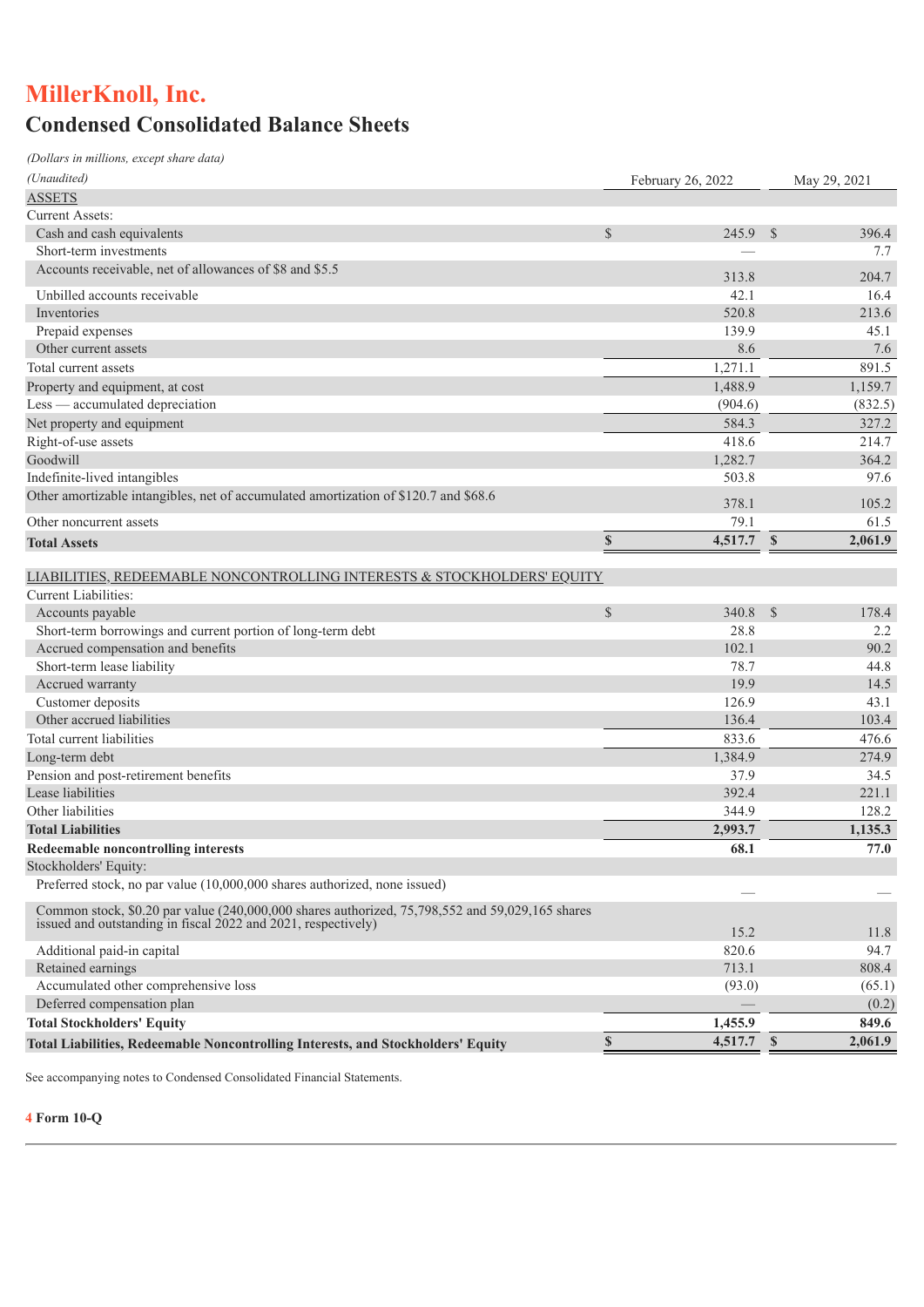# **MillerKnoll, Inc.**

# **Condensed Consolidated Statements of Cash Flows**

| (Unaudited)<br>February 26, 2022<br>February 27, 2021<br>Cash Flows from Operating Activities:<br>\$<br>Net (loss) earnings<br>$(46.6)$ \$<br>169.5<br>Adjustments to reconcile net earnings to net cash (used in) provided by operating activities:<br>Depreciation and amortization<br>150.3<br>64.8<br>Stock-based compensation<br>27.0<br>6.1<br>2.3<br>Pension and post-retirement expenses<br>(6.2)<br>Deferred taxes<br>4.1<br>(16.4)<br>(Gain) loss on sales of property and dealers<br>0.2<br>(2.0)<br>Loss on impairment<br>15.5<br>Loss on extinguishment of debt<br>13.4<br>(Increase) in current assets<br>(6.4)<br>(219.6)<br>Increase in current liabilities<br>9.7<br>33.5<br>$11.0\,$<br>(Decrease) increase in non-current liabilities<br>(8.6)<br>1.8<br>Other, net<br>(1.2)<br>Net Cash (Used in) Provided by Operating Activities<br>(57.9)<br>260.1<br>Cash Flows from Investing Activities:<br>Proceeds from sale of subsidiary<br>11.5<br>2.8<br>Proceeds from sale of property and dealers<br>$\qquad \qquad -$<br>Capital expenditures<br>(42.8)<br>(65.8)<br>Acquisitions, net of cash received<br>(1,088.5)<br>Proceeds from the sale of investments<br>7.7<br>Other, net<br>(1.2)<br>(11.6)<br>(42.9)<br><b>Net Cash Used for Investing Activities</b><br>(1,145.0)<br>Cash Flows from Financing Activities:<br>Repayments of long-term debt<br>(56.6)<br>Proceeds from issuance of debt, net of discounts<br>1,007.0<br>Payments of deferred financing costs<br>(9.3)<br>Proceeds from credit facility<br>815.7<br>Repayments of credit facility<br>(627.7)<br>(265.0)<br>Payment of make whole premium on debt<br>(13.4)<br>Dividends paid<br>(39.8)<br>(23.4)<br>Common stock issued<br>6.8<br>3.9<br>Common stock repurchased and retired<br>(0.9)<br>(16.0)<br>Other, net<br>(5.3)<br>(1.9)<br>1,061.4<br>(287.3)<br><b>Net Cash Provided by (Used in) Financing Activities</b><br>Effect of Exchange Rate Changes on Cash and Cash Equivalents<br>(9.0)<br>13.5<br>Net Decrease in Cash and Cash Equivalents<br>(150.5)<br>(56.6)<br>Cash and Cash Equivalents, Beginning of Period<br>396.4<br>454.0<br>$\mathbb{S}$ | (Dollars in millions)                    | Nine Months Ended         |       |       |  |  |  |  |
|----------------------------------------------------------------------------------------------------------------------------------------------------------------------------------------------------------------------------------------------------------------------------------------------------------------------------------------------------------------------------------------------------------------------------------------------------------------------------------------------------------------------------------------------------------------------------------------------------------------------------------------------------------------------------------------------------------------------------------------------------------------------------------------------------------------------------------------------------------------------------------------------------------------------------------------------------------------------------------------------------------------------------------------------------------------------------------------------------------------------------------------------------------------------------------------------------------------------------------------------------------------------------------------------------------------------------------------------------------------------------------------------------------------------------------------------------------------------------------------------------------------------------------------------------------------------------------------------------------------------------------------------------------------------------------------------------------------------------------------------------------------------------------------------------------------------------------------------------------------------------------------------------------------------------------------------------------------------------------------------------------------------------------------------------------------------------------------------------------------------------------------------------------|------------------------------------------|---------------------------|-------|-------|--|--|--|--|
|                                                                                                                                                                                                                                                                                                                                                                                                                                                                                                                                                                                                                                                                                                                                                                                                                                                                                                                                                                                                                                                                                                                                                                                                                                                                                                                                                                                                                                                                                                                                                                                                                                                                                                                                                                                                                                                                                                                                                                                                                                                                                                                                                          |                                          |                           |       |       |  |  |  |  |
|                                                                                                                                                                                                                                                                                                                                                                                                                                                                                                                                                                                                                                                                                                                                                                                                                                                                                                                                                                                                                                                                                                                                                                                                                                                                                                                                                                                                                                                                                                                                                                                                                                                                                                                                                                                                                                                                                                                                                                                                                                                                                                                                                          |                                          |                           |       |       |  |  |  |  |
|                                                                                                                                                                                                                                                                                                                                                                                                                                                                                                                                                                                                                                                                                                                                                                                                                                                                                                                                                                                                                                                                                                                                                                                                                                                                                                                                                                                                                                                                                                                                                                                                                                                                                                                                                                                                                                                                                                                                                                                                                                                                                                                                                          |                                          |                           |       |       |  |  |  |  |
|                                                                                                                                                                                                                                                                                                                                                                                                                                                                                                                                                                                                                                                                                                                                                                                                                                                                                                                                                                                                                                                                                                                                                                                                                                                                                                                                                                                                                                                                                                                                                                                                                                                                                                                                                                                                                                                                                                                                                                                                                                                                                                                                                          |                                          |                           |       |       |  |  |  |  |
|                                                                                                                                                                                                                                                                                                                                                                                                                                                                                                                                                                                                                                                                                                                                                                                                                                                                                                                                                                                                                                                                                                                                                                                                                                                                                                                                                                                                                                                                                                                                                                                                                                                                                                                                                                                                                                                                                                                                                                                                                                                                                                                                                          |                                          |                           |       |       |  |  |  |  |
|                                                                                                                                                                                                                                                                                                                                                                                                                                                                                                                                                                                                                                                                                                                                                                                                                                                                                                                                                                                                                                                                                                                                                                                                                                                                                                                                                                                                                                                                                                                                                                                                                                                                                                                                                                                                                                                                                                                                                                                                                                                                                                                                                          |                                          |                           |       |       |  |  |  |  |
|                                                                                                                                                                                                                                                                                                                                                                                                                                                                                                                                                                                                                                                                                                                                                                                                                                                                                                                                                                                                                                                                                                                                                                                                                                                                                                                                                                                                                                                                                                                                                                                                                                                                                                                                                                                                                                                                                                                                                                                                                                                                                                                                                          |                                          |                           |       |       |  |  |  |  |
|                                                                                                                                                                                                                                                                                                                                                                                                                                                                                                                                                                                                                                                                                                                                                                                                                                                                                                                                                                                                                                                                                                                                                                                                                                                                                                                                                                                                                                                                                                                                                                                                                                                                                                                                                                                                                                                                                                                                                                                                                                                                                                                                                          |                                          |                           |       |       |  |  |  |  |
|                                                                                                                                                                                                                                                                                                                                                                                                                                                                                                                                                                                                                                                                                                                                                                                                                                                                                                                                                                                                                                                                                                                                                                                                                                                                                                                                                                                                                                                                                                                                                                                                                                                                                                                                                                                                                                                                                                                                                                                                                                                                                                                                                          |                                          |                           |       |       |  |  |  |  |
|                                                                                                                                                                                                                                                                                                                                                                                                                                                                                                                                                                                                                                                                                                                                                                                                                                                                                                                                                                                                                                                                                                                                                                                                                                                                                                                                                                                                                                                                                                                                                                                                                                                                                                                                                                                                                                                                                                                                                                                                                                                                                                                                                          |                                          |                           |       |       |  |  |  |  |
|                                                                                                                                                                                                                                                                                                                                                                                                                                                                                                                                                                                                                                                                                                                                                                                                                                                                                                                                                                                                                                                                                                                                                                                                                                                                                                                                                                                                                                                                                                                                                                                                                                                                                                                                                                                                                                                                                                                                                                                                                                                                                                                                                          |                                          |                           |       |       |  |  |  |  |
|                                                                                                                                                                                                                                                                                                                                                                                                                                                                                                                                                                                                                                                                                                                                                                                                                                                                                                                                                                                                                                                                                                                                                                                                                                                                                                                                                                                                                                                                                                                                                                                                                                                                                                                                                                                                                                                                                                                                                                                                                                                                                                                                                          |                                          |                           |       |       |  |  |  |  |
|                                                                                                                                                                                                                                                                                                                                                                                                                                                                                                                                                                                                                                                                                                                                                                                                                                                                                                                                                                                                                                                                                                                                                                                                                                                                                                                                                                                                                                                                                                                                                                                                                                                                                                                                                                                                                                                                                                                                                                                                                                                                                                                                                          |                                          |                           |       |       |  |  |  |  |
|                                                                                                                                                                                                                                                                                                                                                                                                                                                                                                                                                                                                                                                                                                                                                                                                                                                                                                                                                                                                                                                                                                                                                                                                                                                                                                                                                                                                                                                                                                                                                                                                                                                                                                                                                                                                                                                                                                                                                                                                                                                                                                                                                          |                                          |                           |       |       |  |  |  |  |
|                                                                                                                                                                                                                                                                                                                                                                                                                                                                                                                                                                                                                                                                                                                                                                                                                                                                                                                                                                                                                                                                                                                                                                                                                                                                                                                                                                                                                                                                                                                                                                                                                                                                                                                                                                                                                                                                                                                                                                                                                                                                                                                                                          |                                          |                           |       |       |  |  |  |  |
|                                                                                                                                                                                                                                                                                                                                                                                                                                                                                                                                                                                                                                                                                                                                                                                                                                                                                                                                                                                                                                                                                                                                                                                                                                                                                                                                                                                                                                                                                                                                                                                                                                                                                                                                                                                                                                                                                                                                                                                                                                                                                                                                                          |                                          |                           |       |       |  |  |  |  |
|                                                                                                                                                                                                                                                                                                                                                                                                                                                                                                                                                                                                                                                                                                                                                                                                                                                                                                                                                                                                                                                                                                                                                                                                                                                                                                                                                                                                                                                                                                                                                                                                                                                                                                                                                                                                                                                                                                                                                                                                                                                                                                                                                          |                                          |                           |       |       |  |  |  |  |
|                                                                                                                                                                                                                                                                                                                                                                                                                                                                                                                                                                                                                                                                                                                                                                                                                                                                                                                                                                                                                                                                                                                                                                                                                                                                                                                                                                                                                                                                                                                                                                                                                                                                                                                                                                                                                                                                                                                                                                                                                                                                                                                                                          |                                          |                           |       |       |  |  |  |  |
|                                                                                                                                                                                                                                                                                                                                                                                                                                                                                                                                                                                                                                                                                                                                                                                                                                                                                                                                                                                                                                                                                                                                                                                                                                                                                                                                                                                                                                                                                                                                                                                                                                                                                                                                                                                                                                                                                                                                                                                                                                                                                                                                                          |                                          |                           |       |       |  |  |  |  |
|                                                                                                                                                                                                                                                                                                                                                                                                                                                                                                                                                                                                                                                                                                                                                                                                                                                                                                                                                                                                                                                                                                                                                                                                                                                                                                                                                                                                                                                                                                                                                                                                                                                                                                                                                                                                                                                                                                                                                                                                                                                                                                                                                          |                                          |                           |       |       |  |  |  |  |
|                                                                                                                                                                                                                                                                                                                                                                                                                                                                                                                                                                                                                                                                                                                                                                                                                                                                                                                                                                                                                                                                                                                                                                                                                                                                                                                                                                                                                                                                                                                                                                                                                                                                                                                                                                                                                                                                                                                                                                                                                                                                                                                                                          |                                          |                           |       |       |  |  |  |  |
|                                                                                                                                                                                                                                                                                                                                                                                                                                                                                                                                                                                                                                                                                                                                                                                                                                                                                                                                                                                                                                                                                                                                                                                                                                                                                                                                                                                                                                                                                                                                                                                                                                                                                                                                                                                                                                                                                                                                                                                                                                                                                                                                                          |                                          |                           |       |       |  |  |  |  |
|                                                                                                                                                                                                                                                                                                                                                                                                                                                                                                                                                                                                                                                                                                                                                                                                                                                                                                                                                                                                                                                                                                                                                                                                                                                                                                                                                                                                                                                                                                                                                                                                                                                                                                                                                                                                                                                                                                                                                                                                                                                                                                                                                          |                                          |                           |       |       |  |  |  |  |
|                                                                                                                                                                                                                                                                                                                                                                                                                                                                                                                                                                                                                                                                                                                                                                                                                                                                                                                                                                                                                                                                                                                                                                                                                                                                                                                                                                                                                                                                                                                                                                                                                                                                                                                                                                                                                                                                                                                                                                                                                                                                                                                                                          |                                          |                           |       |       |  |  |  |  |
|                                                                                                                                                                                                                                                                                                                                                                                                                                                                                                                                                                                                                                                                                                                                                                                                                                                                                                                                                                                                                                                                                                                                                                                                                                                                                                                                                                                                                                                                                                                                                                                                                                                                                                                                                                                                                                                                                                                                                                                                                                                                                                                                                          |                                          |                           |       |       |  |  |  |  |
|                                                                                                                                                                                                                                                                                                                                                                                                                                                                                                                                                                                                                                                                                                                                                                                                                                                                                                                                                                                                                                                                                                                                                                                                                                                                                                                                                                                                                                                                                                                                                                                                                                                                                                                                                                                                                                                                                                                                                                                                                                                                                                                                                          |                                          |                           |       |       |  |  |  |  |
|                                                                                                                                                                                                                                                                                                                                                                                                                                                                                                                                                                                                                                                                                                                                                                                                                                                                                                                                                                                                                                                                                                                                                                                                                                                                                                                                                                                                                                                                                                                                                                                                                                                                                                                                                                                                                                                                                                                                                                                                                                                                                                                                                          |                                          |                           |       |       |  |  |  |  |
|                                                                                                                                                                                                                                                                                                                                                                                                                                                                                                                                                                                                                                                                                                                                                                                                                                                                                                                                                                                                                                                                                                                                                                                                                                                                                                                                                                                                                                                                                                                                                                                                                                                                                                                                                                                                                                                                                                                                                                                                                                                                                                                                                          |                                          |                           |       |       |  |  |  |  |
|                                                                                                                                                                                                                                                                                                                                                                                                                                                                                                                                                                                                                                                                                                                                                                                                                                                                                                                                                                                                                                                                                                                                                                                                                                                                                                                                                                                                                                                                                                                                                                                                                                                                                                                                                                                                                                                                                                                                                                                                                                                                                                                                                          |                                          |                           |       |       |  |  |  |  |
|                                                                                                                                                                                                                                                                                                                                                                                                                                                                                                                                                                                                                                                                                                                                                                                                                                                                                                                                                                                                                                                                                                                                                                                                                                                                                                                                                                                                                                                                                                                                                                                                                                                                                                                                                                                                                                                                                                                                                                                                                                                                                                                                                          |                                          |                           |       |       |  |  |  |  |
|                                                                                                                                                                                                                                                                                                                                                                                                                                                                                                                                                                                                                                                                                                                                                                                                                                                                                                                                                                                                                                                                                                                                                                                                                                                                                                                                                                                                                                                                                                                                                                                                                                                                                                                                                                                                                                                                                                                                                                                                                                                                                                                                                          |                                          |                           |       |       |  |  |  |  |
|                                                                                                                                                                                                                                                                                                                                                                                                                                                                                                                                                                                                                                                                                                                                                                                                                                                                                                                                                                                                                                                                                                                                                                                                                                                                                                                                                                                                                                                                                                                                                                                                                                                                                                                                                                                                                                                                                                                                                                                                                                                                                                                                                          |                                          |                           |       |       |  |  |  |  |
|                                                                                                                                                                                                                                                                                                                                                                                                                                                                                                                                                                                                                                                                                                                                                                                                                                                                                                                                                                                                                                                                                                                                                                                                                                                                                                                                                                                                                                                                                                                                                                                                                                                                                                                                                                                                                                                                                                                                                                                                                                                                                                                                                          |                                          |                           |       |       |  |  |  |  |
|                                                                                                                                                                                                                                                                                                                                                                                                                                                                                                                                                                                                                                                                                                                                                                                                                                                                                                                                                                                                                                                                                                                                                                                                                                                                                                                                                                                                                                                                                                                                                                                                                                                                                                                                                                                                                                                                                                                                                                                                                                                                                                                                                          |                                          |                           |       |       |  |  |  |  |
|                                                                                                                                                                                                                                                                                                                                                                                                                                                                                                                                                                                                                                                                                                                                                                                                                                                                                                                                                                                                                                                                                                                                                                                                                                                                                                                                                                                                                                                                                                                                                                                                                                                                                                                                                                                                                                                                                                                                                                                                                                                                                                                                                          |                                          |                           |       |       |  |  |  |  |
|                                                                                                                                                                                                                                                                                                                                                                                                                                                                                                                                                                                                                                                                                                                                                                                                                                                                                                                                                                                                                                                                                                                                                                                                                                                                                                                                                                                                                                                                                                                                                                                                                                                                                                                                                                                                                                                                                                                                                                                                                                                                                                                                                          |                                          |                           |       |       |  |  |  |  |
|                                                                                                                                                                                                                                                                                                                                                                                                                                                                                                                                                                                                                                                                                                                                                                                                                                                                                                                                                                                                                                                                                                                                                                                                                                                                                                                                                                                                                                                                                                                                                                                                                                                                                                                                                                                                                                                                                                                                                                                                                                                                                                                                                          |                                          |                           |       |       |  |  |  |  |
|                                                                                                                                                                                                                                                                                                                                                                                                                                                                                                                                                                                                                                                                                                                                                                                                                                                                                                                                                                                                                                                                                                                                                                                                                                                                                                                                                                                                                                                                                                                                                                                                                                                                                                                                                                                                                                                                                                                                                                                                                                                                                                                                                          |                                          |                           |       |       |  |  |  |  |
|                                                                                                                                                                                                                                                                                                                                                                                                                                                                                                                                                                                                                                                                                                                                                                                                                                                                                                                                                                                                                                                                                                                                                                                                                                                                                                                                                                                                                                                                                                                                                                                                                                                                                                                                                                                                                                                                                                                                                                                                                                                                                                                                                          |                                          |                           |       |       |  |  |  |  |
|                                                                                                                                                                                                                                                                                                                                                                                                                                                                                                                                                                                                                                                                                                                                                                                                                                                                                                                                                                                                                                                                                                                                                                                                                                                                                                                                                                                                                                                                                                                                                                                                                                                                                                                                                                                                                                                                                                                                                                                                                                                                                                                                                          | Cash and Cash Equivalents, End of Period | $\boldsymbol{\mathsf{S}}$ | 245.9 | 397.4 |  |  |  |  |

<span id="page-4-0"></span>See accompanying notes to Condensed Consolidated Financial Statements.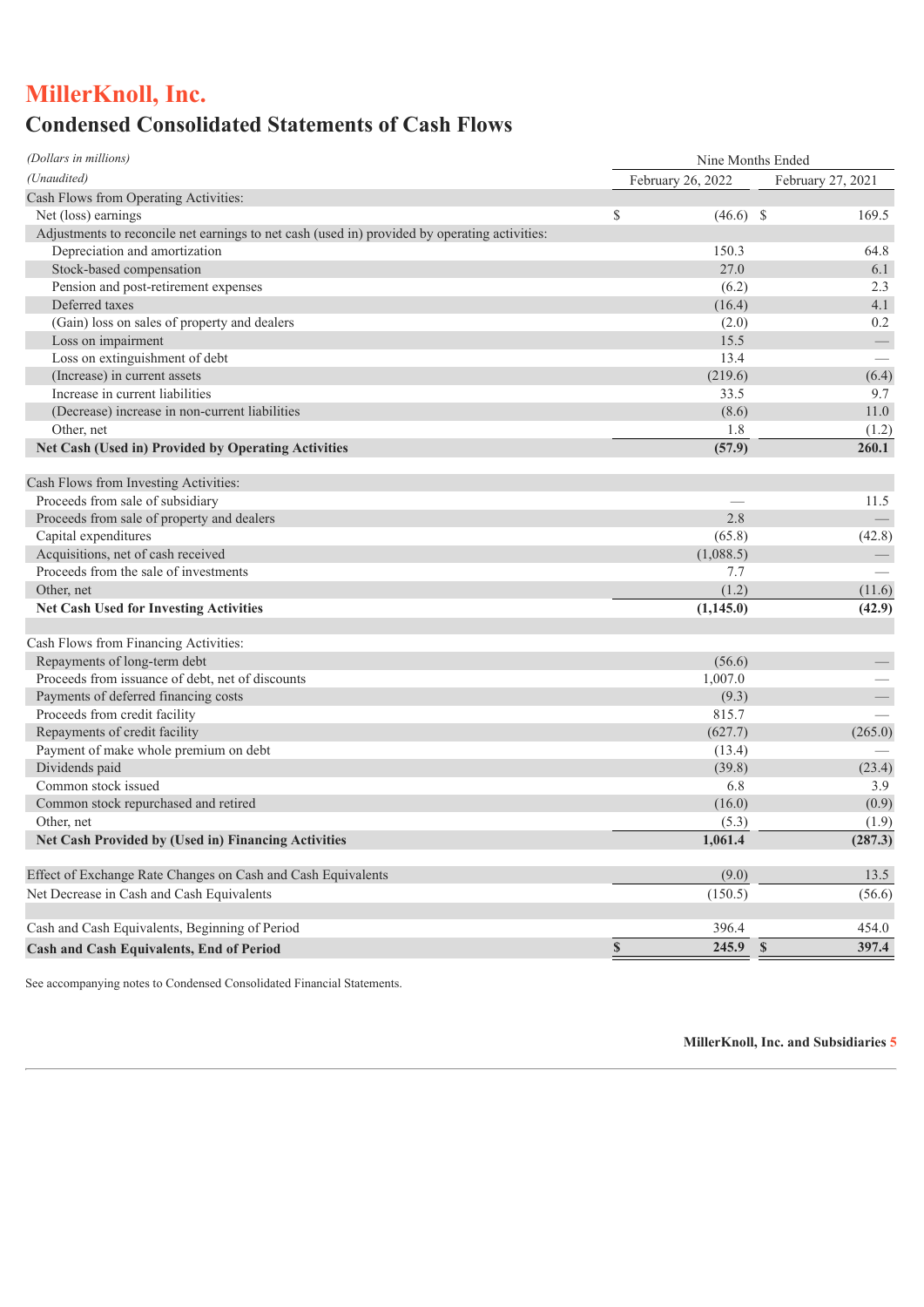# **MillerKnoll, Inc. Condensed Consolidated Statements of Stockholders' Equity**

|                                                                 |               |               |         |               |                  |              | Nine Months Ended February 26, 2022 |               |                        |                            |               |                                    |
|-----------------------------------------------------------------|---------------|---------------|---------|---------------|------------------|--------------|-------------------------------------|---------------|------------------------|----------------------------|---------------|------------------------------------|
|                                                                 |               |               |         |               |                  |              |                                     |               | Accumulated            |                            |               |                                    |
| (Dollars in millions, except share data)                        | Common Stock  |               |         |               | Additional Paid- |              | Retained                            |               | Other<br>Comprehensive | Deferred<br>Compensation   |               | MillerKnoll, Inc.<br>Stockholders' |
| (Unaudited)                                                     | Shares        |               | Amount  |               | in Capital       |              | Earnings                            |               | Loss                   | Plan                       |               | Equity                             |
| May 29, 2021                                                    | 59,029,165    | $\mathbb{S}$  | 11.8    | $\mathcal{S}$ | 94.7             | $\mathbb{S}$ | 808.4                               | $\mathbb{S}$  | (65.1)                 | $\mathbb{S}$<br>(0.2)      | $\mathcal{S}$ | 849.6                              |
| Net earnings                                                    |               |               |         |               |                  |              | (61.5)                              |               |                        |                            |               | (61.5)                             |
| Other comprehensive income, net of<br>tax                       |               |               |         |               |                  |              |                                     |               | (15.2)                 |                            |               | (15.2)                             |
| Stock-based compensation expense                                |               |               |         |               | 15.1             |              |                                     |               |                        |                            |               | 15.1                               |
| Exercise of stock options                                       | 49,584        |               |         |               | 1.3              |              |                                     |               |                        |                            |               | 1.3                                |
| Restricted and performance stock units<br>released              | 358,016       |               |         |               |                  |              |                                     |               |                        |                            |               |                                    |
| Employee stock purchase plan<br>issuances                       | 19,020        |               |         |               | 0.7              |              |                                     |               |                        |                            |               | 0.7                                |
| Repurchase and retirement of common<br>stock                    | (267, 522)    |               |         |               | (11.0)           |              |                                     |               |                        |                            |               | (11.0)                             |
| Shares issued for the acquisition of<br>Knoll                   | 15,843,921    |               | 3.2     |               | 685.1            |              |                                     |               |                        |                            |               | 688.3                              |
| Pre-combination expense from Knoll<br>rollover                  | 751,907       |               | 0.2     |               | 22.4             |              |                                     |               |                        |                            |               | 22.6                               |
| Dividends declared \$0.1875 per share)                          |               |               |         |               |                  |              | (14.3)                              |               |                        |                            |               | (14.3)                             |
| August 28, 2021                                                 | 75,784,091    | <sup>\$</sup> | 15.2    | $\mathcal{S}$ | 808.3            | $\mathbb{S}$ | 732.6                               | $\mathcal{S}$ | (80.3)                 | $(0.2)$ \$<br>$\mathbb{S}$ |               | 1,475.6                            |
| Net earnings                                                    |               |               |         |               |                  |              | (3.4)                               |               |                        |                            |               | (3.4)                              |
| Other comprehensive income, net of                              |               |               |         |               |                  |              |                                     |               |                        |                            |               |                                    |
| tax                                                             |               |               |         |               |                  |              |                                     |               | (27.8)                 |                            |               | (27.8)                             |
| Stock-based compensation expense                                |               |               |         |               | 7.0              |              |                                     |               |                        |                            |               | 7.0                                |
| Exercise of stock options                                       | 52,697        |               |         |               | 1.5              |              |                                     |               |                        |                            |               | 1.5                                |
| Restricted and performance stock units<br>released              | 91,443        |               |         |               | 0.2              |              |                                     |               |                        |                            |               | 0.2                                |
| Employee stock purchase plan<br>issuances                       | 18,813        |               |         |               | 0.6              |              |                                     |               |                        |                            |               | 0.6                                |
| Repurchase and retirement of common<br>stock                    | (76, 246)     |               |         |               | (3.3)            |              |                                     |               |                        |                            |               | (3.3)                              |
| Forfeiture of shares                                            | (130, 410)    |               | (0.1)   |               |                  |              |                                     |               |                        |                            |               | (0.1)                              |
| <b>NCI</b> Adjustment                                           |               |               |         |               | 0.5              |              |                                     |               |                        |                            |               | 0.5                                |
| Dividends declared (\$0.1875 per share)                         |               |               |         |               |                  |              | (14.4)                              |               |                        |                            |               | (14.4)                             |
| November 27, 2021                                               | 75,740,388 \$ |               | 15.1 S  |               | 814.8 \$         |              | 714.8                               | $\sqrt{S}$    | $(108.1)$ \$           | $(0.2)$ \$                 |               | 1,436.4                            |
| Net earnings                                                    |               |               |         |               |                  |              | 12.6                                |               |                        |                            |               | 12.6                               |
| Other comprehensive income, net of<br>tax                       |               |               |         |               |                  |              |                                     |               | 15.1                   |                            |               | 15.1                               |
| Stock-based compensation expense                                |               |               |         |               | 4.9              |              |                                     |               |                        |                            |               | 4.9                                |
| Exercise of stock options                                       | 11,053        |               |         |               | 0.3              |              |                                     |               |                        |                            |               | 0.3                                |
| Restricted and performance stock units<br>released              | 45,417        |               |         |               |                  |              |                                     |               |                        |                            |               |                                    |
| Employee stock purchase plan<br>issuances                       | 20,437        |               |         |               | $0.7\,$          |              |                                     |               |                        |                            |               | 0.7                                |
| Directors Fees                                                  | 23,255        |               | 0.1     |               | 1.5              |              |                                     |               |                        |                            |               | 1.6                                |
| Deferred compensation plan                                      |               |               |         |               |                  |              |                                     |               |                        | 0.2                        |               | $0.2\,$                            |
| Repurchase and retirement of common                             |               |               |         |               |                  |              |                                     |               |                        |                            |               |                                    |
| ${\sf stock}$                                                   | (41, 346)     |               |         |               | (1.6)            |              |                                     |               |                        |                            |               | (1.6)                              |
| Forfeiture of shares<br>Dividends declared (\$0.1875 per share) | (652)         |               |         |               |                  |              |                                     |               |                        |                            |               |                                    |
|                                                                 |               |               |         |               |                  |              | (14.3)                              |               |                        |                            |               | (14.3)                             |
| February 26, 2022                                               | 75,798,552 \$ |               | $15.2-$ |               | 820.6 \$         |              | 713.1 S                             |               | $(93.0)$ \$            |                            | $\mathbb{S}$  | 1,455.9                            |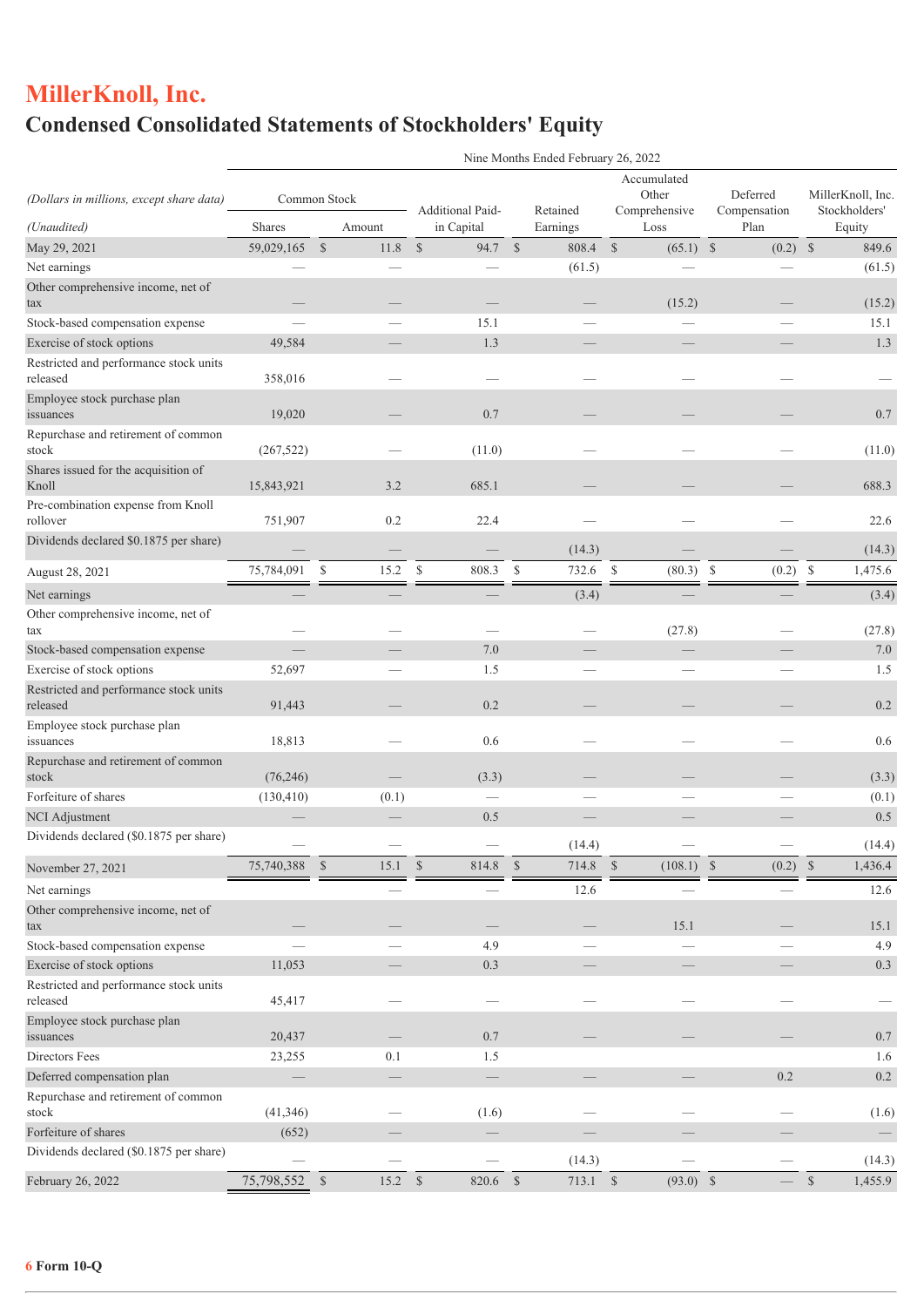| (Dollars in millions, except share data)           | Common Stock  |              |           |               | Additional Paid- |              | Retained |              | Accumulated<br>Other<br>Comprehensive |               | Deferred<br>Compensation |               | MillerKnoll, Inc.<br>Stockholders' |
|----------------------------------------------------|---------------|--------------|-----------|---------------|------------------|--------------|----------|--------------|---------------------------------------|---------------|--------------------------|---------------|------------------------------------|
| (Unaudited)                                        | <b>Shares</b> |              | Amount    |               | in Capital       |              | Earnings |              | Loss                                  |               | Plan                     |               | Equity                             |
| May 30, 2020                                       | 58,793,275    | $\mathbb{S}$ | 11.8      | $\mathcal{S}$ | 81.6             | $\mathbb{S}$ | 683.9    | $\mathbb{S}$ | $(134.0)$ \$                          |               | (0.3)                    | $\mathcal{S}$ | 643.0                              |
| Net earnings                                       |               |              |           |               |                  |              | 73.0     |              |                                       |               |                          |               | 73.0                               |
| Other comprehensive income, net of<br>tax          |               |              |           |               |                  |              |          |              | 28.9                                  |               |                          |               | 28.9                               |
| Stock-based compensation expense                   |               |              |           |               | 1.5              |              |          |              |                                       |               |                          |               | 1.5                                |
| Exercise of stock options                          | 8,133         |              |           |               | 0.2              |              |          |              |                                       |               |                          |               | 0.2                                |
| Restricted and performance stock units<br>released | 106,607       |              |           |               |                  |              |          |              |                                       |               |                          |               |                                    |
| Employee stock purchase plan<br>issuances          | 25,116        |              |           |               | 0.6              |              |          |              |                                       |               |                          |               | 0.6                                |
| Repurchase and retirement of common<br>stock       | (36, 644)     |              |           |               | (0.9)            |              |          |              |                                       |               |                          |               | (0.9)                              |
| Directors' fees                                    | 3,013         |              |           |               | 0.1              |              |          |              |                                       |               |                          |               | 0.1                                |
| August 29, 2020                                    | 58,899,500    | \$           | 11.8      | \$            | 83.1             | \$           | 756.9    | \$           | (105.1)                               | <sup>\$</sup> | (0.3)                    | $\mathbb{S}$  | 746.4                              |
| Net earnings                                       |               |              |           |               |                  |              | 51.3     |              |                                       |               |                          |               | 51.3                               |
| Other comprehensive income, net of<br>tax          |               |              |           |               |                  |              |          |              | 7.0                                   |               |                          |               | 7.0                                |
| Stock-base compensation expense                    |               |              |           |               | 2.4              |              |          |              |                                       |               |                          |               | 2.4                                |
| Exercise of stock options                          | 54,771        |              |           |               | 1.9              |              |          |              |                                       |               |                          |               | 1.9                                |
| Restricted and performance stock units<br>released | 3,688         |              |           |               |                  |              |          |              |                                       |               |                          |               |                                    |
| Employee stock purchase plan<br>issuances          | 14,880        |              |           |               | 0.4              |              |          |              |                                       |               |                          |               | 0.4                                |
| Repurchase and retirement of common<br>stock       | (1,198)       |              |           |               |                  |              |          |              |                                       |               |                          |               |                                    |
| Dividends declared (\$0.1875 per share)            |               |              |           | \$            |                  |              | (11.1)   |              |                                       |               |                          |               | (11.1)                             |
| November 28, 2020                                  | 58,971,641    | $\mathbb{S}$ | 11.8      | $\mathbb{S}$  | 87.8             | $\mathbb{S}$ | 797.1    | $\mathbb{S}$ | (98.1)                                | $\mathcal{S}$ | (0.3)                    | $\mathcal{S}$ | 798.3                              |
| Net earnings                                       |               | \$           |           |               |                  |              | 41.5     |              |                                       |               |                          |               | 41.5                               |
| Other comprehensive income, net of<br>tax          |               |              |           |               |                  |              |          |              | 18.3                                  |               |                          |               | 18.3                               |
| Stock-based compensation expense                   |               |              |           |               | 2.2              |              |          |              |                                       |               |                          |               | 2.2                                |
| Exercise of stock options                          | 10,628        |              |           |               | 0.1              |              |          |              |                                       |               |                          |               | 0.1                                |
| Restricted and performance stock units<br>released | 1,736         |              |           |               | 0.1              |              |          |              |                                       |               |                          |               | $0.1\,$                            |
| Employee stock purchase plan<br>issuances          | 17,709        |              |           |               | 0.6              |              |          |              |                                       |               |                          |               | $0.6\,$                            |
| Repurchase and retirement of common<br>stock       | (579)         |              |           |               |                  |              |          |              |                                       |               |                          |               |                                    |
| Deferred compensation plan                         |               |              |           |               |                  |              |          |              |                                       |               | $0.1\,$                  |               | 0.1                                |
| Dividends declared (\$0.1875 per share)            |               |              |           |               |                  |              | (11.1)   |              |                                       |               |                          |               | (11.1)                             |
| February 27, 2021                                  | 59,001,135 \$ |              | $11.8$ \$ |               | 90.8 \$          |              | 827.5 \$ |              | $(79.8)$ \$                           |               | $(0.2)$ \$               |               | 850.1                              |

Nine Months Ended February 27, 2021

See accompanying notes to Condensed Consolidated Financial Statements.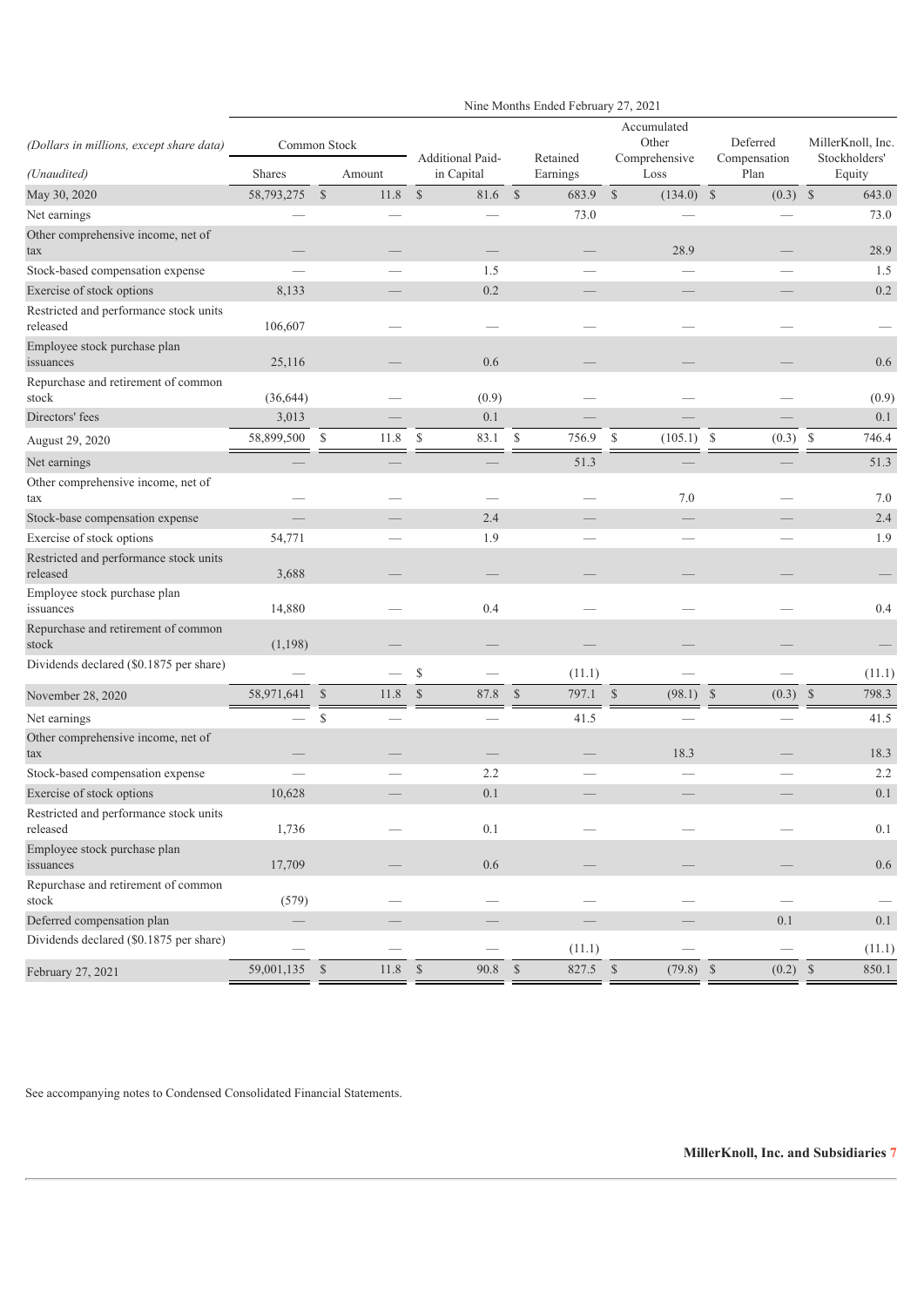## **Notes to Condensed Consolidated Financial Statements**

*(Dollars in millions, except share data)*

#### *(unaudited)*

## <span id="page-7-0"></span>**1. Description of Business**

MillerKnoll, Inc. (the "Company") researches, designs, manufactures, sells, and distributes interior furnishings for use in various environments including office, healthcare, educational, and residential settings and provides related services that support companies all over the world. The Company's products are sold through independent contract office furniture dealers, owned retail studios, the Company's eCommerce platforms, direct mail catalogs, as well as direct customer sales and independent retailers.

On July 19, 2021 the Company acquired Knoll, Inc. ("Knoll") (See Note 5. "Acquisitions"). Knoll is a leading global manufacturer of commercial and residential furniture, accessories, lighting, and coverings. The Company has included the financial results of Knoll in the condensed consolidated financial statements from the date of acquisition. On October 11, 2021, our shareholders approved an amendment to our Restated Articles of Incorporation to change our corporate name from Herman Miller, Inc. to MillerKnoll, Inc. On November 1, 2021, the change in corporate name and ticker symbol to MLKN became effective.

MillerKnoll is a collective of dynamic brands that comes together to design the world we live in. A global leader in design, MillerKnoll includes Herman Miller® and Knoll®, as well as Colebrook Bosson Saunders®, DatesWeiser®, Design Within Reach®, Edelman® Leather, Fully®, Geiger®, HAY®, Holly Hunt®, KnollTextiles®, Maars® Living Walls, Maharam®, Muuto®, naughtone®, and Spinneybeck®|FilzFelt®. Combined, MillerKnoll represents over 100 years of design research and exploration in service of humanity. The company is united by a belief in design as a tool to create positive impact and shape a more sustainable, caring, and beautiful future for all people and the planet.

## **Basis of Presentation**

The Condensed Consolidated Financial Statements have been prepared by MillerKnoll, Inc. ("the Company") in accordance with accounting principles generally accepted in the United States of America ("U.S. GAAP") for interim financial information and with the instructions to Form 10-Q and Article 10 of Regulation S-X. Accordingly, they do not include all of the information and footnotes required by U.S. GAAP for complete financial statements. Management believes the disclosures made in this document are adequate with respect to interim reporting requirements. Unless otherwise noted or indicated by the context, all references to "MillerKnoll," "Herman Miller," "we," "our," "Company" and similar references are to MillerKnoll, Inc., its predecessors, and controlled subsidiaries.

The accompanying unaudited Condensed Consolidated Financial Statements, taken as a whole, contain all adjustments that are of a normal recurring nature necessary to present fairly the financial position of the Company as of February 26, 2022. Operating results for the three and nine months ended February 26, 2022 are not necessarily indicative of the results that may be expected for the year ending May 28, 2022 ("fiscal 2022"). It is suggested that these Condensed Consolidated Financial Statements be read in conjunction with the financial statements and notes thereto included in the Company's Annual Report on Form 10-K for the year ended May 29, 2021 ("fiscal 2021"). All intercompany transactions have been eliminated in the Condensed Consolidated Financial Statements. The financial statements of equity method investments are not consolidated.

#### **Immaterial Correction of Error**

The Company's previously issued financial statements have been revised to reclassify certain lease liabilities that were inappropriately presented within the Consolidated Balance Sheet as of May 29, 2021. As a result, \$24.2 million was reclassified from Short-term lease liability to Lease liabilities on the Consolidated Balance Sheet as of May 29, 2021. The error had no impact on the Company's Consolidated Statements of Comprehensive Income (Loss), Cash Flows or Stockholders' Equity. Management has evaluated the error and has determined, based on quantitative and qualitative factors, that it is not material to the May 29, 2021 Consolidated Balance Sheet.

#### **Segment Reorganization**

Effective as of May 30, 2021, the beginning of fiscal year 2022, the Company implemented an organizational change that resulted in a change in the reportable segments. The Company has recast historical results to reflect this change. Below is a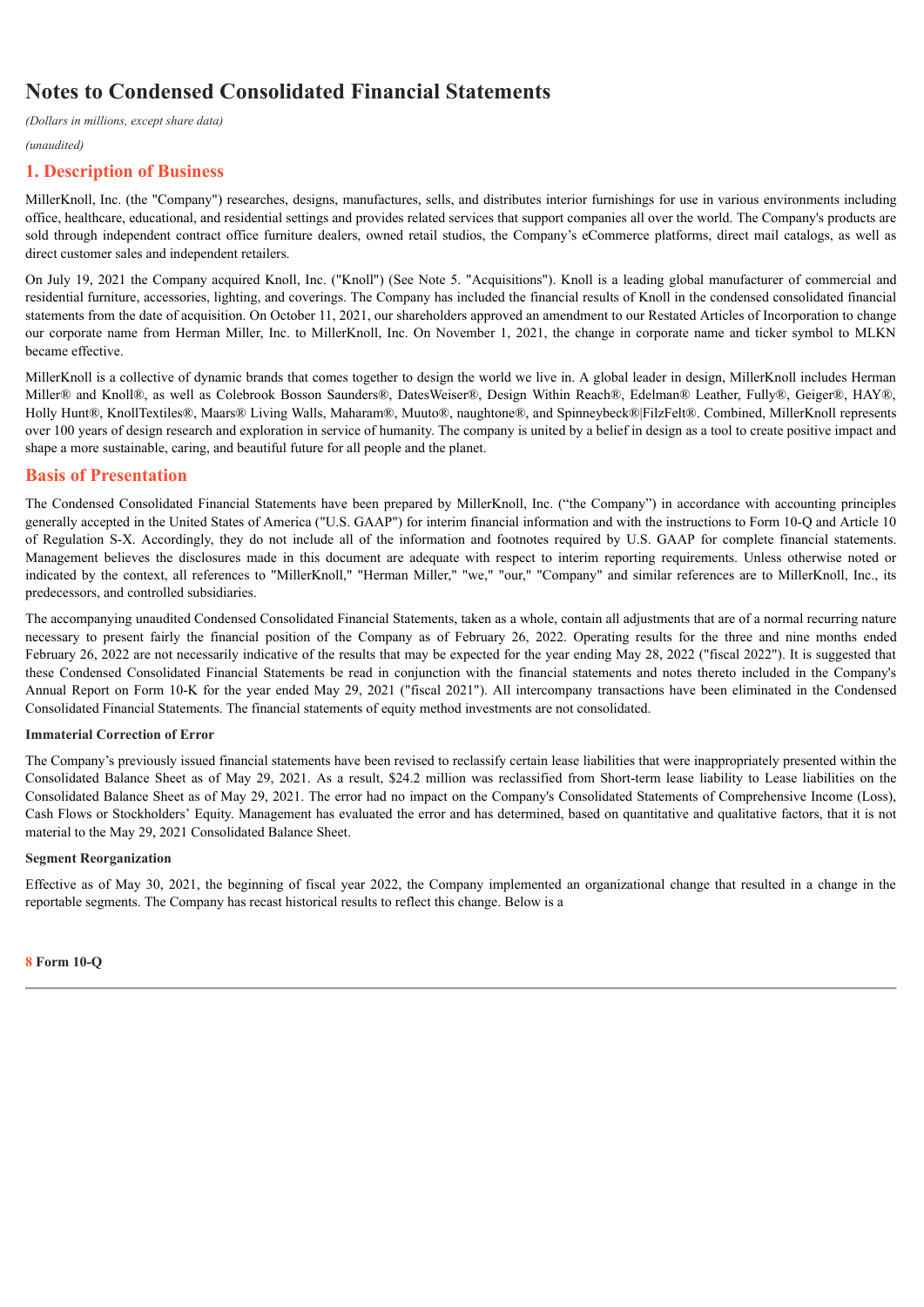description of each reportable segment. Intersegment sales are eliminated within each segment, with the exception of sales to and from the Knoll segment, which are presented as intersegment eliminations.

- Global Retail ("Retail") reflects the legacy North America Retail segment and now includes International Retail
- Americas Contract ("Americas") reflects the legacy Herman Miller North America Contract segment combined with Latin America and Design Within Reach Contract
- International Contract ("International") reflects global Contract activity outside the Americas, excluding the international activity of Knoll
- Knoll the Knoll segment includes the global operations associated with the design, manufacture, and sale of furniture products within the Knoll constellation of brands. The acquired Knoll business will initially be reflected as a stand-alone segment.

### <span id="page-8-0"></span>**2. Recently Issued Accounting Standards**

#### **Recently Adopted Accounting Standards**

On May 30, 2021, the Company adopted ASU No. 2018-14, "Compensation - Retirement Benefits - Defined Benefit Plans - General (Subtopic 715-20): Disclosure Framework - Changes to the Disclosure Requirements for Defined Benefit Plans." This update eliminates, adds and clarifies certain disclosure requirements for employers that sponsor defined benefit pension or other post-retirement plans. The eliminated disclosures include (a) the amounts in accumulated other comprehensive income expected to be recognized in net periodic benefit costs over the next fiscal year and (b) the effects of a one percentage point change in assumed health care cost trend rates on the net periodic benefit costs and the benefit obligation for post-retirement health care benefits. Additional disclosures include descriptions of significant gains and losses affecting the benefit obligation for the period. The adoption of this guidance did not have a material effect on our consolidated financial statements and additional disclosures will be made in our annual report.

On May 30, 2021, the Company adopted ASU 2019-12, "Income Taxes (Topic 740): Simplifying the Accounting for Income Taxes." This update removes certain exceptions for recognizing deferred taxes for investments, performing intra-period allocation and calculating income taxes in interim periods. The update also adds guidance to reduce complexity in certain areas. The adoption of this guidance did not have a material impact on the Company's financial statements.

#### **Recently Issued Accounting Standards Not Yet Adopted**

The Company is currently evaluating the impact of adopting the following relevant standards issued by the FASB:

| <b>Standard</b> |                       | <b>Description</b>                                                                                                                                                                                                                                                                                                                                                                                                                                                             | <b>Effective Date</b> |
|-----------------|-----------------------|--------------------------------------------------------------------------------------------------------------------------------------------------------------------------------------------------------------------------------------------------------------------------------------------------------------------------------------------------------------------------------------------------------------------------------------------------------------------------------|-----------------------|
| $2021 - 10$     | Government Assistance | This update requires disclosures to increase the transparency of transactions<br>with governments accounted for by applying a grant or contribution<br>accounting model by analogy, including the $(1)$ types of transactions, $(2)$ the<br>accounting for those transactions, and (3) the effect of those transactions on<br>an entity's financial statements. Early adoption is permitted. The Company is<br>evaluating the effect of adopting this new accounting guidance. | May 29, 2022          |

<span id="page-8-1"></span>We have assessed all other ASUs issued but not yet adopted and concluded that those not disclosed are not relevant to the Company or are not expected to have a material impact.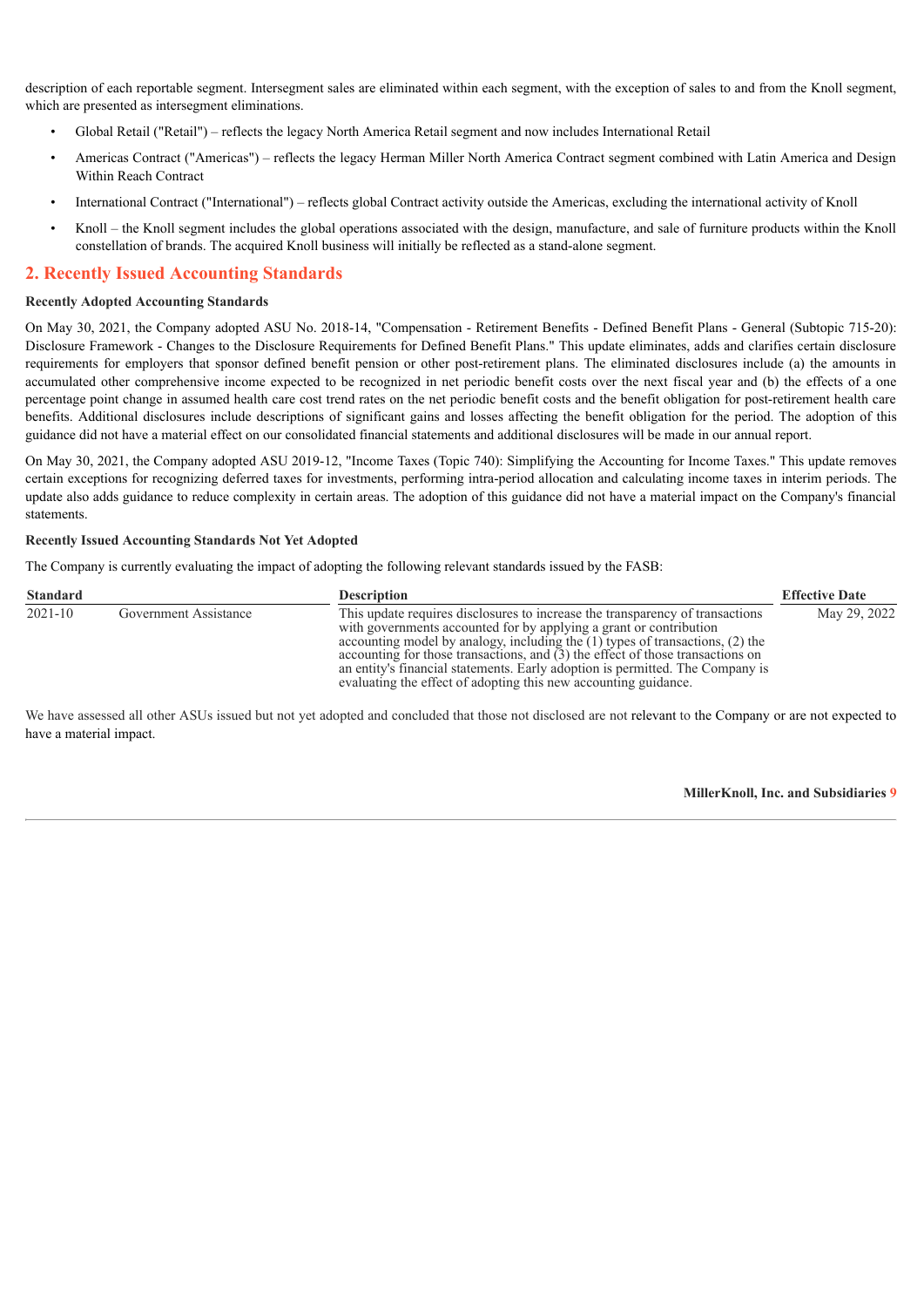## **3. Revenue from Contracts with Customers**

#### **Disaggregated Revenue**

Revenue disaggregated by contract type is provided in the table below:

|                                  | Three Months Ended |  |                   |  | Nine Months Ended |               |                   |
|----------------------------------|--------------------|--|-------------------|--|-------------------|---------------|-------------------|
| (In millions)                    | February 26, 2022  |  | February 27, 2021 |  | February 26, 2022 |               | February 27, 2021 |
| Net Sales:                       |                    |  |                   |  |                   |               |                   |
| Single performance obligation    |                    |  |                   |  |                   |               |                   |
| Product revenue                  | 953.3 \$           |  | 531.2 \$          |  | 2,632.0           | <sup>\$</sup> | 1,618.8           |
| Multiple performance obligations |                    |  |                   |  |                   |               |                   |
| Product revenue                  | 69.9               |  | 54.9              |  | 197.9             |               | 210.5             |
| Service revenue                  | 2.5                |  | 2.0               |  | 7.3               |               | 8.1               |
| Other                            | 3.8                |  | 2.4               |  | 8.3               |               | 6.2               |
| Total                            | 1,029.5            |  | 590.5             |  | 2,845.5           |               | 1,843.6           |

The Company internally reports and evaluates products based on the categories Workplace, Performance Seating, Lifestyle, and Other. A description of these categories is included below.

The Workplace category includes products centered on creating highly functional and productive settings for both groups and individuals. This category focuses on the development of products, beyond seating, that define boundaries, support work, and enable productivity.

The Performance Seating category includes products centered on seating ergonomics, productivity, and function across an evolving and diverse range of settings. This category focuses on the development of ergonomic seating solutions for specific use cases requiring more than basic utility.

The Lifestyle category includes products focused on bringing spaces to life through beautiful yet functional products. This category focuses on the development of products that support a way of living, in thoughtful yet elevated ways. The products in this category help create emotive and visually appealing spaces via a portfolio that offers diversity in aesthetics, price, and performance.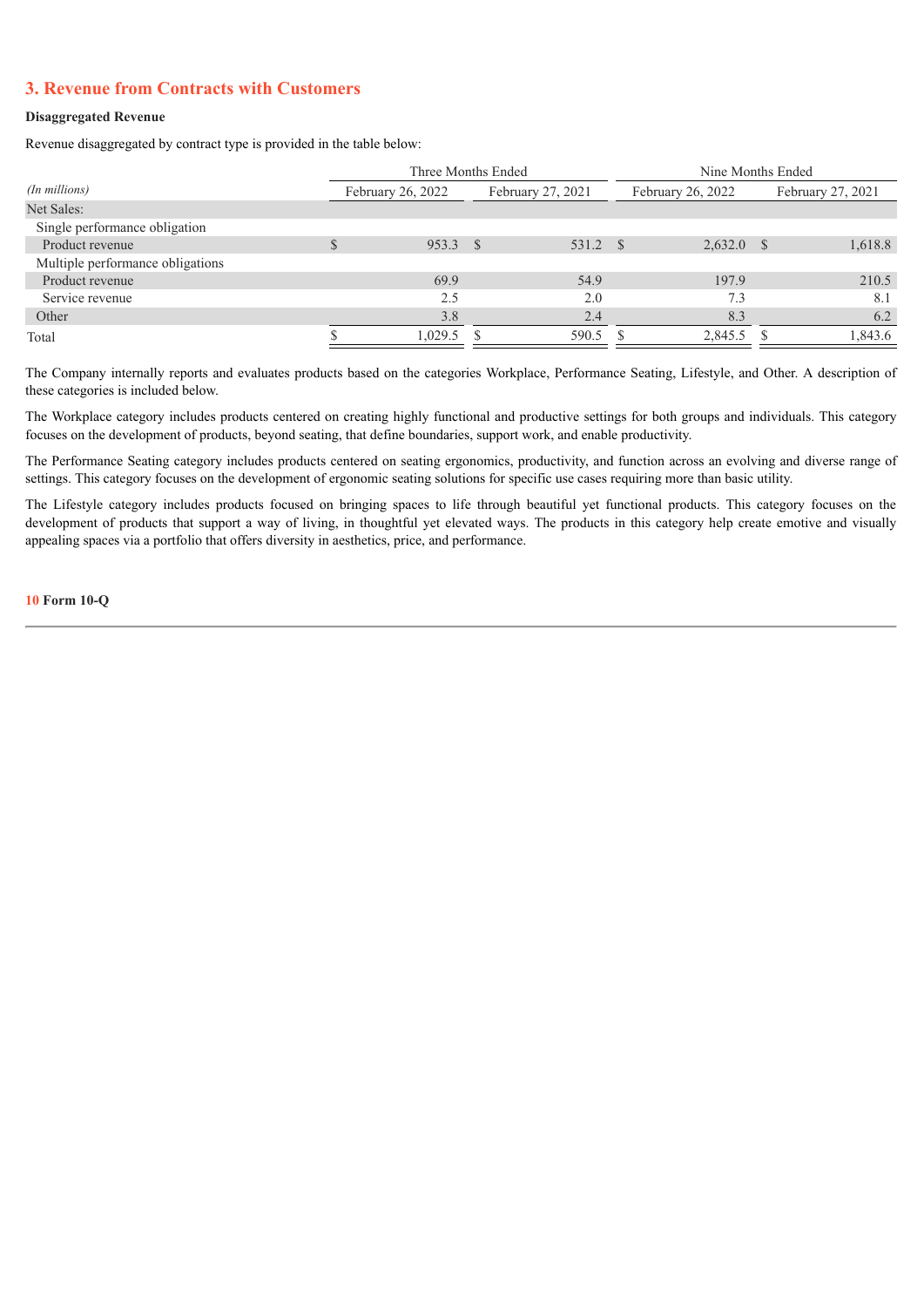Revenue disaggregated by product type and reportable segment is provided in the table below:

|                                     |                                                                       | Three Months Ended |               | Nine Months Ended |               |                   |                            |                          |  |
|-------------------------------------|-----------------------------------------------------------------------|--------------------|---------------|-------------------|---------------|-------------------|----------------------------|--------------------------|--|
| (In millions)                       |                                                                       | February 26, 2022  |               | February 27, 2021 |               | February 26, 2022 |                            | February 27, 2021        |  |
| Americas Contract:                  |                                                                       |                    |               |                   |               |                   |                            |                          |  |
| Workplace                           | \$                                                                    | 204.2              | $\mathcal{S}$ | 163.9             | <sup>S</sup>  | 578.0             | $\mathbb{S}$               | 580.7                    |  |
| Performance Seating                 |                                                                       | 90.3               |               | 71.7              |               | 271.9             |                            | 241.0                    |  |
| Lifestyle                           |                                                                       | 37.9               |               | 27.1              |               | 105.1             |                            | 88.6                     |  |
| Other                               |                                                                       | 32.7               |               | 28.0              |               | 97.0              |                            | 97.7                     |  |
| <b>Total Americas Contract</b>      | $\mathbb S$                                                           | 365.1              | \$            | 290.7             | $\mathbb{S}$  | 1,052.0           | $\mathcal{S}$              | 1,008.0                  |  |
| International Contract:             |                                                                       |                    |               |                   |               |                   |                            |                          |  |
| Workplace                           | $\sqrt{\frac{2}{\pi}}$                                                | 30.1               | $\mathcal{S}$ | 23.3              | $\mathcal{S}$ | 91.2              | $\mathcal{S}$              | 82.9                     |  |
| Performance Seating                 |                                                                       | 61.0               |               | 51.4              |               | 167.8             |                            | 146.3                    |  |
| Lifestyle                           |                                                                       | 27.2               |               | 20.0              |               | 78.6              |                            | 59.3                     |  |
| Other                               |                                                                       | 5.1                |               | 3.3               |               | 9.8               |                            | 5.0                      |  |
| <b>Total International Contract</b> | $\mathbb{S}$                                                          | 123.4              | $\mathcal{S}$ | 98.0              | $\mathbb{S}$  | 347.4             | $\mathbb{S}$               | 293.5                    |  |
| Global Retail:                      |                                                                       |                    |               |                   |               |                   |                            |                          |  |
| Workplace                           | \$                                                                    | 3.2                | $\mathcal{S}$ | 2.7               | <sup>S</sup>  | 9.6               | $\mathcal{S}$              | 7.6                      |  |
| Performance Seating                 |                                                                       | 63.4               |               | 75.2              |               | 184.5             |                            | 196.3                    |  |
| Lifestyle                           |                                                                       | 145.4              |               | 123.5             |               | 439.6             |                            | 337.2                    |  |
| Other                               |                                                                       | 0.8                |               | 0.4               |               | 1.7               |                            | $1.0\,$                  |  |
| <b>Total Global Retail</b>          | \$                                                                    | 212.8              | $\mathcal{S}$ | 201.8             | $\mathbb S$   | 635.4             | $\mathbb{S}$               | 542.1                    |  |
| Knoll:                              |                                                                       |                    |               |                   |               |                   |                            |                          |  |
| Workplace                           | $\mathbb{S}$                                                          | 155.0 S            |               |                   | $\mathcal{S}$ | 388.0             | $\mathcal{S}$              |                          |  |
| Performance Seating                 |                                                                       | 29.1               |               |                   |               | 66.8              |                            |                          |  |
| Lifestyle                           |                                                                       | 125.7              |               |                   |               | 310.6             |                            | $\overline{\phantom{0}}$ |  |
| Other                               |                                                                       | 27.1               |               |                   |               | 64.1              |                            |                          |  |
| <b>Total Knoll</b>                  | $\mathbb{S}$                                                          | 336.9 \$           |               | $\equiv$          | $\mathbb{S}$  | 829.5             | $\mathcal{S}$              |                          |  |
| Intersegment sales elimination      | $\mathcal{S}$                                                         | $(8.7)$ \$         |               |                   | $\mathcal{S}$ | $(18.8)$ \$       |                            |                          |  |
| Total                               | $\mathbb{S}% _{t}\left( t\right) \equiv\mathbb{S}_{t}\left( t\right)$ | 1,029.5            | $\mathcal{S}$ | 590.5             | $\mathbb{S}$  | 2,845.5           | $\boldsymbol{\mathcal{S}}$ | 1,843.6                  |  |

Refer to Note 16 of the Condensed Consolidated Financial Statements for further information related to our reportable segments.

#### **Contract Balances**

<span id="page-10-0"></span>Customers may make payments before the satisfaction of the Company's performance obligation and recognition of revenue. These payments represent contract liabilities and are included within the caption "Customer deposits" in the Condensed Consolidated Balance Sheets. During the three and nine months ended February 26, 2022, the Company recognized Net sales of \$14.2 million and \$85.5 million, respectively, related to customer deposits that were included in the balance sheet as of May 29, 2021. The Company assumed a contract liability of \$55.5 million related to the acquisition of Knoll, Inc on July 19, 2021.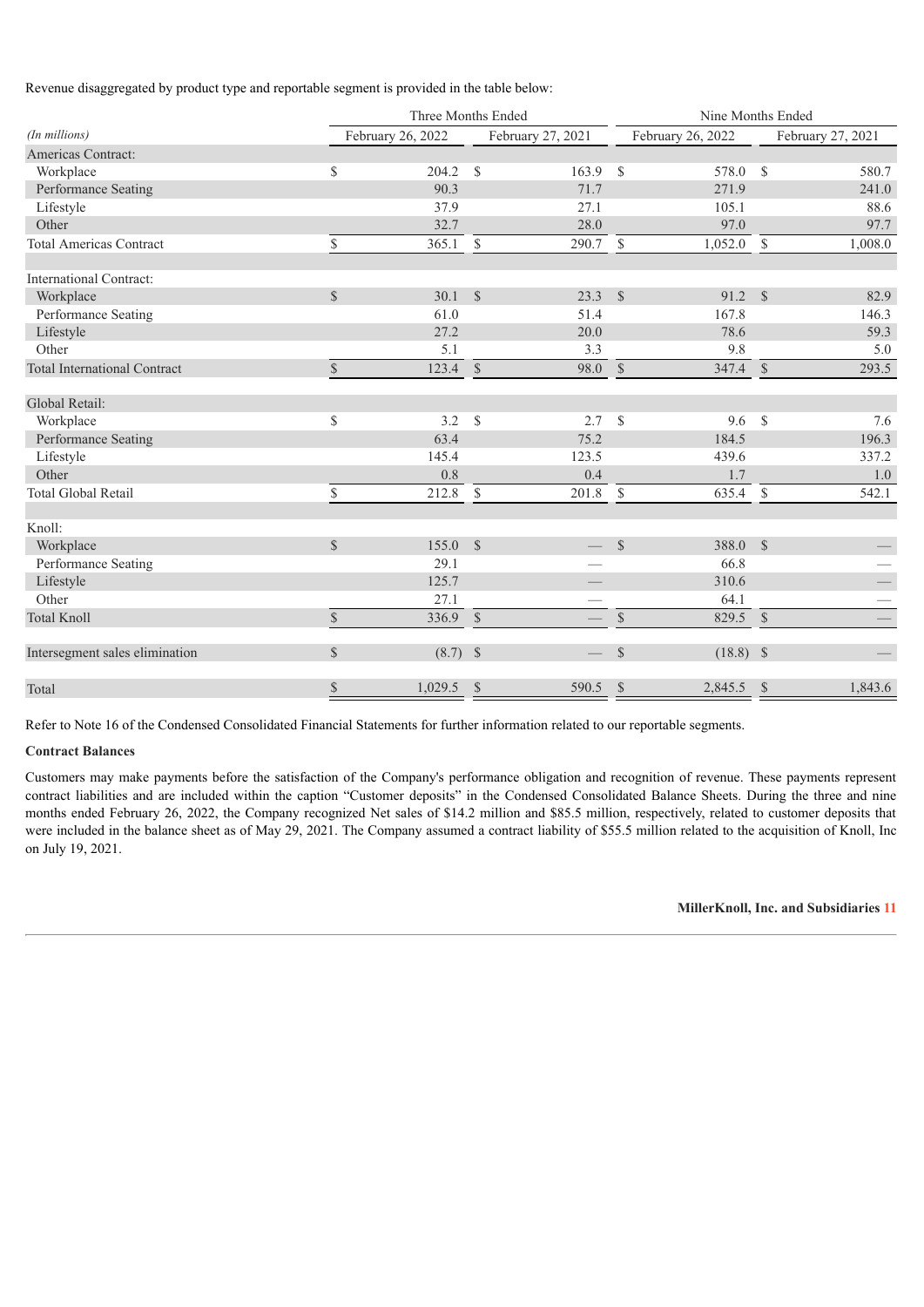### **4. Leases**

The components of lease expense are provided in the table below:

|                        |                   | Three Months Ended |                   | Nine Months Ended |  |  |
|------------------------|-------------------|--------------------|-------------------|-------------------|--|--|
| (In millions)          | February 26, 2022 | February 27, 2021  | February 26, 2022 | February 27, 2021 |  |  |
| Operating lease costs  | 23.7              | 3.3                | 64.8              | 36.8              |  |  |
| Short-term lease costs | 3.0               | 0.9                |                   | 2.4               |  |  |
| Variable lease costs*  | 2.4               | 2.3                |                   | 5.9               |  |  |
| Total                  | 29.1              | .6.5               | 79.5              |                   |  |  |

\*Not included in the table above for the three and nine months ended February 26, 2022 are variable lease costs of \$22.7 million and \$68.4 million, respectively, for raw material purchases under certain supply arrangements that the Company has determined meet the definition of a lease. This compares to purchases of \$22.8 million and \$61.40 million for the three and nine months ended February 27, 2021, respectively.

At February 26, 2022, the Company had no financing leases.

The undiscounted annual future minimum lease payments related to the Company's right-of-use assets are summarized by fiscal year in the following table:

| (In millions)                      |       |
|------------------------------------|-------|
| 2022                               | 75.5  |
| 2023                               | 83.4  |
| 2024                               | 74.0  |
| 2025                               | 63.3  |
| 2026                               | 50.4  |
| Thereafter                         | 145.7 |
| Total lease payments*              | 492.3 |
| Less interest                      | 21.2  |
| Present value of lease liabilities | 471.1 |

\*Lease payments exclude \$1.8 million of legally binding minimum lease payments for leases signed but not yet commenced.

At February 26, 2022, the weighted average remaining lease term and weighted average discount rate for operating leases were 7.1 years and 2.5%, respectively.

Supplemental cash flow and other information related to leases are provided in the table below:

|                                                                 | Three Months Ended |  | Nine Months Ended |                   |  |                   |
|-----------------------------------------------------------------|--------------------|--|-------------------|-------------------|--|-------------------|
| (In millions)                                                   | February 26, 2022  |  | February 27, 2021 | February 26, 2022 |  | February 27, 2021 |
| Operating cash flows used in operating leases                   | 28.9               |  |                   |                   |  | 36.3              |
| Right-of-use assets obtained in exchange for new<br>liabilities | 28.4               |  |                   | 54.3              |  |                   |

## <span id="page-11-0"></span>**5. Acquisitions and Divestitures**

#### **Knoll, Inc.**

On July 19, 2021, the Company completed its previously announced acquisition of Knoll, Inc. ("Knoll"), a leader in the design, manufacture, marketing, and sale of high-end furniture products and accessories for workplace and residential markets. The Company has included the financial results of Knoll in the condensed consolidated financial statements from the date of acquisition. The transaction costs associated with the acquisition, which included financial advisory, legal, proxy filing, regulatory and financing fees, were approximately \$1.2 million and \$28.8 million for the three and nine months ended February 26, 2022 and were recorded in general and administrative expenses.

Under the terms of the Agreement and Plan of Merger, each issued and outstanding share of Knoll common stock (excluding shares exercising dissenters rights, shares owned by Knoll as treasury stock, shares owned by the deal parties or their subsidiaries, or shares subject to Knoll restricted stock awards) was converted into a right to receive 0.32 shares of Herman Miller, Inc. (now MillerKnoll, Inc.) common stock and \$11.00 in cash, without interest. The preliminary acquisition date fair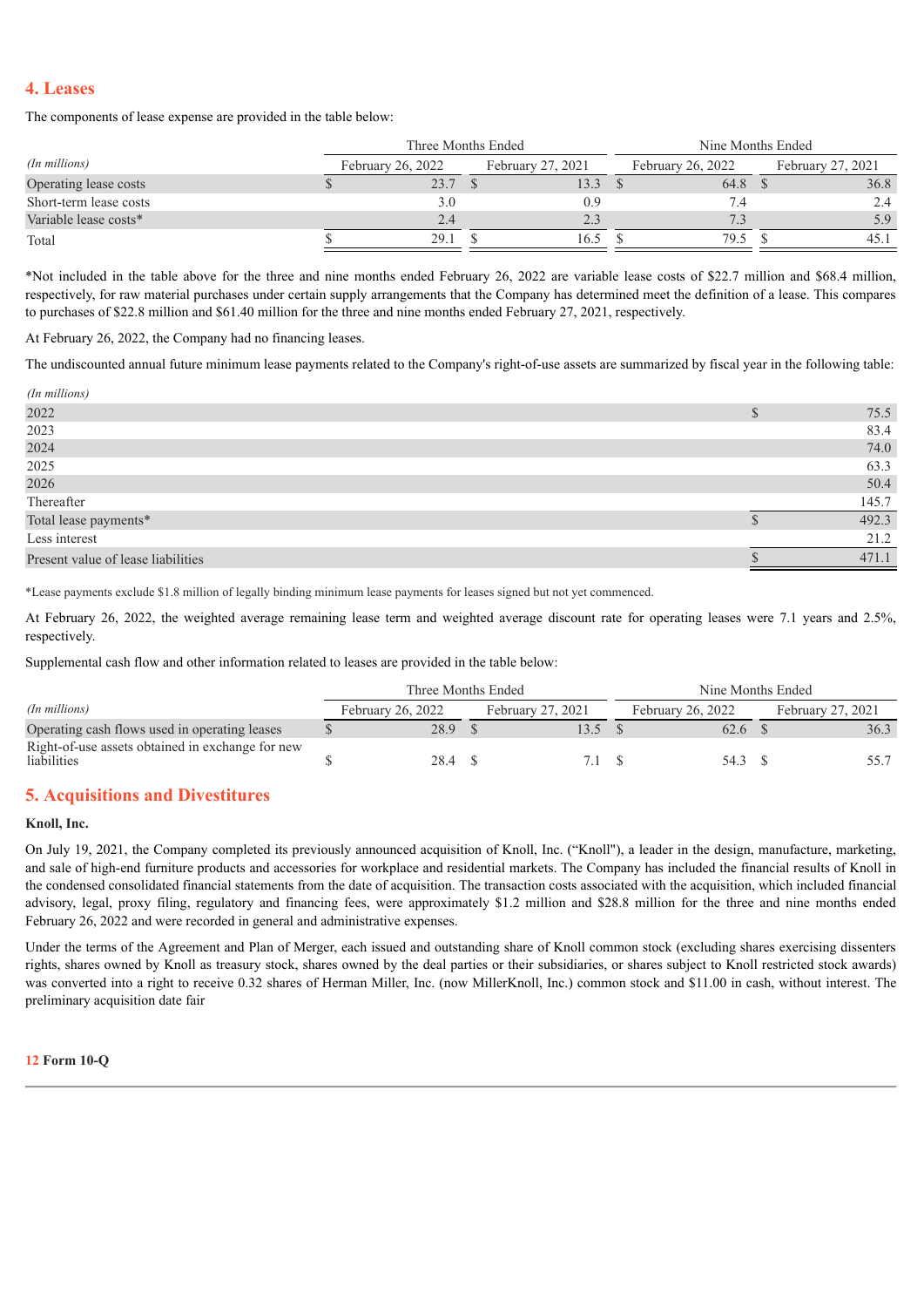value of the consideration transferred for Knoll was approximately \$1,887.3 million, which consisted of the following (in millions, except share amounts):

|                                                                                                                                                                                                                                                                                     |                     | <b>Herman Miller,</b><br>Inc (now             |    |                   |
|-------------------------------------------------------------------------------------------------------------------------------------------------------------------------------------------------------------------------------------------------------------------------------------|---------------------|-----------------------------------------------|----|-------------------|
|                                                                                                                                                                                                                                                                                     | <b>Knoll Shares</b> | MillerKnoll, Inc.)<br><b>Shares Exchanged</b> |    | <b>Fair Value</b> |
| <b>Cash Consideration:</b>                                                                                                                                                                                                                                                          |                     |                                               |    |                   |
| Shares of Knoll Common Stock issued and outstanding at July 19, 2021                                                                                                                                                                                                                | 49,444,825          |                                               | \$ | 543.9             |
| Knoll equivalent shares for outstanding option awards, outstanding awards of restricted<br>common stock held by non-employee directors and outstanding awards of performance units<br>held by individuals who are former employees of Knoll and remain eligible to vest at July 19, |                     |                                               |    |                   |
| 2021                                                                                                                                                                                                                                                                                | 184,857             |                                               |    | 1.4               |
| Total number of Knoll shares for cash consideration                                                                                                                                                                                                                                 | 49,629,682          |                                               |    |                   |
|                                                                                                                                                                                                                                                                                     |                     |                                               |    |                   |
| Shares of Knoll Preferred Stock issued and outstanding at July 19, 2021                                                                                                                                                                                                             | 169,165             |                                               |    | 254.4             |
|                                                                                                                                                                                                                                                                                     |                     |                                               |    |                   |
| Consideration for payment to settle Knoll's outstanding debt                                                                                                                                                                                                                        |                     |                                               |    | 376.9             |
|                                                                                                                                                                                                                                                                                     |                     |                                               |    |                   |
| <b>Share Consideration:</b>                                                                                                                                                                                                                                                         |                     |                                               |    |                   |
| Shares of Knoll Common Stock issued and outstanding at July 19, 2021                                                                                                                                                                                                                | 49,444,825          |                                               |    |                   |
| Knoll equivalent shares for outstanding awards of restricted common stock held by non-<br>employee directors and outstanding awards of performance units held by individuals who are<br>former employees of Knoll and remain eligible to vest at July 19, 2021                      |                     |                                               |    |                   |
| Total number of Knoll shares for share consideration                                                                                                                                                                                                                                | 74,857              |                                               |    | 688.3             |
|                                                                                                                                                                                                                                                                                     | 49,519,682          | 15,843,921                                    |    |                   |
| <b>Replacement Share-Based Awards:</b>                                                                                                                                                                                                                                              |                     |                                               |    |                   |
| Outstanding awards of Knoll Restricted Stock and Performance units relating to Knoll                                                                                                                                                                                                |                     |                                               |    |                   |
| Common Stock at July 19, 2021                                                                                                                                                                                                                                                       |                     |                                               |    | 22.4              |
|                                                                                                                                                                                                                                                                                     |                     |                                               |    |                   |
| Total preliminary acquisition date fair value of consideration transferred                                                                                                                                                                                                          |                     |                                               | S  | 1,887.3           |

The aggregate cash paid in connection with the Knoll acquisition was \$1,176.6 million. MillerKnoll funded the acquisition through cash on-hand and debt proceeds, as described in "Note 14. Short-Term Borrowings and Long-Term Debt."

Outstanding unvested restricted stock awards, performance stock awards, performance stock units, and restricted stock units with a preliminary estimated fair value of \$53.4 million automatically converted into Company awards. Of the total fair value, \$22.4 million was preliminarily allocated to purchase consideration and \$31.0 million was preliminarily allocated to future services and will be expensed over the remaining service periods on a straight-line basis. Per the terms of the converted awards any qualifying termination within the twelve months subsequent to the acquisition will result in accelerated vesting and related recognition of expense.

The transaction was accounted for as a business combination which requires that assets and liabilities assumed be recognized at their fair value as of the acquisition date. The purchase price allocation is preliminary and subject to change as the valuation of inventory, property, plant and equipment, intangible assets and income taxes among other items is not complete. The amounts recognized will be finalized as the information necessary to complete the analysis is obtained, but no later than one year after the acquisition date.

The following table summarizes the preliminary fair value of assets acquired and liabilities assumed as of the date of acquisition: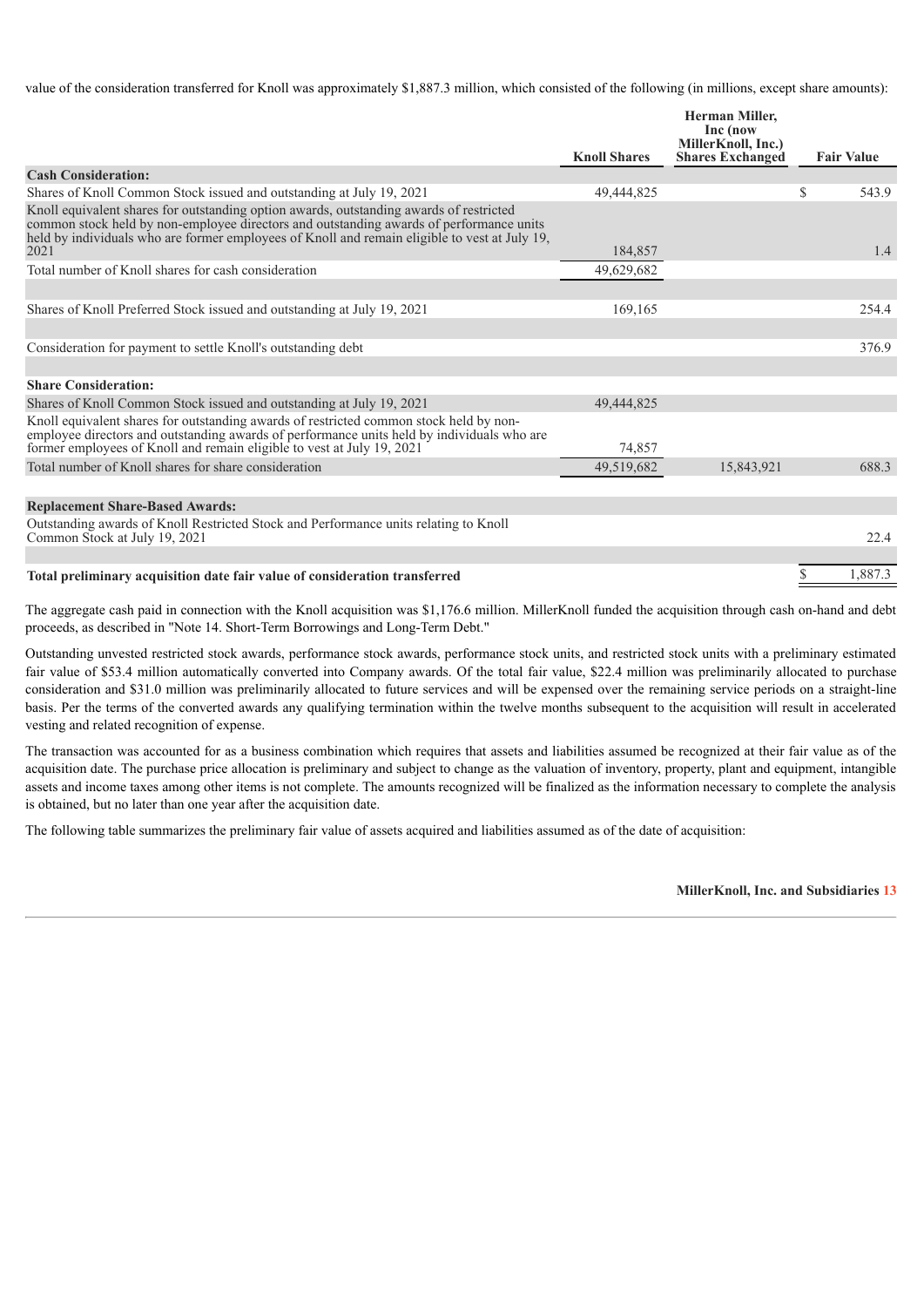| (In millions)             |               | Fair Value |
|---------------------------|---------------|------------|
| Cash                      | $\mathcal{S}$ | 88.0       |
| Accounts receivable       |               | 82.3       |
| Inventories               |               | 219.9      |
| Other current assets      |               | 36.2       |
| Property and equipment    |               | 292.5      |
| Right-of-use assets       |               | 202.7      |
| Intangible assets         |               | 748.6      |
| Goodwill                  |               | 941.4      |
| Other noncurrent assets   |               | 23.6       |
| Total assets acquired     |               | 2,635.2    |
|                           |               |            |
| Accounts payable          |               | 144.0      |
| Other current liabilities |               | 134.1      |
| Lease liabilities         |               | 177.8      |
| Other liabilities         |               | 292.0      |
| Total liabilities assumed |               | 747.9      |
| Net Assets Acquired       | \$            | 1,887.3    |

The excess of purchase consideration over the fair value of net tangible and identifiable intangible assets acquired was recorded as goodwill. Goodwill is primarily attributed to the assembled workforce of Knoll and anticipated operational synergies. Goodwill related to the acquisition was recorded within the Knoll segment at \$941.4 million. Goodwill arising from the acquisition is not expected to be deductible for tax reporting purposes.

The fair values assigned to tangible assets acquired and liabilities assumed are preliminary based on management's estimates and assumptions and may be subject to change as additional information is received and certain tax matters are finalized. Certain adjustments were made during the three months ended February 26, 2022 to the preliminary fair values resulting in a net decrease to goodwill of \$2.3 million primarily related to adjustments to the value of certain liabilities acquired and the fair value of intangible assets acquired. The primary areas that remain preliminary relate to the fair values of intangible assets acquired, certain tangible assets and liabilities acquired, income and non-income-based taxes and residual goodwill. The Company expects to finalize the valuations as soon as practicable, but not later than one year from the acquisition date.

The following table summarizes the acquired identified intangible assets, valuation method employed, useful lives and fair value, as determined by the Company as of the acquisition date:

| (In millions)                 | Valuation Method             | Useful Life (years) | Fair Value |
|-------------------------------|------------------------------|---------------------|------------|
| Backlog                       | Multi-Period Excess Earnings | Less than 1 Year    | 27.6       |
| Trade name - indefinite lived | Relief from Royalty          | Indefinite          | 413.0      |
| Trade name - amortizing       | Relief from Royalty          | 5-10 Years          | 23.0       |
| Designs                       | Relief from Royalty          | $9-15$ years        | 31.0       |
| <b>Customer Relationships</b> | Multi-Period Excess Earnings | $2-15$ years        | 254.0      |
| Total                         |                              |                     | 748.6      |

Revenue and Net Loss of Knoll included in the Company's Condensed Consolidated Statements of Comprehensive Income (Loss) from the acquisition date of July 19, 2021 through February 26, 2022 are as follows (in millions):

| <b>Total Revenue</b> |   | 029.J    |
|----------------------|---|----------|
| Net Loss             | . | $\cup$ . |

#### *Unaudited Pro Forma Results of Operations*

The results of Knoll's operations have been included in the Consolidated Financial Statements beginning on July 19, 2021. The following table provides pro forma results of operations for the three and nine months ended February 26, 2022 and February 27, 2021, as if Knoll had been acquired as of May 31, 2020. The pro forma results include certain purchase accounting adjustments such as the estimated change in depreciation and amortization expense on the acquired tangible and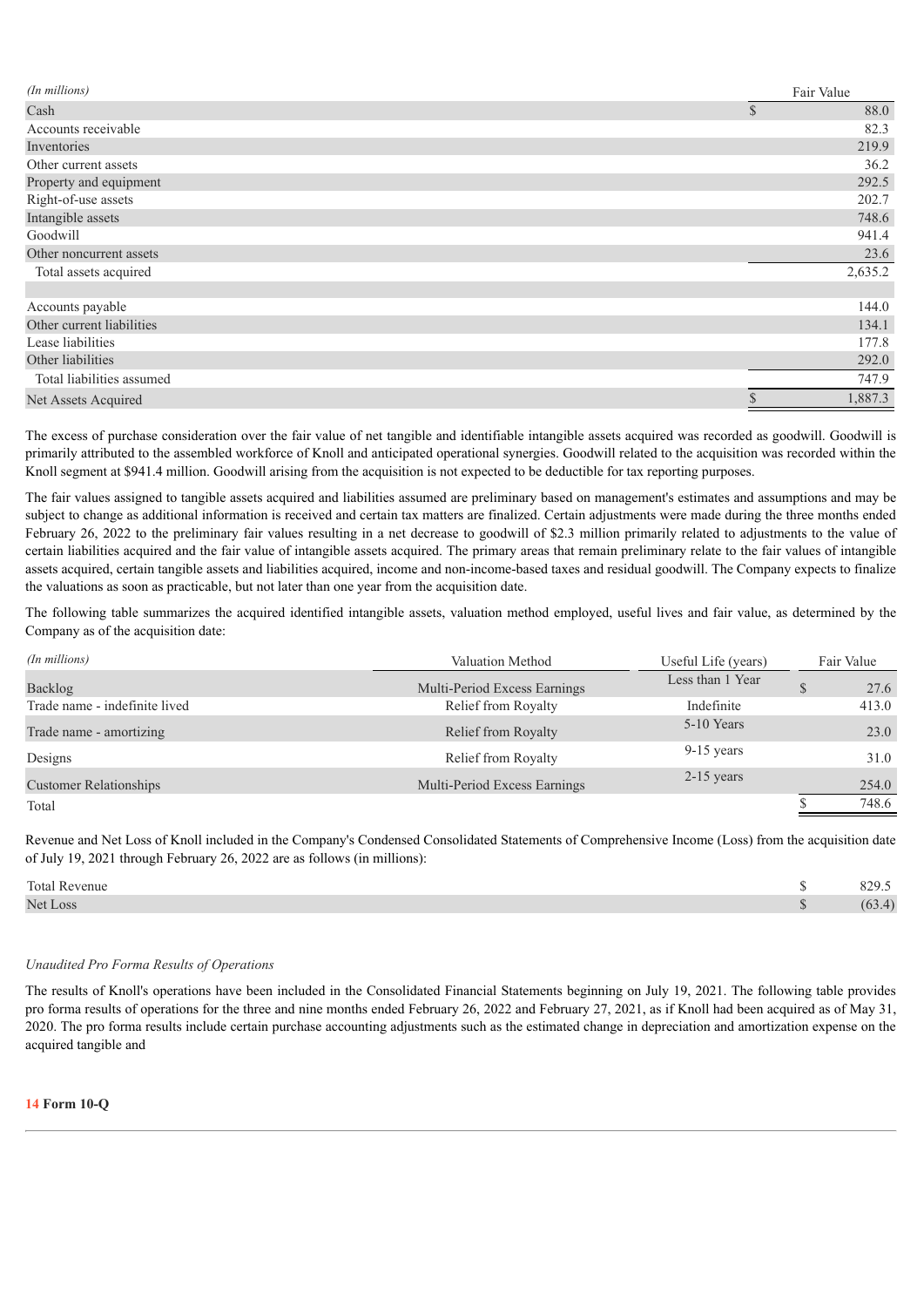intangible assets. The impact of these adjustments is subject to change as valuations are finalized. The pro forma results also include the impact of incremental interest expense incurred to finance the merger. Transaction related costs, including debt extinguishment costs related to the transaction, have been eliminated from the pro forma amounts presented in both periods. Pro forma results do not include any anticipated cost savings from the integration of this acquisition. Accordingly, such amounts are not necessarily indicative of the results that would have occurred if the acquisition had occurred on the date indicated or that may result in the future.

|                                                        | Three Months Ended |                   | Nine Months Ended |                   |
|--------------------------------------------------------|--------------------|-------------------|-------------------|-------------------|
| (In millions)                                          | February 26, 2022  | February 27, 2021 | February 26, 2022 | February 27, 2021 |
| Net sales                                              | $1.029.5$ \$       | 848.7 \$          | 2.999.7 \$        | 2.681.0           |
| Net earnings (loss) attributable to Miller Knoll, Inc. | 8.OS               | 30.1 S            | $(18.0)$ \$       | 140.2             |

#### **Contract Furniture Dealership Divestiture**

On January 31, 2022, the Company completed the sale of a wholly-owned contract furniture dealership in Toronto, Canada for cash consideration of \$2.8 million. A pre-tax gain of \$2.0 million was recognized as a result of the sale within the caption Selling, general and administrative within the Condensed Consolidated Statements of Comprehensive Income.

## <span id="page-14-0"></span>**6. Inventories, net**

| (In millions)                      | February 26, 2022 | May 29, 2021 |       |  |
|------------------------------------|-------------------|--------------|-------|--|
| Finished goods and work in process | 371.6             |              | 166.7 |  |
| Raw materials                      | 149.4             |              | 46.9  |  |
| Total                              | 520.8             |              | 213.6 |  |

Inventories are valued at the lower of cost or market and include material, labor, and overhead. Certain inventories within our United States-based manufacturing operations are valued using the last-in, first-out (LIFO) method. Inventories of all other operations are primarily valued using the first-in, first-out (FIFO) method.

Inventories valued using LIFO amounted to \$25.9 million and \$21.8 million as of February 26, 2022 and May 29, 2021, respectively. If all inventories had been valued using the first-in first-out method, inventories would have been \$543.4 million and \$230.2 million at February 26, 2022 and May 29, 2021, respectively.

## <span id="page-14-1"></span>**7. Goodwill and Indefinite-Lived Intangibles**

Goodwill and other indefinite-lived intangible assets included in the Condensed Consolidated Balance Sheets consisted of the following as of February 26, 2022 and May 29, 2021:

| (In millions)                            | Goodwill |            | Indefinite-lived Intangible<br>Assets |
|------------------------------------------|----------|------------|---------------------------------------|
| May 29, 2021                             |          | $364.2$ \$ | 97.6                                  |
| Foreign currency translation adjustments |          | (22.6)     | (6.8)                                 |
| Sale of owned dealer                     |          | (0.3)      |                                       |
| Acquisition of Knoll                     |          | 941.4      | 413.0                                 |
| February 26, 2022                        |          | 1,282.7    | 503.8                                 |

Goodwill is tested for impairment at the reporting unit level annually, or more frequently when events or changes in circumstances indicate that the fair value of a reporting unit has more likely than not declined below its carrying value. When testing goodwill for impairment, the Company may first assess qualitative factors. If an initial qualitative assessment identifies that it is more likely than not that the carrying value of a reporting unit exceeds its estimated fair value, additional quantitative testing is performed. The Company may also elect to bypass the qualitative testing and proceed directly to the quantitative testing. If the quantitative testing indicates that goodwill is impaired, the carrying value of goodwill is written down to fair value.

Each of the reporting units, with the exception of Knoll, were reviewed for impairment using a quantitative assessment as of March 31, 2021, our annual testing date. In performing the quantitative impairment test for fiscal year 2021, the Company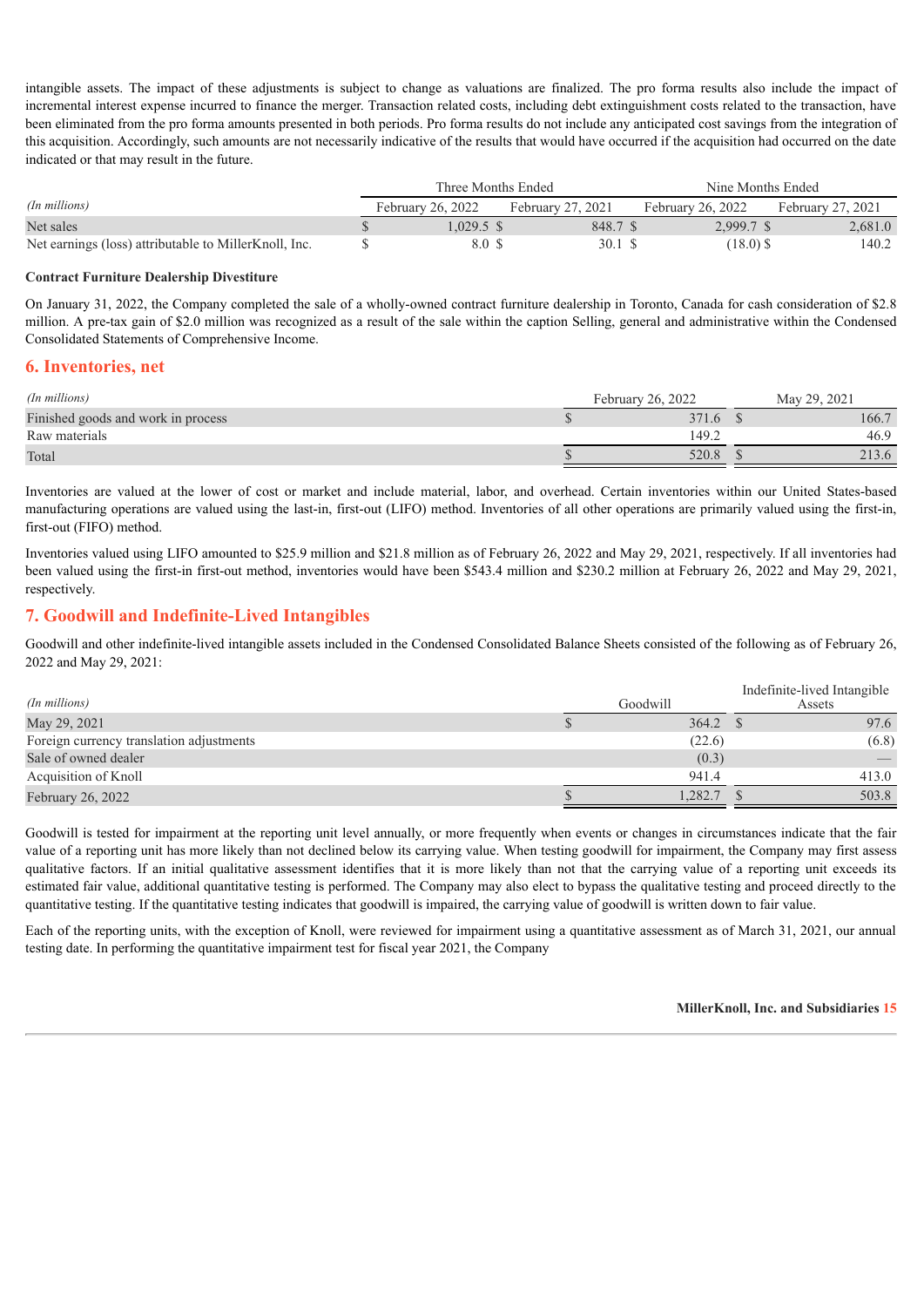determined that the fair value of its reporting units exceeded the carrying amount and, as such, these reporting units were not impaired.

In connection with the segment reorganization, certain Company reporting units have changed in composition, and goodwill was reallocated between such reporting units using a relative fair value approach. Accordingly, the Company performed interim goodwill impairment tests in the first quarter of 2022 for each reporting unit, with the exception of Knoll. Based on the results of the tests performed, the Company determined that the fair value of each reporting unit, as reorganized, exceeded its respective carrying amount in each case.

Goodwill related to the acquisition of Knoll was recorded within the Knoll segment at \$941.4 million. The increase in goodwill from the acquisition of Knoll was offset in part by foreign currency translation adjustments as well a reduction due to the sale of an owned dealer, resulting in a goodwill balance of \$1,282.7 million as of February 26, 2022.

Intangible assets with indefinite useful lives are not subject to amortization and are evaluated annually for impairment, or more frequently when events or changes in circumstances indicate that the fair value of an intangible asset may not be recoverable.

In fiscal 2021, the Company performed quantitative assessments in testing indefinite-lived intangible assets for impairment. The carrying value of the Company's HAY trade name indefinite-lived intangible asset was \$41.7 million as of March 31, 2021. The calculated fair value of the HAY trade name was \$43.8 million which represents an excess fair value of \$2.1 million or 5.0%. If the residual cash flow related to this trade name were to decline in future periods, the Company may need to record an impairment charge.

During the nine months ended February 26, 2022, there were no identified indicators of impairment that required the Company to complete an interim quantitative impairment assessment related to any of the Company's reporting units or indefinitely-lived intangible assets.

## <span id="page-15-0"></span>**8. Employee Benefit Plans**

The following table summarizes the components of net periodic benefit cost for the Company's defined benefit pension plans:

|                                         | Pension Benefits                     |  |                                               |  |                                      |  |       |  |  |
|-----------------------------------------|--------------------------------------|--|-----------------------------------------------|--|--------------------------------------|--|-------|--|--|
|                                         | Three Months Ended February 26, 2022 |  |                                               |  | Three Months Ended February 27, 2021 |  |       |  |  |
| (In millions)                           | International<br>Domestic            |  | Domestic                                      |  | International                        |  |       |  |  |
| Service cost                            | 0.1                                  |  | $\qquad \qquad \overbrace{\qquad \qquad }^{}$ |  |                                      |  |       |  |  |
| Interest cost                           |                                      |  | 0.8                                           |  |                                      |  | 0.7   |  |  |
| Expected return on plan assets $^{(1)}$ | (2.1)                                |  | (1.8)                                         |  |                                      |  | (1.5) |  |  |
| Net amortization loss                   |                                      |  | 1.7                                           |  |                                      |  | 1.7   |  |  |
| Net periodic benefit cost               | (0.9)                                |  | 0.7                                           |  | $\overline{\phantom{a}}$             |  | 0.9   |  |  |

|                                         | Nine Months Ended February 26, 2022 |       |  |                                   |  | Nine Months Ended February 27, 2021 |  |               |  |
|-----------------------------------------|-------------------------------------|-------|--|-----------------------------------|--|-------------------------------------|--|---------------|--|
| (In millions)                           | Domestic                            |       |  | International                     |  | Domestic                            |  | International |  |
| Service cost                            |                                     | 0.3   |  | $\hspace{0.1cm} - \hspace{0.1cm}$ |  | $\hspace{0.1cm}$                    |  |               |  |
| Interest cost                           |                                     | 2.6   |  | 2.5                               |  |                                     |  |               |  |
| Expected return on plan assets $^{(1)}$ |                                     | (5.2) |  | (5.4)                             |  |                                     |  | (4.3)         |  |
| Net amortization loss                   |                                     |       |  | 5.0                               |  |                                     |  | 5.0           |  |
| Net periodic benefit cost               |                                     | (2.3) |  | 2.1                               |  |                                     |  | 2.8           |  |

<span id="page-15-1"></span>(1) The weighted-average expected long-term rate of return on plan assets is 4.98%.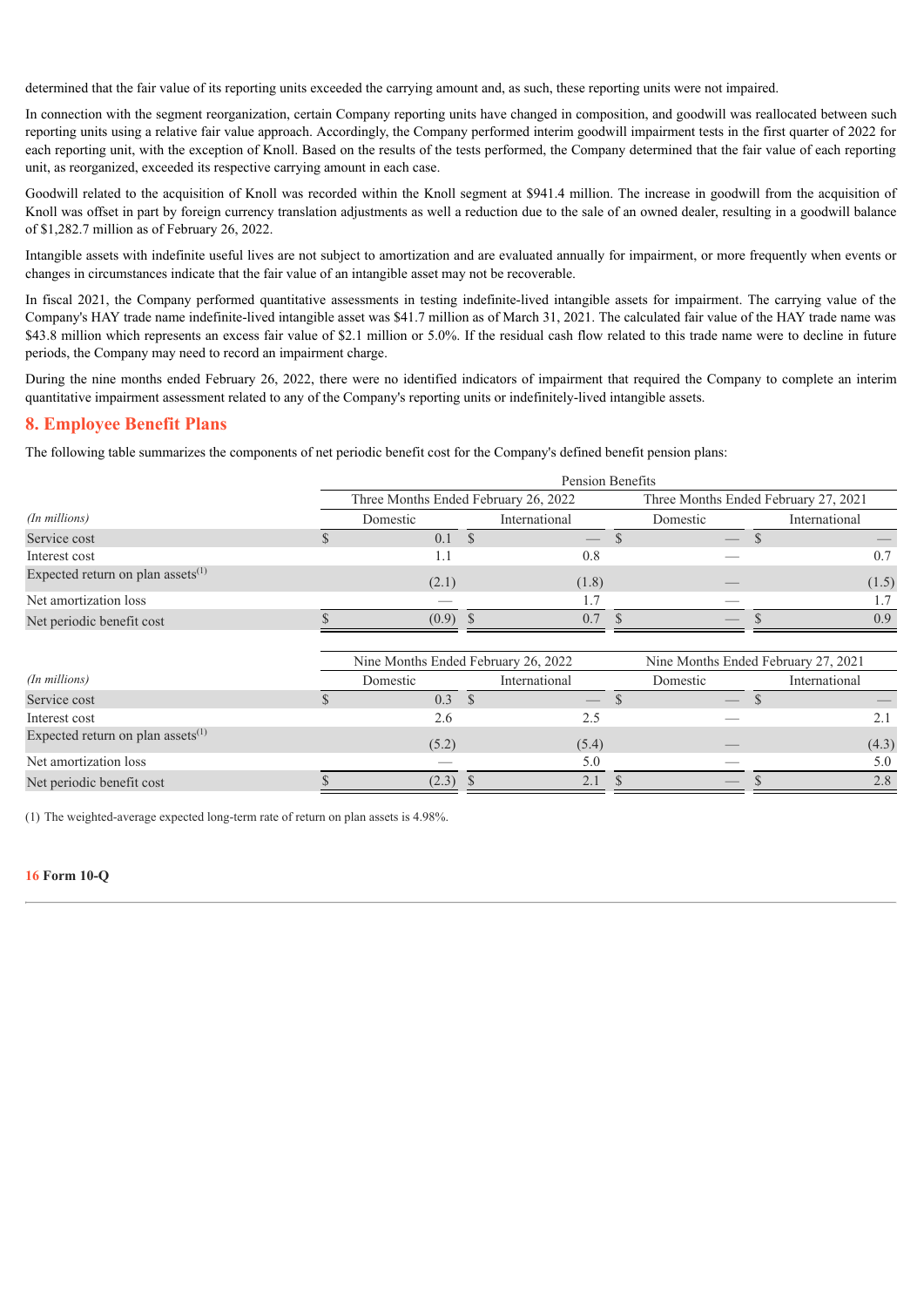## **9. Earnings Per Share**

The following table reconciles the numerators and denominators used in the calculations of basic and diluted earnings per share ("EPS") for the three and nine months ended:

|                                                                                                                     |                   | Three Months Ended | Nine Months Ended   |                   |  |  |
|---------------------------------------------------------------------------------------------------------------------|-------------------|--------------------|---------------------|-------------------|--|--|
|                                                                                                                     | February 26, 2022 | February 27, 2021  | February 26, 2022   | February 27, 2021 |  |  |
| Numerators:                                                                                                         |                   |                    |                     |                   |  |  |
| Numerator for both basic and diluted EPS, Net<br>earnings (loss) attributable to MillerKnoll, Inc. - in<br>millions | $12.6$ \$         | 41.5               | $(52.3)$ \$<br>- \$ | 165.7             |  |  |
|                                                                                                                     |                   |                    |                     |                   |  |  |
| Denominators:                                                                                                       |                   |                    |                     |                   |  |  |
| Denominator for basic EPS, weighted-average<br>common shares outstanding                                            | 75,461,462        | 58,979,730         | 72,356,143          | 58,906,376        |  |  |
| Potentially dilutive shares resulting from stock plans                                                              | 1,049,972         | 622,908            |                     | 306,071           |  |  |
| Denominator for diluted EPS                                                                                         | 76,511,434        | 59,602,638         | 72,356,143          | 59,212,447        |  |  |
| Antidilutive equity awards not included in weighted-<br>average common shares - diluted                             | 307,218           | 128,046            | 1,320,891           | 314,293           |  |  |

## <span id="page-16-0"></span>**10. Stock-Based Compensation**

The following table summarizes the stock-based compensation expense and related income tax effect for the three and nine months ended:

|                                  | Three Months Ended                       |  |  |                   |  | Nine Months Ended |  |     |  |
|----------------------------------|------------------------------------------|--|--|-------------------|--|-------------------|--|-----|--|
| (In millions)                    | February $26, 2022$<br>February 27, 2021 |  |  | February 26, 2022 |  | February 27, 2021 |  |     |  |
| Stock-based compensation expense |                                          |  |  |                   |  | 27 O              |  |     |  |
| Related income tax effect        |                                          |  |  |                   |  | 6.6               |  | 1.4 |  |

The increase in Stock-based compensation expense was driven in part by the addition of Knoll's equity-based compensation awards. This impact includes the accelerated stock-compensation award expense related to workforce reductions as part of the Knoll integration.

Certain of the Company's equity-based compensation awards contain provisions that allow for continued vesting into retirement. Stock-based awards are considered fully vested for expense attribution purposes when the employee's retention of the award is no longer contingent on providing subsequent service.

## <span id="page-16-1"></span>**11. Income Taxes**

The Company's process for determining the provision for income taxes for the three and nine months ended February 26, 2022 involved using an estimated annual effective tax rate which was based on expected annual income and statutory tax rates across the various jurisdictions in which it operates. The effective tax rates were 15.6% and 22.9%, respectively, for the three month periods ended February 26, 2022 and February 27, 2021. The year over year change in the effective tax rate for the three months ended February 26, 2022 resulted from an adjustment in the quarter resulting from the impact of the annual effective tax rate and the majority of the pre-tax loss for the year previously recorded through the first six months of the fiscal year. The same quarter of the prior year had no comparable impacts. For the three months ended February 26, 2022, the effective tax rate is lower than the United States federal statutory rate due to the impact of applying the estimated annual effective tax rate to the year to date pre-tax loss. For the three months ended February 27, 2021, the effective tax rate was higher than the United States federal statutory rate due to United States state income taxes and the mix of earnings in tax jurisdictions that had rates that were higher than the United States federal statutory rate.

The effective tax rates were 19.8% and 22.7%, respectively, for the nine months ended February 26, 2022 and February 27, 2021. The year over year decrease in the effective rate for the nine months ended February 26, 2022 resulted from an overall pre-tax book loss reported for the nine months coupled with non-deductible discrete compensation and acquisition costs in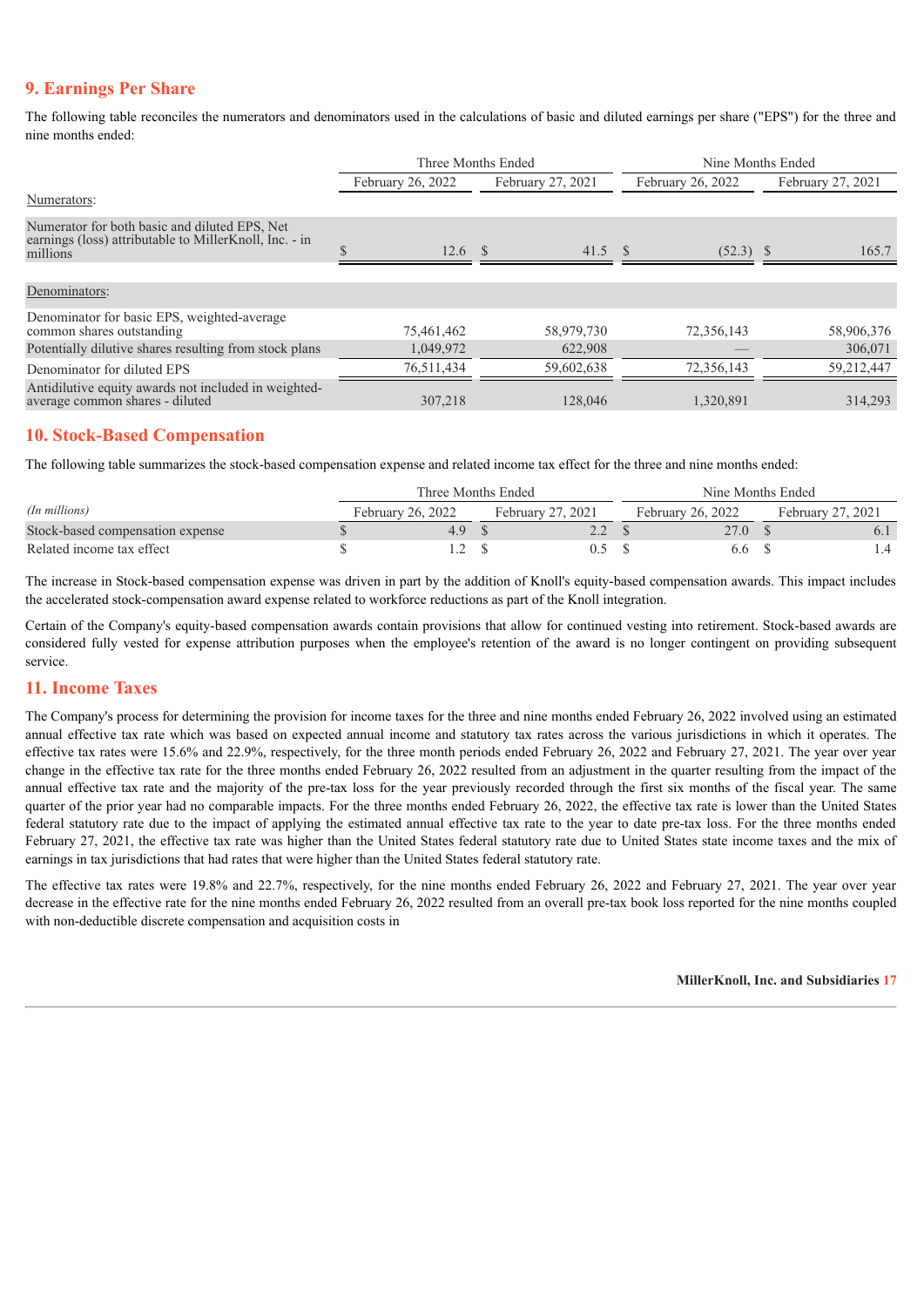connection with the Knoll acquisition. The same nine months in the prior year had no comparable impacts from the acquisition. For the nine months ended February 26, 2022, the effective tax rate is lower than the United States federal statutory rate due to the impact of applying the estimated annual effective tax rate to the year to date pre-tax loss, which includes an adjustment impacted by non-deductible Knoll acquisition related costs. For the nine months ended February 27, 2021, the effective tax rate was higher than the United States federal statutory rate mainly due to United States state income taxes and the mix of earnings in tax jurisdictions that had rates that were higher than the United States federal statutory rate.

The Company recognizes interest and penalties related to uncertain tax benefits through income tax expense in its Condensed Consolidated Statements of Comprehensive Income. Interest and penalties recognized in the Company's Condensed Consolidated Statements of Comprehensive Income were negligible for the three and nine months ended February 26, 2022 and February 27, 2021.

The Company's recorded liability for potential interest and penalties related to uncertain tax benefits was:

| (In millions)                                  | February 26, 2022 | May 29, 2021 |
|------------------------------------------------|-------------------|--------------|
| Liability for interest and penalties           |                   |              |
| Liability for uncertain tax positions, current |                   |              |

The Company is subject to periodic audits by domestic and foreign tax authorities. Currently, the Company is undergoing routine periodic audits in both domestic and foreign tax jurisdictions. It is reasonably possible that the amounts of unrecognized tax benefits could change in the next twelve months because of the audits. Tax payments related to these audits, if any, are not expected to be material to the Company's Condensed Consolidated Statements of Comprehensive Income.

For the majority of tax jurisdictions, the Company is no longer subject to state, local, or non-United States income tax examinations by tax authorities for fiscal years before 2018.

#### <span id="page-17-0"></span>**12. Fair Value Measurements**

The Company's financial instruments consist of cash equivalents, marketable securities, accounts and notes receivable, a deferred compensation plan, accounts payable, debt, interest rate swaps, foreign currency exchange contracts, redeemable noncontrolling interests, indefinite-lived intangible assets, and right-of-use assets. The Company's financial instruments, other than long-term debt, are recorded at fair value.

The carrying value and fair value of the Company's long-term debt, including current maturities, is as follows for the periods indicated:

| (In millions)  | February 26, 2022 | May 29, 2021 |       |  |
|----------------|-------------------|--------------|-------|--|
| Carrying value | .434.0            |              | 211.1 |  |
| Fair value     | ,308.5            |              | 284.8 |  |

The following describes the methods the Company uses to estimate the fair value of financial assets and liabilities recorded in net earnings, which have not significantly changed in the current period:

Cash and cash equivalents — The Company invests excess cash in short term investments in the form of money market funds, which are valued using net asset value ("NAV").

Mutual Funds-equity — The Company's equity securities primarily include equity mutual funds. The equity mutual fund investments are recorded at fair value using quoted prices for similar securities.

Deferred compensation plan — The Company's deferred compensation plan primarily includes various domestic and international mutual funds that are recorded at fair value using quoted prices for similar securities.

Foreign currency exchange contracts — The Company's foreign currency exchange contracts are valued using an approach based on foreign currency exchange rates obtained from active markets. The estimated fair value of forward currency exchange contracts is based on month-end spot rates as adjusted by market-based current activity. These forward contracts are not designated as hedging instruments.

The following table sets forth financial assets and liabilities measured at fair value through net income and the respective pricing levels to which the fair value measurements are classified within the fair value hierarchy as of February 26, 2022 and May 29, 2021.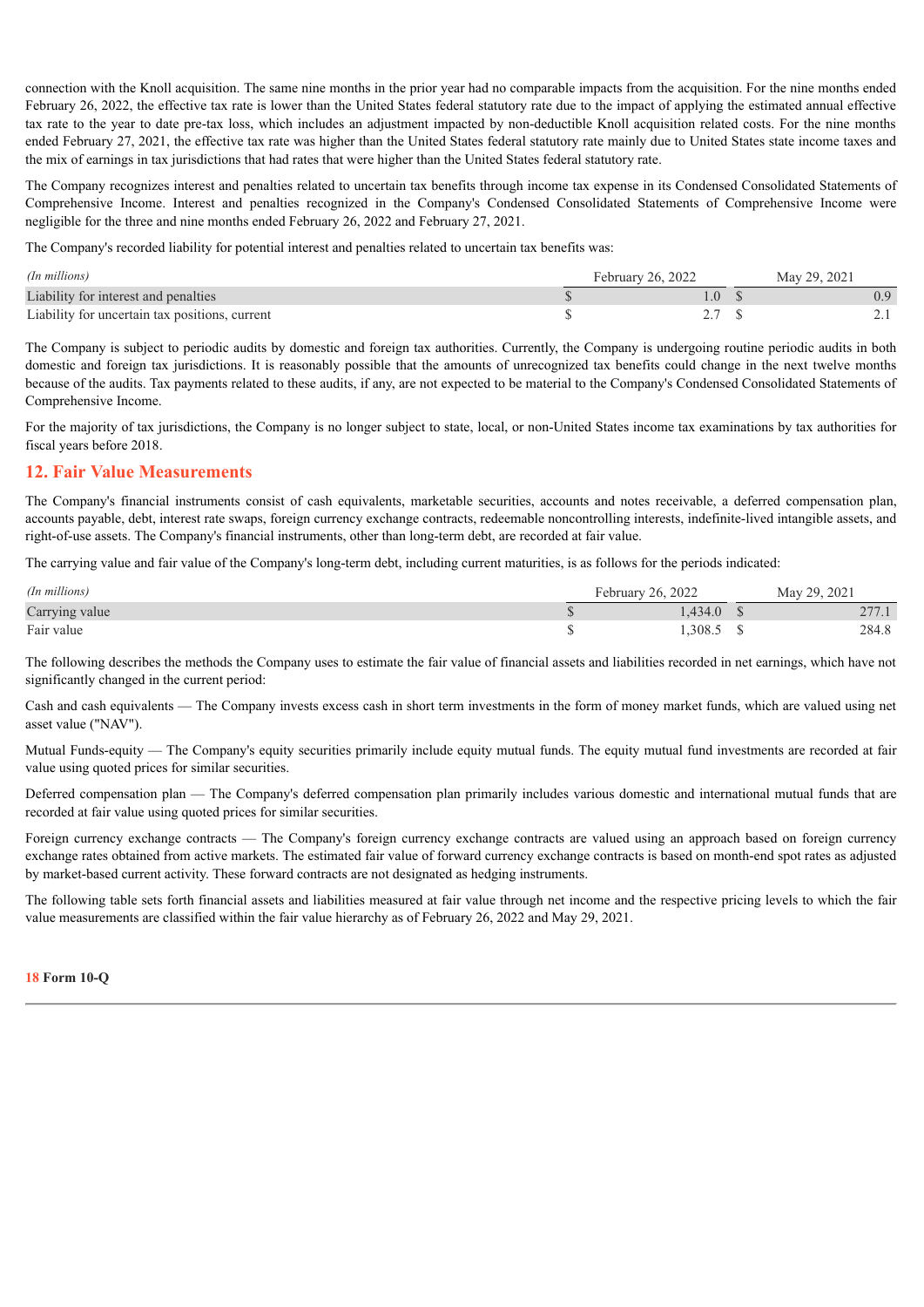| (In millions)                      |            | February 26, 2022                                       | May 29, 2021 |            |   |                                                         |  |  |  |
|------------------------------------|------------|---------------------------------------------------------|--------------|------------|---|---------------------------------------------------------|--|--|--|
| <b>Financial Assets</b>            | <b>NAV</b> | Quoted Prices with Other<br>Observable Inputs (Level 2) |              | <b>NAV</b> |   | Quoted Prices with Other<br>Observable Inputs (Level 2) |  |  |  |
| Cash equivalents:                  |            |                                                         |              |            |   |                                                         |  |  |  |
| Money market funds                 | 28.0       | $\overline{\phantom{0}}$                                |              | 162.2      | S |                                                         |  |  |  |
| Mutual funds - equity              |            |                                                         |              |            |   | 0.8                                                     |  |  |  |
| Foreign currency forward contracts |            | 0.5                                                     |              |            |   | 1.6                                                     |  |  |  |
| Deferred compensation plan         |            | 16.2                                                    |              |            |   | 16.1                                                    |  |  |  |
| Total                              | 28.0       | 16.7                                                    |              | 162.2      |   | 18.5                                                    |  |  |  |
| <b>Financial Liabilities</b>       |            |                                                         |              |            |   |                                                         |  |  |  |
| Foreign currency forward contracts |            | 0.4                                                     | <sup>S</sup> |            |   | 0.1                                                     |  |  |  |
| Total                              |            | 0.4                                                     |              |            |   | 0.1                                                     |  |  |  |

In connection with the acquisition of Knoll, the Company acquired a contingent obligation related to Knoll's acquisition of Fully. During the period ended February 26, 2022 the Company paid the \$10.0 million obligation in full.

The following describes the methods the Company uses to estimate the fair value of financial assets and liabilities recorded in other comprehensive income, the estimates have not significantly changed in the current period:

Mutual funds-fixed income — The Company's fixed-income securities primarily include fixed income mutual funds and government obligations. These investments are recorded at fair value using quoted prices for similar securities.

Interest rate swap agreements — The value of the Company's interest rate swap agreements are determined using a market approach based on rates obtained from active markets. The interest rate swap agreements are designated as cash flow hedging instruments.

The following table sets forth financial assets and liabilities measured at fair value through other comprehensive income and the respective balance sheet locations and pricing levels to which the fair value measurements are classified within the fair value hierarchy as of February 26, 2022 and May 29, 2021.

| (In millions)                |                               | February 26, 2022                                       | May 29, 2021                                            |
|------------------------------|-------------------------------|---------------------------------------------------------|---------------------------------------------------------|
| <b>Financial Assets</b>      | <b>Balance Sheet Location</b> | Quoted Prices with Other<br>Observable Inputs (Level 2) | Quoted Prices with Other<br>Observable Inputs (Level 2) |
| Mutual funds - fixed income  | Short-term investments        | $-$                                                     | 6.9                                                     |
| Interest rate swap agreement | Other noncurrent assets       | 5.3                                                     |                                                         |
| Total                        |                               | 5.3                                                     | 6.9                                                     |
| <b>Financial Liabilities</b> |                               |                                                         |                                                         |
| Interest rate swap agreement | Other liabilities             | 2.3                                                     | 14.4                                                    |
| Total                        |                               | 2.3                                                     | 14.4                                                    |

The following is a summary of the carrying and market values of the Company's fixed income mutual funds and equity mutual funds as of the dates indicated:

|                             |      |                 |  | February 26, 2022               |                                 |      | May 29, 2021 |  |                           |  |                 |  |  |  |
|-----------------------------|------|-----------------|--|---------------------------------|---------------------------------|------|--------------|--|---------------------------|--|-----------------|--|--|--|
| (In millions)               | Cost |                 |  | Unrealized<br>Gain/(Loss)       | Market<br>Value                 | Cost |              |  | Unrealized<br>Gain/(Loss) |  | Market<br>Value |  |  |  |
| Mutual funds - fixed income |      | __              |  | $\overline{\phantom{a}}$        |                                 |      | 6.9          |  |                           |  | 6.9             |  |  |  |
| Mutual funds - equity       |      |                 |  |                                 |                                 |      |              |  |                           |  | 0.8             |  |  |  |
| Total                       |      | $\qquad \qquad$ |  | $\hspace{0.1mm}-\hspace{0.1mm}$ | $\hspace{0.1mm}-\hspace{0.1mm}$ |      | 7.4          |  | 0.3                       |  |                 |  |  |  |

During the third Quarter, the fixed income mutual funds and equity mutual funds were dissolved and converted to cash. The cost of securities sold is based on the specific identification method; realized gains and losses resulting from such sales are included in the Condensed Consolidated Statements of Comprehensive Income within "Other (income) expense, net". The Company views its equity and fixed income mutual funds as available for use in its current operations. Accordingly, the investments are recorded within Current Assets within the Condensed Consolidated Balance Sheets.

#### **Derivative Instruments and Hedging Activities**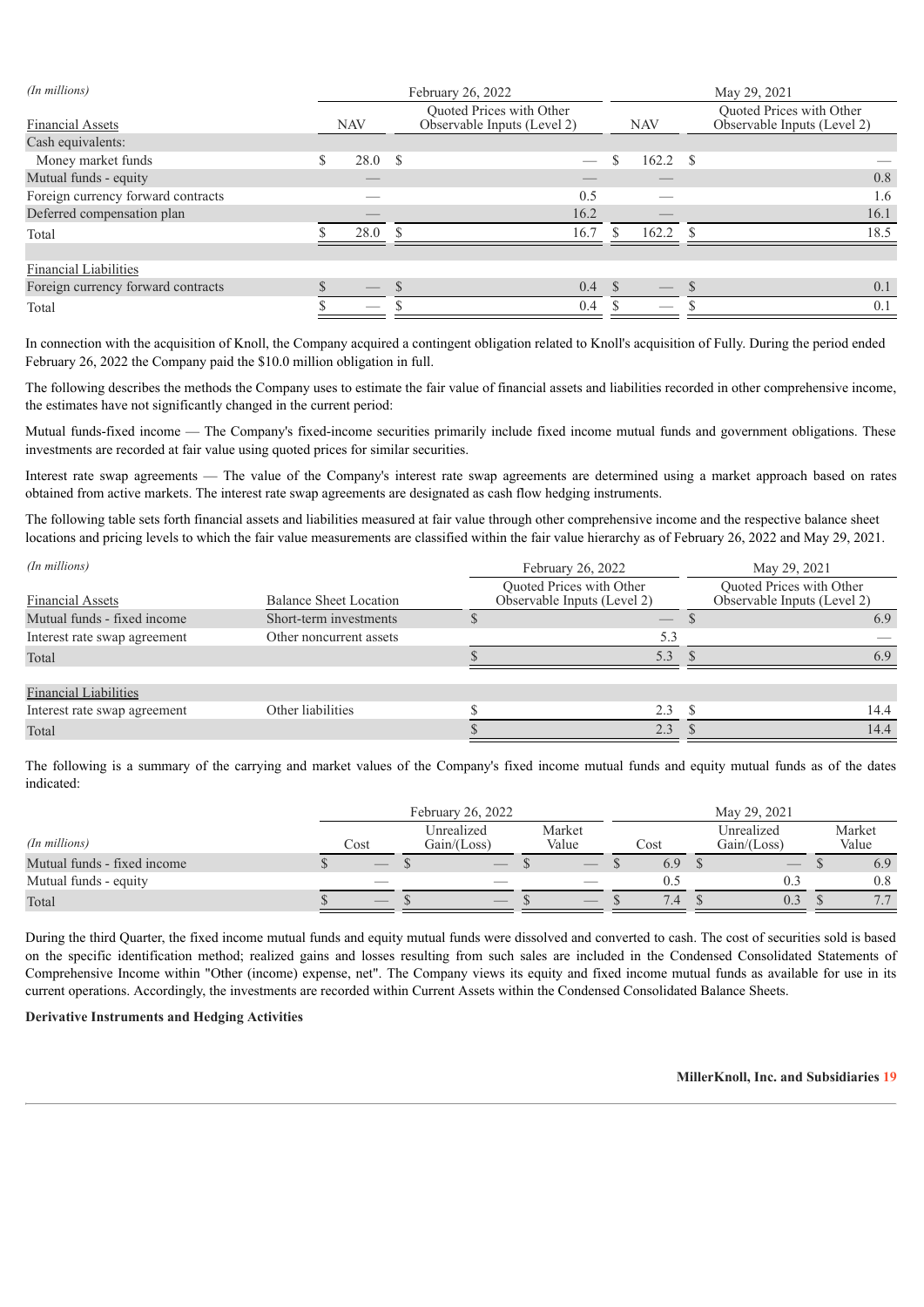#### *Foreign Currency Forward Contracts*

The Company transacts business in various foreign currencies and has established a program that primarily utilizes foreign currency forward contracts to reduce the risks associated with the effects of certain foreign currency exposures. Under this program, the Company's strategy is to have increases or decreases in our foreign currency exposures offset by gains or losses on the foreign currency forward contracts to mitigate the risks and volatility associated with foreign currency transaction gains or losses. Foreign currency exposures typically arise from net liability or asset exposures in non-functional currencies on the balance sheets of our foreign subsidiaries. Foreign currency forward contracts generally settle within 30 days and are not used for trading purposes.

These forward contracts are not designated as hedging instruments. Accordingly, we record the fair value of these contracts as of the end of the reporting period in the Consolidated Balance Sheets with changes in fair value recorded within the Consolidated Statements of Comprehensive Income. The balance sheet classification for the fair values of these forward contracts is to "Other current assets" for unrealized gains and to "Other accrued liabilities" for unrealized losses. The Consolidated Statements of Comprehensive Income classification for the fair values of these forward contracts is to "Other (income) expense, net", for both realized and unrealized gains and losses.

#### *Interest Rate Swaps*

The Company enters into interest rate swap agreements to manage its exposure to interest rate changes and its overall cost of borrowing. The Company's interest rate swap agreements exchange variable rate interest payments for fixed rate payments over the life of the agreement without the exchange of the underlying notional amounts. The notional amount of the interest rate swap agreements is used to measure interest to be paid or received. The differential paid or received on the interest rate swap agreements is recognized as an adjustment to interest expense.

In January, 2022, the company entered into a third interest rate swap agreement. The interest rate swap is for an aggregate notional amount of \$575 million with a forward start date of January 31, 2022 and a maturity date of January 29, 2027. The interest rate swap locked in the Company's interest rate on the forecasted outstanding borrowings of \$575 million at 1.689 percent exclusive of the credit spread on the variable rate debt. The company effectively will convert indebtedness anticipated to be borrowed on the company's revolving line of credit from a LIBOR-based floating interest rate plus applicable margin to a 1.689 percent fixed interest rate plus applicable margin under the agreement as of the forward start date.

The interest rate swaps were designated as cash flow hedges at inception and the facts and circumstances of the hedged relationships remain consistent with the initial quantitative effectiveness assessment in that the hedged instruments remain an effective accounting hedge as of February 26, 2022. Since a designated derivative meets hedge accounting criteria, the fair value of the hedge is recorded in the Consolidated Statements of Stockholders' Equity as a component of "Accumulated other comprehensive loss, net of tax." The ineffective portion of the change in fair value of the derivatives is immediately recognized in earnings. The interest rate swap agreements are assessed for hedge effectiveness on a quarterly basis

As of February 26, 2022, the Company had the following three outstanding interest rate swap agreements:

|                                   | Notional |                           |                         | Effective Fixed Interest |
|-----------------------------------|----------|---------------------------|-------------------------|--------------------------|
| (In millions)                     | Amount   | <b>Forward Start Date</b> | <b>Termination Date</b> | Rate                     |
| September 2016 Interest Rate Swap | 150.0    | January 3, 2018           | January 3, 2028         | $.949\%$                 |
| June 2017 Interest Rate Swap      | 75.0     | January $3, 2018$         | January 3, 2028         | $2.387\%$                |
| January 2022 Interest Rates Swap  | 575.0    | January 31, 2022          | January 29, 2027        | $.689\%$                 |

The swaps above effectively converted indebtedness anticipated to be borrowed on the Company's revolving line of credit up to the notional amounts from a LIBOR-based floating interest rate plus applicable margin to an effective fixed interest rate plus applicable margin under the agreements as of the forward start date.

The following table summarizes the effects of the interest rate swap agreements for the three and nine months ended: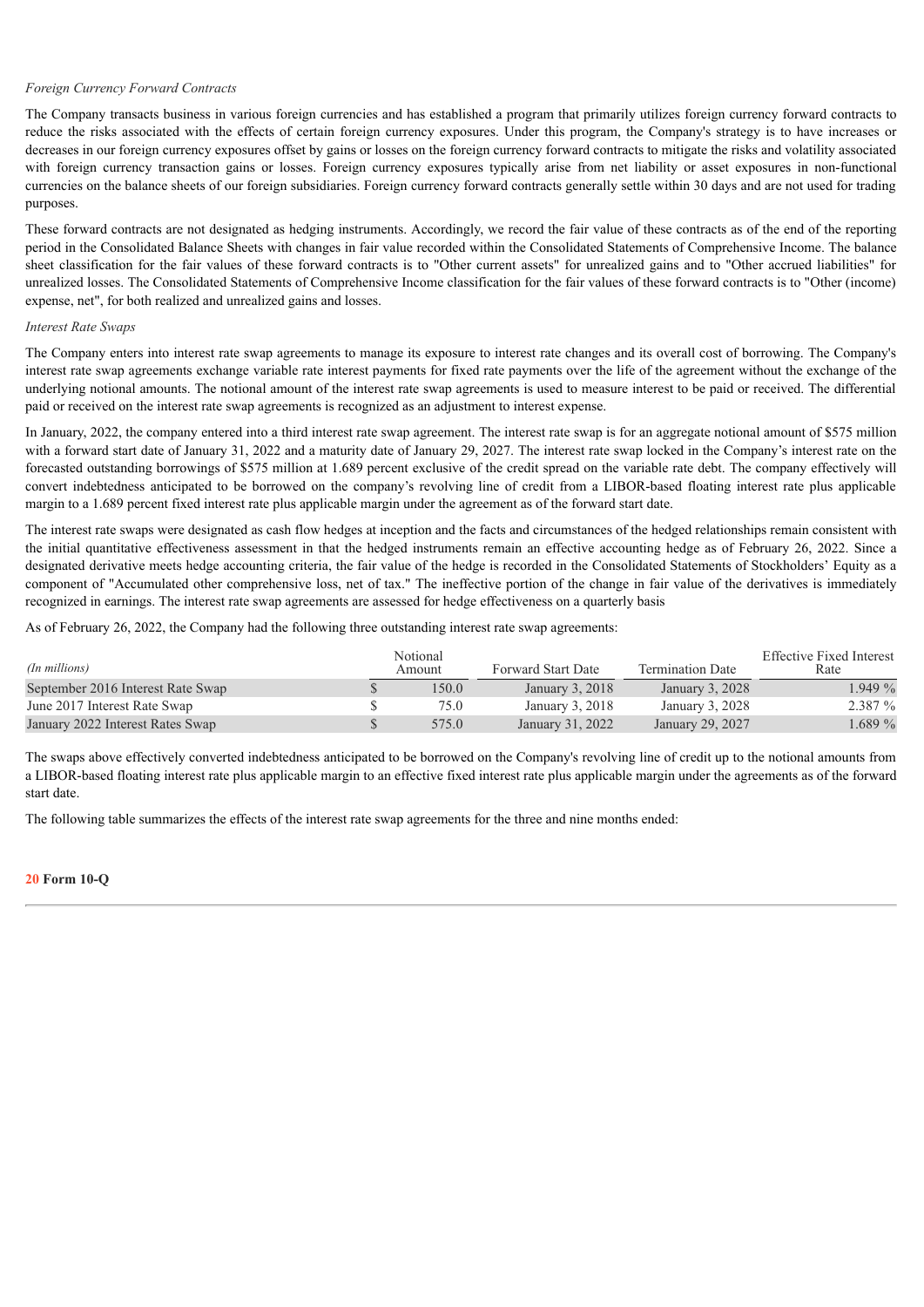|                                                                                | Three Months Ended |                   | Nine Months Ended |  |                   |  |  |
|--------------------------------------------------------------------------------|--------------------|-------------------|-------------------|--|-------------------|--|--|
| (In millions)                                                                  | February 26, 2022  | February 27, 2021 | February 26, 2022 |  | February 27, 2021 |  |  |
| Gain recognized in Other comprehensive loss<br>(effective portion)             | 10.2               | 6.7               |                   |  | 7.8               |  |  |
| (Loss) reclassified from Accumulated other<br>comprehensive loss into earnings | 1.1)               | 1.1)              |                   |  | 3.3)              |  |  |

There were no gains or losses recognized in earnings for hedge ineffectiveness for the three and nine month periods ended February 26, 2022 and February 27, 2021. The amount of loss expected to be reclassified from Accumulated other comprehensive loss into earnings during the next twelve months is \$2.7 million, and net of tax is \$2.0 million.

#### **Redeemable Noncontrolling Interests**

Changes in the Company's redeemable noncontrolling interest in HAY for the nine months ended February 26, 2022 and February 27, 2021 are as follows:

| (In millions)                                                                          | February 26, 2022 |       |  | February 27, 2021 |  |
|----------------------------------------------------------------------------------------|-------------------|-------|--|-------------------|--|
| <b>Beginning Balance</b>                                                               |                   | 77.0  |  | 50.4              |  |
| Net income attributable to redeemable noncontrolling interests                         |                   | 5.7   |  | 3.8               |  |
| Distributions to redeemable noncontrolling interests                                   |                   | (6.6) |  | (2.7)             |  |
| Cumulative translation adjustments attributable to redeemable noncontrolling interests |                   | (2.0) |  |                   |  |
| Foreign currency translation adjustments                                               |                   | (6.0) |  |                   |  |
| <b>Ending Balance</b>                                                                  |                   | 68.1  |  |                   |  |

## <span id="page-20-0"></span>**13. Commitments and Contingencies**

#### **Product Warranties**

The Company provides coverage to the end-user for parts and labor on products sold under its warranty policy and for other product-related matters. The specific terms, conditions, and length of those warranties vary depending upon the product sold. The Company does not sell or otherwise issue warranties or warranty extensions as stand-alone products. Reserves have been established for various costs associated with the Company's warranty program. General warranty reserves are based on historical claims experience and other currently available information and are periodically adjusted for business levels and other factors. Specific reserves are established once an issue is identified with the amounts for such reserves based on the estimated cost of correction. The Company provides an assurance-type warranty that ensures that products will function as intended. As such, the Company's estimated warranty obligation is accounted for as a liability and is recorded within current and long-term liabilities within the Condensed Consolidated Balance Sheets.

Changes in the warranty reserve for the stated periods were as follows:

|                                                           | Three Months Ended |                   | Nine Months Ended |        |  |                   |  |  |  |
|-----------------------------------------------------------|--------------------|-------------------|-------------------|--------|--|-------------------|--|--|--|
| (In millions)                                             | February 26, 2022  | February 27, 2021 | February 26, 2022 |        |  | February 27, 2021 |  |  |  |
| Accrual Balance — beginning                               | 69.9               | 59.9              |                   | 60.1   |  | 59.2              |  |  |  |
| Accrual for warranty matters                              | 2.8                |                   |                   | 12.0   |  | 8.5               |  |  |  |
| Settlements and adjustments                               | (3.8)              | (3.3)             |                   | (13.3) |  | (8.6)             |  |  |  |
| Measurement period adjustment to opening balance<br>sheet | 5.0                |                   |                   |        |  |                   |  |  |  |
| Acquired through business acquisition                     |                    |                   |                   | 15.1   |  |                   |  |  |  |
| Accrual Balance — ending                                  | 73.9               | 59.               |                   | 73.9   |  | 59.1              |  |  |  |

During the third quarter of 2022, MillerKnoll revised the fair value of warranty reserve liability acquired in the Knoll transaction as a measurement period adjustment. This measurement period adjustment resulted in a \$5.0 million change in the warranty reserve as of the July 19<sup>th</sup> opening balance sheet, with the offset of the change impacting goodwill recorded in the transaction.

#### **Guarantees**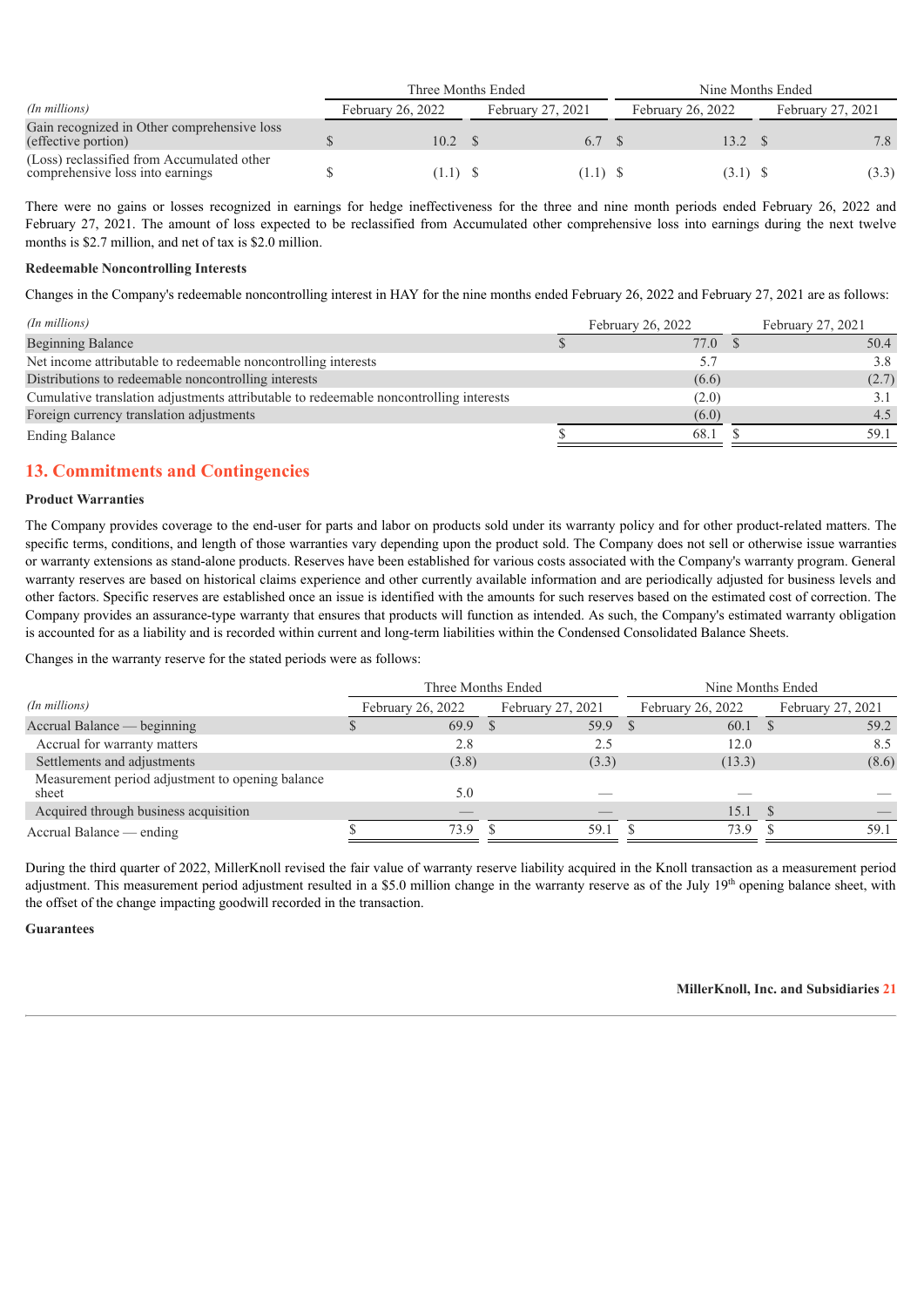The Company is periodically required to provide performance bonds to do business with certain customers. These arrangements are common in the industry and generally have terms ranging between one year and three years. The bonds are required to provide assurance to customers that the products and services they have purchased will be installed and/or provided properly and without damage to their facilities. The bonds are provided by various bonding agencies. However, the Company is ultimately liable for claims that may occur against them. As of February 26, 2022, the Company had a maximum financial exposure related to performance bonds totaling approximately \$6.6 million. The Company has no history of claims, nor is it aware of circumstances that would require it to pay, under any of these arrangements. The Company also believes that the resolution of any claims that might arise in the future, either individually or in the aggregate, would not materially affect the Company's Consolidated Financial Statements. Accordingly, no liability has been recorded in respect to these bonds as of either February 26, 2022 or May 29, 2021.

The Company has entered into standby letter of credit arrangements for purposes of protecting various insurance companies and lessors against default on insurance premium and lease payments. As of February 26, 2022, the Company had a maximum financial exposure from these standby letters of credit totaling approximately \$15.4 million, all of which is considered usage against the Company's revolving line of credit. The Company has no history of claims, nor is it aware of circumstances that would require it to perform, under any of these arrangements and believes that the resolution of any claims that might arise in the future, either individually or in the aggregate, would not materially affect the Company's Consolidated Financial Statements. Accordingly, no liability has been recorded in respect to these arrangements as of February 26, 2022 or May 29, 2021.

#### **Contingencies**

The Company is also involved in legal proceedings and litigation arising in the ordinary course of business. In the opinion of management, the outcome of such proceedings and litigation currently pending will not have a material adverse effect, if any, on the Company's Consolidated Financial Statements.

#### <span id="page-21-0"></span>**14. Short-Term Borrowings and Long-Term Debt**

Short-term borrowings and long-term debt as of February 26, 2022 and May 29, 2021 consisted of the following:

|                                                      | February 26, |              |
|------------------------------------------------------|--------------|--------------|
| (In millions)                                        | 2022         | May 29, 2021 |
| Debt securities, 4.95%, due May 20, 2030             |              | 49.9         |
| Syndicated revolving line of credit, due August 2024 |              | 225.0        |
| Syndicated revolving line of credit, due July 2026   | 413.0        |              |
| Term Loan A, 1.875%, due July 2026                   | 395.0        |              |
| Term Loan B, 2.125%, due July 2028                   | 623.4        |              |
| Supplier financing program                           | 2.6          | 2.2          |
| Total debt                                           | 1.434.0      | 277.1        |
| Less: Unamortized discount and issuance costs        | (20.3)       |              |
| Less: Current portion of long-term debt              | (28.8)       | (2.2)        |
| Long-term debt                                       | 1,384.9      | 274.9        |

As of May 29, 2021, the Company's syndicated revolving line of credit provided the Company with up to \$500 million in revolving variable interest borrowing capacity and included an "accordion feature" allowing the Company to increase, at its option and subject to the approval of the participating banks, the aggregate borrowing capacity of the facility by up to \$250 million. Outstanding borrowings bear interest at rates based on the prime rate, federal funds rate, LIBOR, or negotiated rates as outlined in the agreement. Interest is payable periodically throughout the period if borrowings are outstanding. The Company paid off the outstanding balance due on the syndicated revolving line of credit during the first quarter of 2022.

In connection with the acquisition of Knoll, in July, 2021, the Company entered into a credit agreement that provided for a syndicated revolving line of credit and two term loans. The revolving line of credit provides the Company with up to \$725 million in revolving variable interest borrowing capacity that matures in July 2026, replacing the previous \$500 million syndicated revolving line of credit. The term loans consist of a five-year senior secured term loan "A" facility with an aggregate principal amount of \$400 million and a seven-year senior secured term loan "B" facility with an aggregate principal amount of \$625 million, the proceeds of which were used to finance a portion of the cash consideration for the acquisition of Knoll, for the repayment of certain debt of Knoll, and to pay fees, costs, and expenses related thereto. Both term loans have a variable interest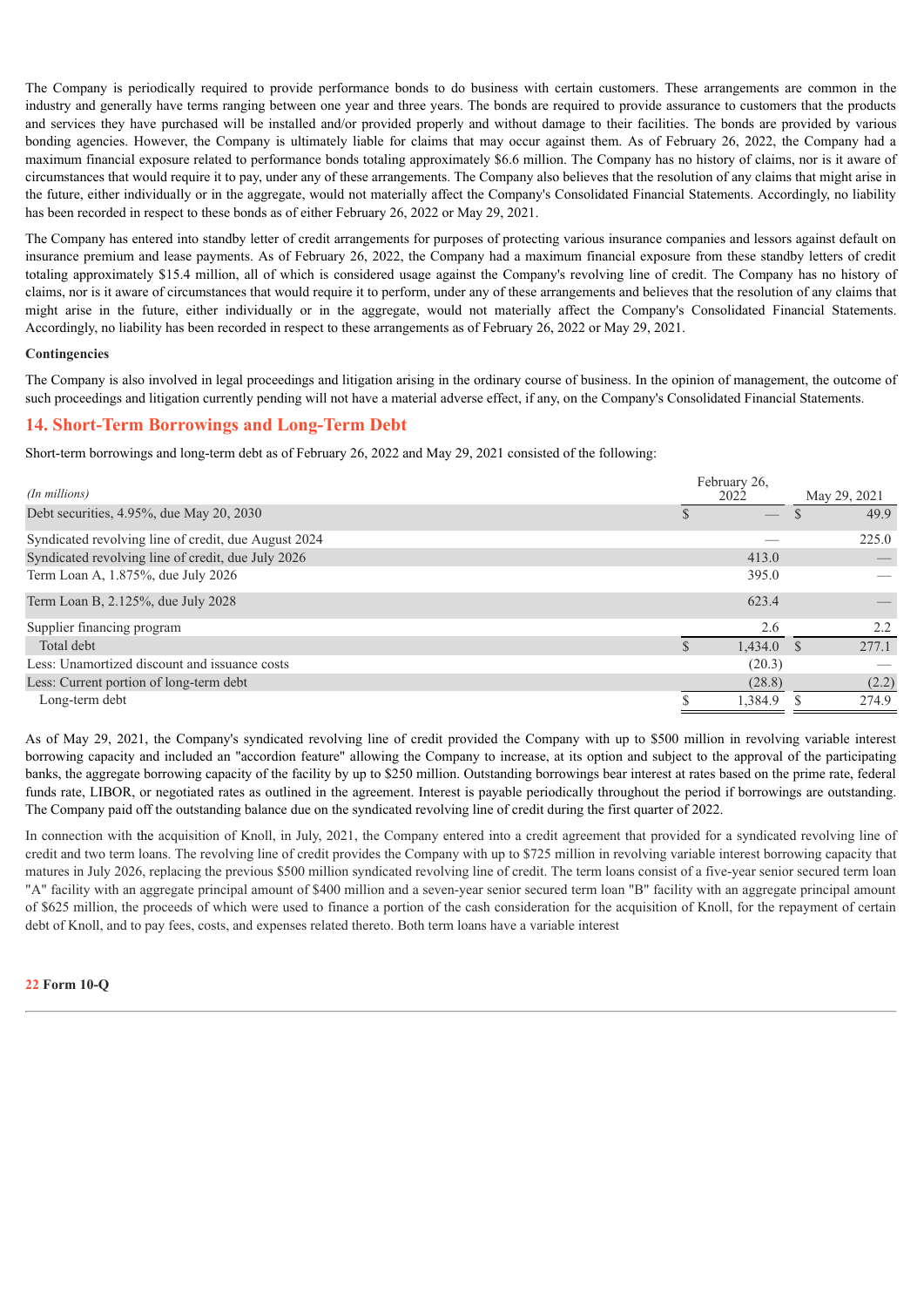rate. The Company also repaid \$64 million of private placement notes due May 20, 2030. A loss on extinguishment of debt of approximately \$13.4 million was recognized as part of the repayment of the private placement notes, which represented the premium on early redemption. The Company made principal payments on term loan "A" and "B" during the three months ended February 26, 2022 in the amount of \$5.0 million and \$1.6 million, respectively.

Available borrowings under the syndicated revolving line of credit were as follows for the periods indicated:

| (In millions)                                                      | February 26,<br>$2022$ |       | May 29, 2021 |       |
|--------------------------------------------------------------------|------------------------|-------|--------------|-------|
| Syndicated revolving line of credit borrowing capacity             |                        | 725.0 |              | 500.0 |
| Less: Borrowings under the syndicated revolving line of credit     |                        | 413.0 |              | 225.0 |
| Less: Outstanding letters of credit                                |                        | 15.4  |              | 9.8   |
| Available borrowings under the syndicated revolving line of credit |                        | 296.6 |              | 265.2 |

#### **Supplier Financing Program**

The Company has an agreement with a third-party financial institution that allows certain participating suppliers the ability to finance payment obligations of the Company. Under this program, participating suppliers may finance payment obligations of the Company, prior to their scheduled due dates, at a discounted price to the third-party financial institution.

The Company has lengthened the payment terms for certain suppliers that have chosen to participate in the program. As a result, certain amounts due to suppliers have payment terms that are longer than standard industry practice and as such, these amounts have been excluded from the caption "Accounts payable" in the Condensed Consolidated Balance Sheets as the amounts have been accounted for by the Company as current debt, within the caption "Short-term borrowings and current portion of long-term debt".

### <span id="page-22-0"></span>**15. Accumulated Other Comprehensive Loss**

The following table provides an analysis of the changes in accumulated other comprehensive loss for the nine months ended February 26, 2022 and February 27, 2021:

| (In millions)                                                              |              | Cumulative<br>Translation<br>Adjustments |               | Pension and<br>Other Post-<br>retirement<br><b>Benefit Plans</b> | Unrealized<br>Gains on<br>Available-for-<br>sale Securities |       |               | <b>Interest Rate</b><br>Swap<br>Agreements |               | Accumulated Other<br>Comprehensive Loss |
|----------------------------------------------------------------------------|--------------|------------------------------------------|---------------|------------------------------------------------------------------|-------------------------------------------------------------|-------|---------------|--------------------------------------------|---------------|-----------------------------------------|
| Balance at May 29, 2021                                                    | S            | $(3.9)$ \$                               |               | $(50.4)$ \$                                                      |                                                             |       | \$            | $(10.8)$ \$                                |               | (65.1)                                  |
| Other comprehensive (loss) income, net of tax before<br>reclassifications  |              | (46.7)                                   |               |                                                                  |                                                             |       |               | 16.3                                       |               | (30.4)                                  |
| Reclassification from accumulated other<br>comprehensive loss - Other, net |              |                                          |               | 6.4                                                              |                                                             |       |               | (3.1)                                      |               | 3.3                                     |
| Tax benefit                                                                |              |                                          |               | (0.8)                                                            |                                                             |       |               |                                            |               | (0.8)                                   |
| Net reclassifications                                                      |              |                                          |               | 5.6                                                              |                                                             |       |               | (3.1)                                      |               | 2.5                                     |
| Net current period other comprehensive (loss)<br>income                    |              | (46.7)                                   |               | 5.6                                                              |                                                             |       |               | 13.2                                       |               | (27.9)                                  |
| Balance at February 26, 2022                                               |              | (50.6)                                   | $\mathcal{S}$ | (44.8)                                                           | <sup>S</sup>                                                |       |               | 2.4                                        | $\mathcal{S}$ | (93.0)                                  |
| Balance at May 30, 2020                                                    | $\mathbb{S}$ | $(56.0)$ \$                              |               | $(59.2)$ \$                                                      |                                                             | 0.1   | <sup>\$</sup> | $(18.9)$ \$                                |               | (134.0)                                 |
| Other comprehensive income (loss), net of tax before<br>reclassifications  |              | 42.8                                     |               |                                                                  |                                                             | (0.1) |               | 11.1                                       |               | 53.8                                    |
| Reclassification from accumulated other<br>comprehensive loss - Other, net |              |                                          |               | 4.5                                                              |                                                             |       |               | (3.3)                                      |               | 1.2                                     |
| Tax benefit                                                                |              |                                          |               | (0.8)                                                            |                                                             |       |               |                                            |               | (0.8)                                   |
| Net reclassifications                                                      |              |                                          |               | 3.7                                                              |                                                             |       |               | (3.3)                                      |               | 0.4                                     |
| Net current period other comprehensive income<br>$(\text{loss})$           |              | 42.8                                     |               | 3.7                                                              |                                                             | (0.1) |               | 7.8                                        |               | 54.2                                    |
| Balance at February 27, 2021                                               | \$           | (13.2)                                   | $\mathcal{S}$ | $(55.5)$ \$                                                      |                                                             |       | $\mathcal{S}$ | $(11.1)$ \$                                |               | (79.8)                                  |

## <span id="page-22-1"></span>**16. Operating Segments**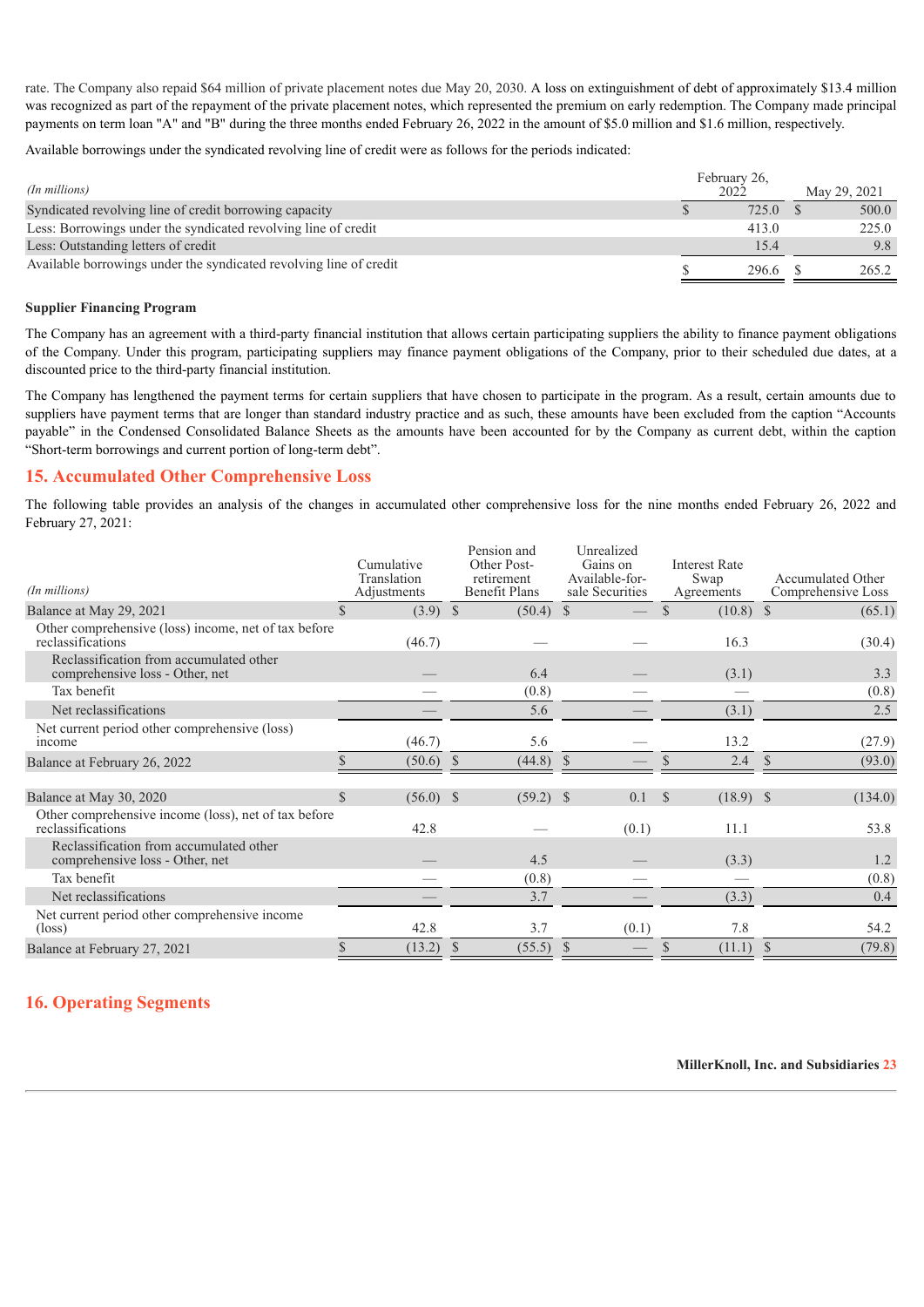Effective as of May 30, 2021, the beginning of fiscal year 2022, the Company implemented an organizational change that resulted in a change in the reportable segments. The Company has restated historical results to reflect this change. Below is a summary of the change in reportable segments.

- The activities related to the manufacture and sale of furniture products direct to consumers and to third-party retailers that previously resided within the International Contract segment moved to the Global Retail segment.
- The operations associated with the design, manufacture and sale of furniture products for work-related settings in Latin America moved from the International Contract segment to the North America Contract segment to form a new Americas Contract segment.
- Operations of the DWR Contract business, a division of DWR that sells design furnishings and accessories for use in work-related settings moved into the Americas Contract segment.

The Company's reportable segments now consist of Americas Contract, International Contract, Global Retail, and Knoll. Intersegment sales are eliminated within each segment, with the exception of sales to and from the Knoll segment, which are presented as intersegment eliminations.

The Americas Contract segment includes the operations associated with the design, manufacture and sale of furniture and textile products for work-related settings, including office, healthcare, and educational environments, throughout North America and South America. In addition to the Herman Miller brand and the DWR Contract business, this segment includes the operations associated with the design, manufacture and sale of high-craft furniture products and textiles including Geiger wood products, Maharam textiles, Herman Miller Healthcare, naughtone and Herman Miller Collection products.

The International Contract segment includes the operations associated with the design, manufacture and sale of furniture products, primarily for workrelated settings in Europe, the Middle East and Africa ("EMEA") and Asia-Pacific.

The Global Retail segment includes operations associated with the sale of modern design furnishings and accessories to third party retailers, as well as direct to consumer sales through eCommerce, direct-mail catalogs, DWR studios and HAY stores.

The Knoll segment includes the global operations associated with the design, manufacture, and sale of furniture products within the Knoll constellation of brands.

Intersegment sales are eliminated within each segment, with the exception of sales to and from the Knoll segment, which are presented as intersegment eliminations.

The Company also reports a "Corporate" category consisting primarily of unallocated expenses related to general corporate functions, including, but not limited to, certain legal, executive, corporate finance, information technology, administrative and acquisition-related costs. Management regularly reviews corporate costs and believes disclosing such information provides more visibility and transparency regarding how the chief operating decision maker reviews results of the Company. The accounting policies of the operating segments are the same as those of the Company.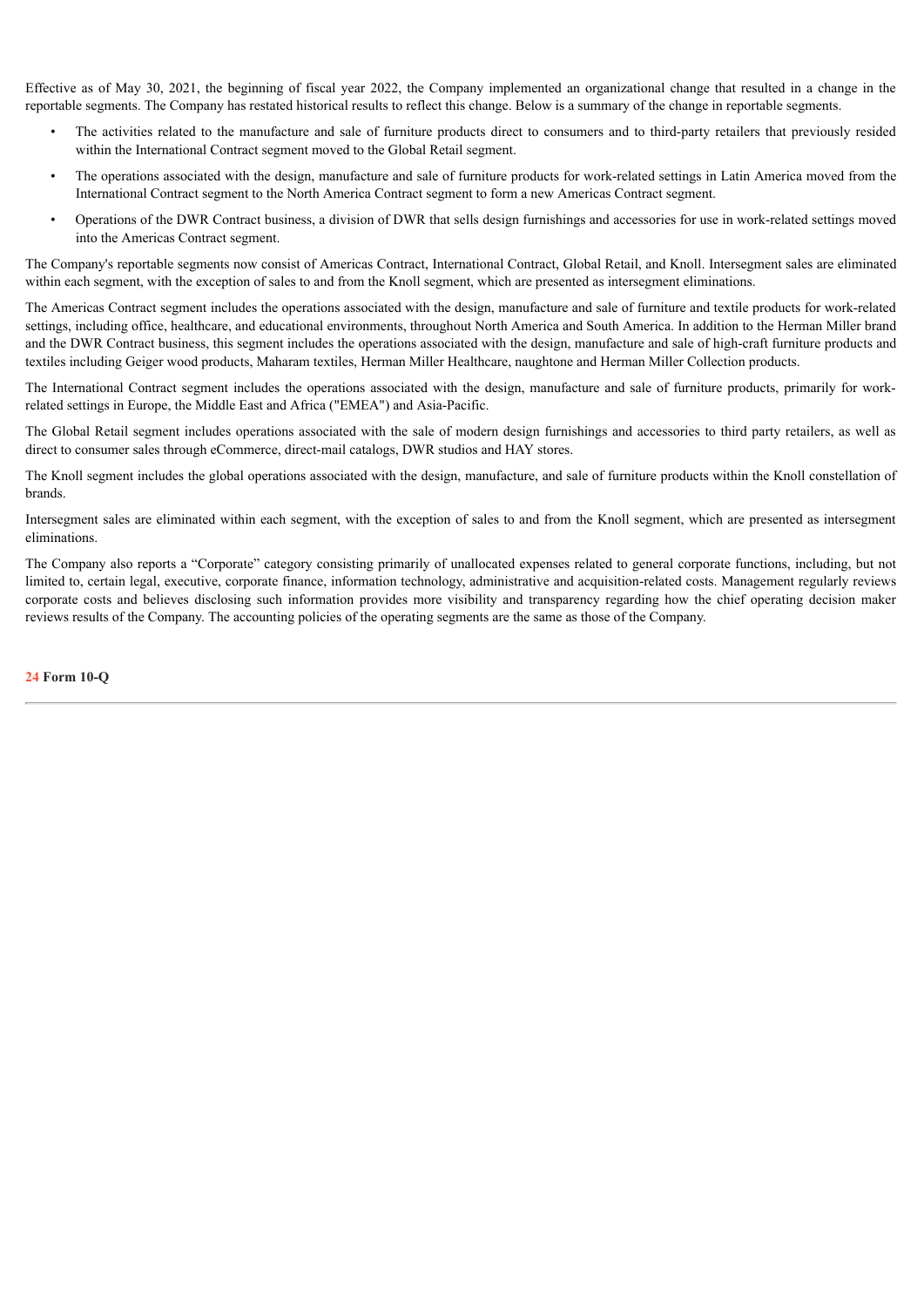The following is a summary of certain key financial measures for the respective periods indicated:

|                               |                        | Three Months Ended     | Nine Months Ended        |                   |  |  |  |  |
|-------------------------------|------------------------|------------------------|--------------------------|-------------------|--|--|--|--|
| (In millions)                 | February 26, 2022      | February 27, 2021      | February 26, 2022        | February 27, 2021 |  |  |  |  |
| Net Sales:                    |                        |                        |                          |                   |  |  |  |  |
| Americas Contract             | $\mathcal{S}$<br>365.1 | <sup>S</sup><br>290.7  | $\mathcal{S}$<br>1,052.0 | 1,008.0<br>- \$   |  |  |  |  |
| <b>International Contract</b> | 123.4                  | 98.0                   | 347.4                    | 293.5             |  |  |  |  |
| Global Retail                 | 212.8                  | 201.8                  | 635.4                    | 542.1             |  |  |  |  |
| Knoll                         | 336.9                  |                        | 829.5                    |                   |  |  |  |  |
| Intersegment Eliminations     | (8.7)                  |                        | (18.8)                   |                   |  |  |  |  |
| Total                         | 1,029.5                | <sup>\$</sup><br>590.5 | 2,845.5<br>$\mathcal{S}$ | 1,843.6           |  |  |  |  |
| Operating Earnings (Loss):    |                        |                        |                          |                   |  |  |  |  |
| Americas Contract             | $\mathcal{S}$<br>2.7   | <sup>\$</sup><br>14.6  | <sup>S</sup><br>18.5     | - \$<br>111.6     |  |  |  |  |
| <b>International Contract</b> | 12.5                   | 11.0                   | 40.8                     | 40.1              |  |  |  |  |
| Global Retail                 | 24.0                   | 39.9                   | 74.2                     | 100.7             |  |  |  |  |
| Knoll                         | 1.5                    |                        | (72.8)                   |                   |  |  |  |  |
| Corporate                     | (14.2)                 | (10.4)                 | (83.2)                   | (30.9)            |  |  |  |  |
| Total                         | 26.5                   | 55.1<br>S              | (22.5)<br>S              | 221.5             |  |  |  |  |

Many of the Company's assets, including manufacturing, office and showroom facilities, support multiple segments. For that reason, it is impractical to disclose asset information on a segment basis.

## <span id="page-24-0"></span>**17. Restructuring and Integration Expense**

As part of restructuring and integration activities the Company has incurred expenses that qualify as exit and disposal costs under U.S. GAAP. These include severance and employee benefit costs as well as other direct separation benefit costs. Severance and employee benefit costs primarily relate to cash severance and non-cash severance, including accelerated equity award compensation expense. The Company also incurs expenses that are an integral component of, and directly attribute to, our restructuring and integration activities, which do not qualify as exit and disposal costs under U.S. GAAP. These include integration implementation costs that relate primarily to professional fees and non-cash losses incurred on debt extinguishment.

The expense associated with integration initiatives are included in Selling, General, and Administrative and the expense associated with restructuring activities are included in Restructuring expense in the Condensed Consolidated Statements of Comprehensive Income. Non-cash costs related to debt extinguishment in the financing of the transaction is recorded in Other expense (income), net in the Condensed Consolidated Statements of Comprehensive Income.

#### **Knoll Integration:**

Following the Knoll merger the Company announced a multi-year program (the "Knoll Integration") designed to reduce costs, integrate and optimize the combined organization. The Company currently expects that the Knoll Integration will result in pre-tax costs that are expected not to exceed approximately \$100 million to \$120 million, comprised of the following categories:

- Severance and employee benefit costs associated with plans to integrate our operating structure, resulting in workforce reductions. These costs will primarily include: severance and employee benefits (cash severance and non-cash severance, including accelerated stock-compensation award expense and other termination benefits).
- Exit and disposal activities include those incurred as a direct result of integration activities, primarily including contract and lease terminations and asset impairment charges.
- Other integration costs include professional fees and other incremental third-party expenses, including a loss on extinguishment of debt associated with financing of the merger.

For the nine months ended February 26, 2022, we have incurred \$101.7 million of costs related to the Knoll Integration including: \$49.9 million of severance and employee benefit costs, \$15.5 million of non-cash asset impairments, \$13.4 million of non-cash costs related to debt-extinguishment in the financing of the transaction, and \$22.9 million of other integration costs.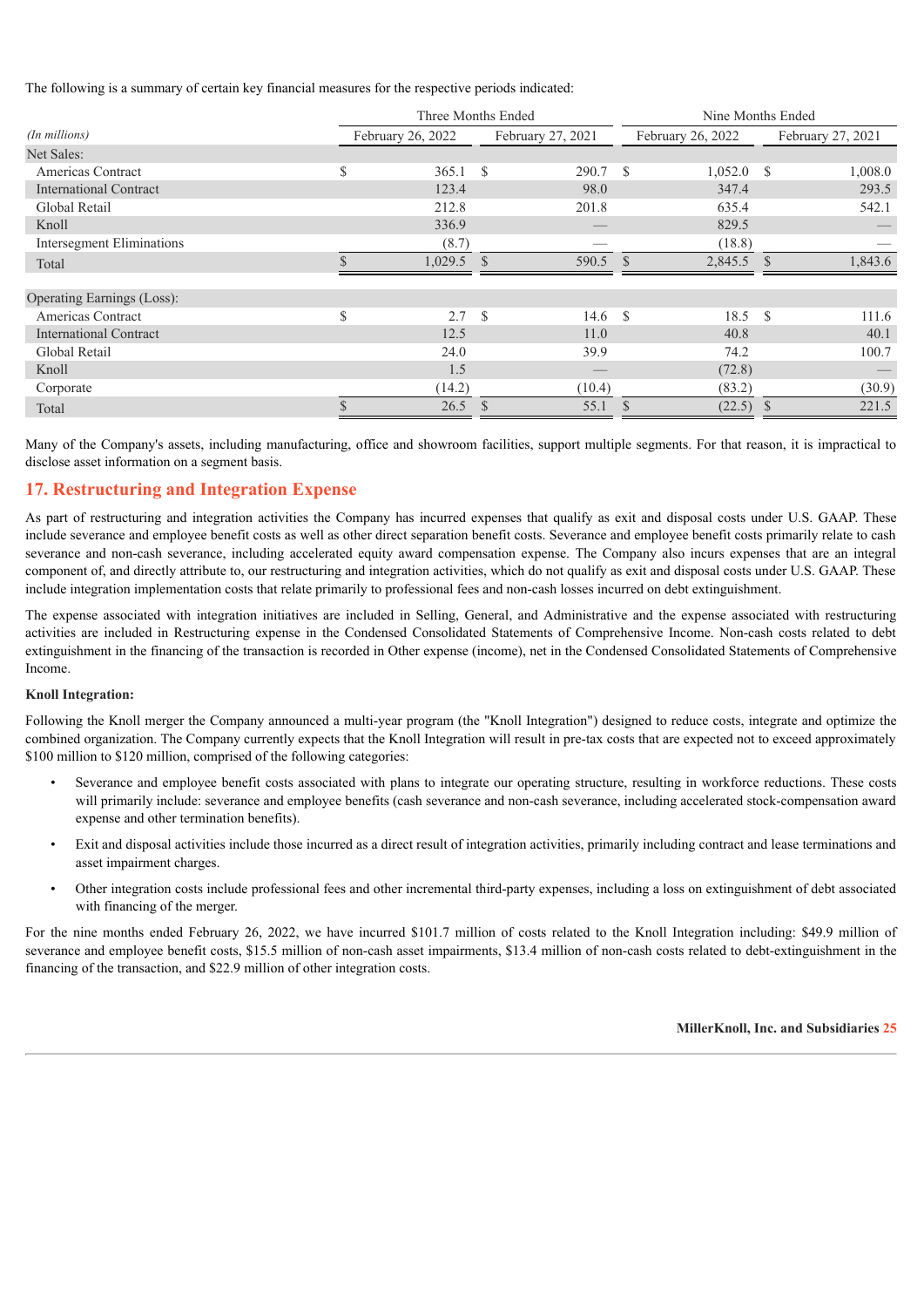The following table provides an analysis of the changes in liability balance for Knoll Integration costs that qualify as exit and disposal costs under U.S. GAAP (i.e., severance and employee benefit costs and exit and disposal activities) for the nine months ended February 26, 2022:

| (In millions)            | Severance and Employee<br>Benefit | Exit and Disposal<br>Activities | Total  |
|--------------------------|-----------------------------------|---------------------------------|--------|
| May 29, 2021             | $ \overline{ }$                   | $\hspace{0.1mm}-\hspace{0.1mm}$ |        |
| <b>Integration Costs</b> | 49.9                              | 15.5                            | 65.4   |
| Amounts Paid             | (28.7)                            |                                 | (28.7) |
| Non-cash costs           | (14.3)                            | (15.5)                          | (29.8) |
| February $26, 2022$      | 6.9 S                             | $\hspace{0.1mm}-\hspace{0.1mm}$ | 6.9    |

The Company's expects that a substantial portion of the liability for the Knoll Integration as of February 26, 2022 to be paid in fiscal year 2022.

The following is a summary of integration expenses by segment for the periods indicated:

|                          |                   |     | Three Months Ended            | Nine Months Ended |                   |  |  |  |  |  |
|--------------------------|-------------------|-----|-------------------------------|-------------------|-------------------|--|--|--|--|--|
| (In millions)            | February 26, 2022 |     | February 27, 2021             | February 26, 2022 | February 27, 2021 |  |  |  |  |  |
| <b>Americas Contract</b> |                   | 0.5 | $\overbrace{\phantom{13333}}$ | 4.9 <sup>5</sup>  |                   |  |  |  |  |  |
| International Contract   |                   | 0.4 |                               |                   |                   |  |  |  |  |  |
| Retail                   |                   |     |                               | 0.5               |                   |  |  |  |  |  |
| Knoll                    |                   | 2.6 |                               | 59.0              |                   |  |  |  |  |  |
| Corporate                |                   | 2.4 |                               | 36.2              |                   |  |  |  |  |  |
| Total                    |                   | 5.9 | $\overline{\phantom{a}}$      | 101.7             |                   |  |  |  |  |  |

#### **Restructuring Activities:**

During the fourth quarter of fiscal 2018, the Company announced a facilities consolidation plan related to its International Contract segment. This impacted certain office and manufacturing facilities in the United Kingdom and China. The plan is expected to generate cost savings of approximately \$3 million. To date, the Company recognized restructuring and impairment expenses of \$5.9 million, with a net credit of \$1.9 million recognized in fiscal 2021 and the remainder in fiscal 2020, 2019, and 2018. These expenses related to the facilities consolidation plan, comprised primarily of an asset impairment recorded against an office building in the United Kingdom that was vacated and the consolidation of the Company's manufacturing facilities in China. No future restructuring costs related to the plan are expected as the plan is substantially complete.

The office building and related assets in China were sold in the first quarter of fiscal 2021, resulting in a gain of approximately \$3.4 million. The office building and related assets in the United Kingdom were sold in the second quarter of fiscal 2021, resulting in a nominal gain. Both of these gains are included within "Restructuring expense" in the Condensed Consolidated Statements of Comprehensive Income.

In the second quarter of fiscal 2020, the Americas Contract segment initiated restructuring discussions with labor unions related to its Healthcare operation in Wisconsin. To date, the Company has recorded approximately \$3.1 million in pre-tax restructuring expense related to this plan, with a net credit of \$0.1 million recognized in fiscal 2021 and the remainder in fiscal 2020. The plan is complete and no future costs related to this plan are expected.

In the second quarter of fiscal 2020, the Company initiated a reorganization of the Global Sales and Product teams. The reorganization activities occurred primarily in the North America business with additional costs incurred internationally. To date, the Company has recorded a total of \$2.6 million in pre-tax restructuring expense related to this plan. The reorganization is complete and no future costs related to this plan are expected.

The following table provides an analysis of the changes in the restructuring costs reserve for the above plans for the nine months ended February 26, 2022: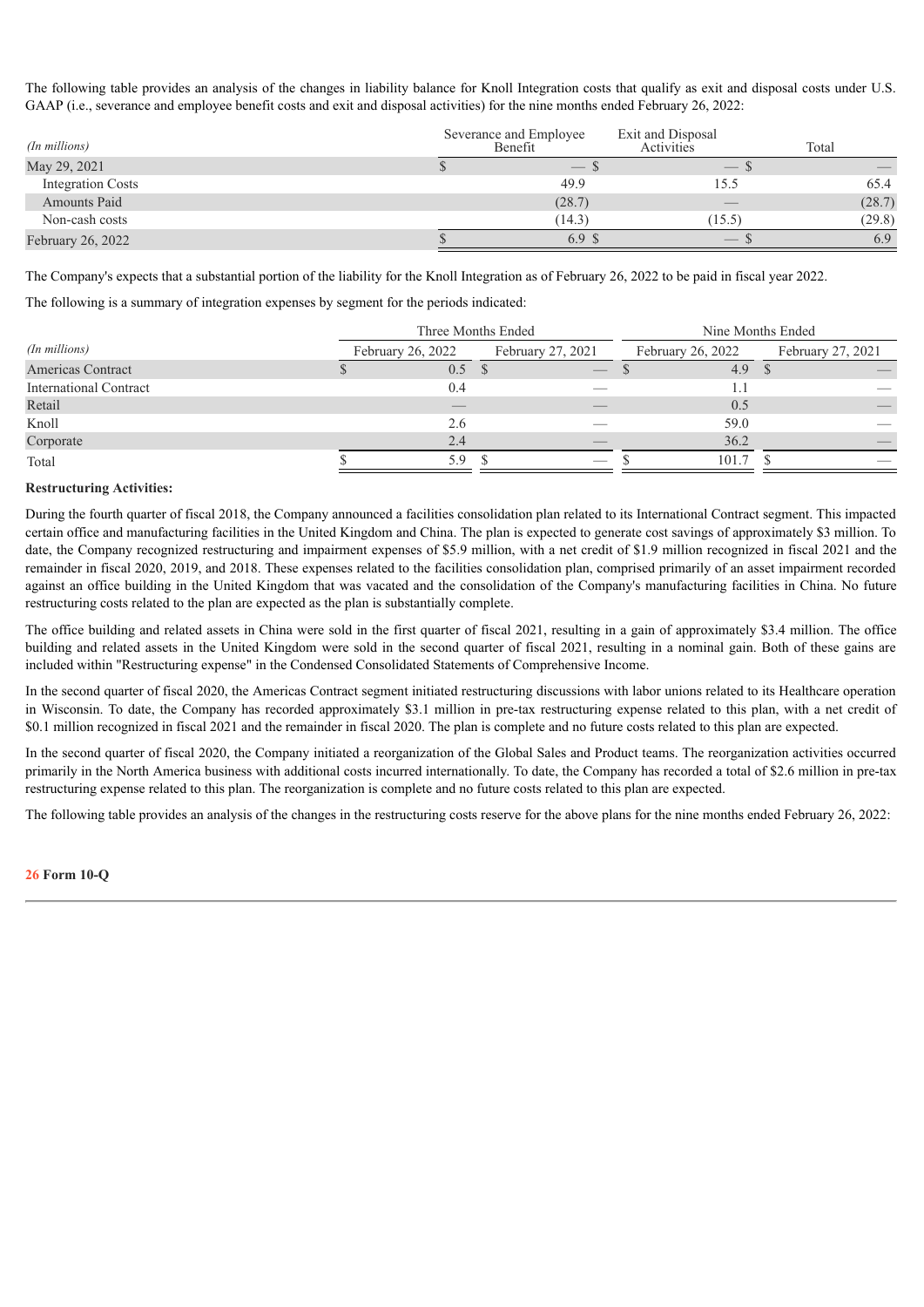| (In millions)              | Severance and Employee-<br>Related |                  | Exit or Disposal Activities | Total |
|----------------------------|------------------------------------|------------------|-----------------------------|-------|
| May 29, 2021               |                                    | 0.9 <sup>5</sup> | 0.6S                        |       |
| <b>Restructuring Costs</b> |                                    |                  | $\overline{\phantom{a}}$    |       |
| <b>Amounts Paid</b>        |                                    | (0.5)            |                             | (0.5) |
| February 26, 2022          |                                    | 0.4S             | 0.6                         |       |

In the fourth quarter of fiscal 2020, the Company announced a restructuring plan ("May 2020 restructuring plan") to substantially reduce expenses in response to the impact of the COVID-19 pandemic and related restrictions. These activities included voluntary and involuntary reductions in its North American and International workforces. Combined, these actions resulted in the elimination of approximately 400 full-time positions throughout the Company in various businesses and functions. As the result of these actions, the Company projects an annualized expense reduction of approximately \$40 million. To date, the Company incurred severance and related charges of \$18.7 million with \$3.4 million recognized in fiscal 2021 and the remainder in fiscal 2020. No material future restructuring costs related to the plan are expected and the remaining amounts will be paid in fiscal 2022.

The following table provides an analysis of the changes in the restructuring cost reserve for the May 2020 restructuring plan for the nine months ended February 26, 2022:

| (In millions)              | Severance and Employee-Related |
|----------------------------|--------------------------------|
| May 29, 2021               | 0.1                            |
| <b>Restructuring Costs</b> |                                |
| Amounts Paid               | (0.7)                          |
| February 26, 2022          |                                |

The following is a summary of restructuring expenses by segment for the periods indicated:

|                               |                                 | Three Months Ended | Nine Months Ended        |                   |  |  |  |  |
|-------------------------------|---------------------------------|--------------------|--------------------------|-------------------|--|--|--|--|
| (In millions)                 | February $26, 2022$             | February 27, 2021  | February 26, 2022        | February 27, 2021 |  |  |  |  |
| Americas Contract             |                                 | 0.2                |                          | 2.6               |  |  |  |  |
| <b>International Contract</b> |                                 | 0.1                |                          | (1.1)             |  |  |  |  |
| Global Retail                 |                                 |                    |                          |                   |  |  |  |  |
| Knoll                         |                                 |                    |                          |                   |  |  |  |  |
| Total                         | $\hspace{0.1mm}-\hspace{0.1mm}$ |                    | $\overline{\phantom{a}}$ |                   |  |  |  |  |

## <span id="page-26-0"></span>**18. Variable Interest Entities**

During the three months ended February 26, 2022, the Company entered into long-term notes receivable with certain of its third-party owned dealers that are deemed to be variable interests in variable interest entities. The carrying value of these long-term notes receivable was \$1.2 million as of February 26, 2022 and represents the Company's maximum exposure to loss. The Company is not deemed to be the primary beneficiary for any of these variable interest entities as each entity controls the activities that most significantly impact the entity's economic performance, including sales, marketing, and operations.

<span id="page-26-1"></span>The Company previously held a long-term note receivable with a third-party dealer that was deemed to be a variable interest in a variable interest entity. The carrying value of this long-term note receivable was \$1.2 million as of May 29, 2021 and was paid in full during the quarter ended August 28, 2021.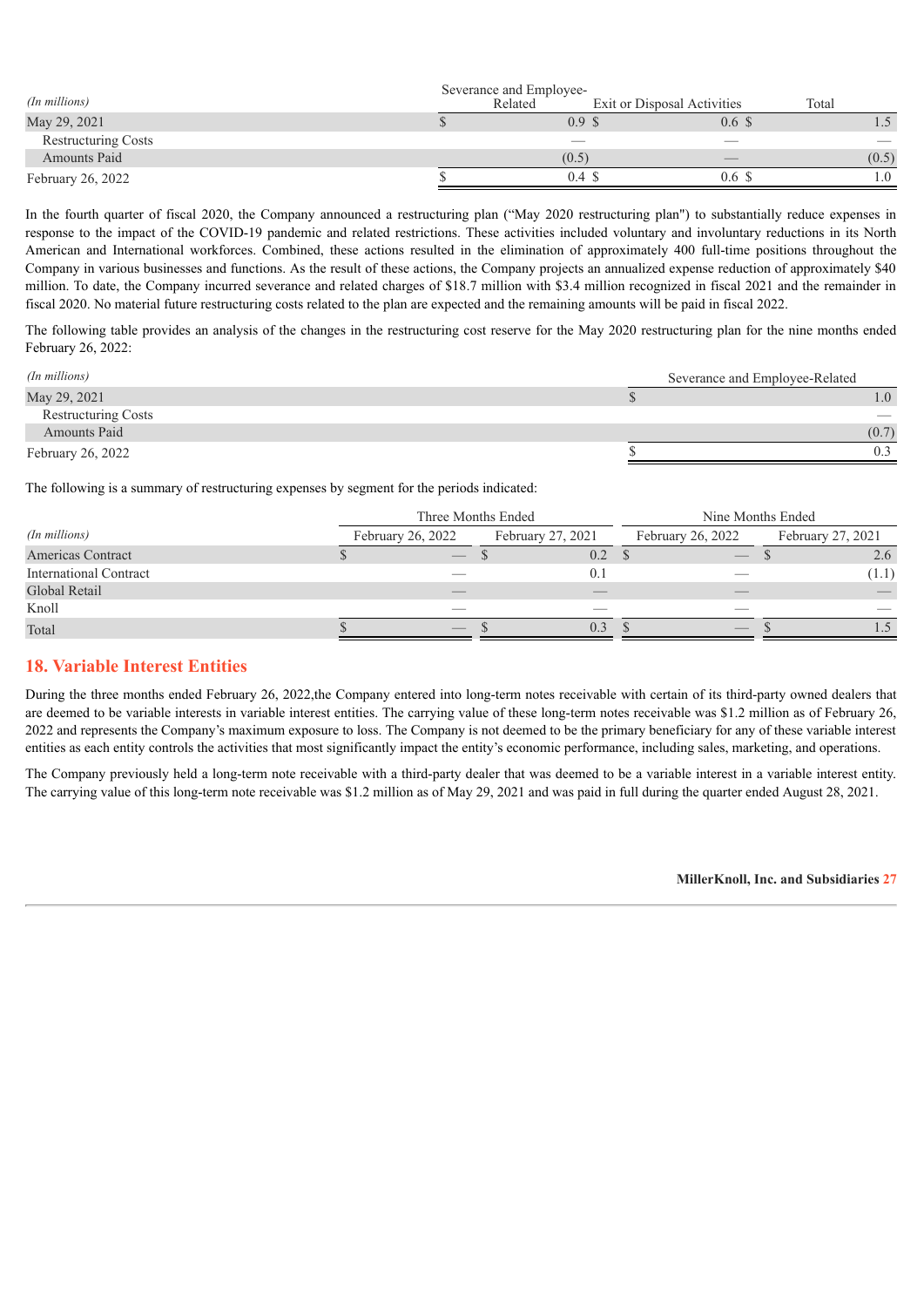## **Item 2: Management's Discussion and Analysis of Financial Condition and Results of Operations**

*(Dollars in millions, except share data)*

The following is management's discussion and analysis of certain significant factors that affected the Company's financial condition, earnings, and cash flows during the periods included in the accompanying Condensed Consolidated Financial Statements and should be read in conjunction with the Company's Annual Report on Form 10-K for the fiscal year ended May 29, 2021. References to "Notes" are to the Notes to Condensed Consolidated Financial Statements.

### **Business Overview**

The Company researches, designs, manufactures, sells, and distributes furnishings and accessories, for use in various environments including office, healthcare, educational, and residential settings, and provides related services that support companies all over the world. The Company's products are sold through independent contract office furniture dealers as well as the following channels: direct customer sales, independent retailers, owned retail studios and stores, direct-mail catalogs, architects and designers and the Company's eCommerce platforms. The following is a summary of results for the three months ended February 26, 2022:

- Net sales were \$1,029.5 million and orders were \$1,095.9 million, representing an increase of 74.3% and 93.6%, respectively, when compared to the same quarter of the prior year. The increase in net sales was driven by the consolidation of Knoll results, as well as growth across each of our segments, as compared to the same quarter of the prior year. On an organic basis, which excludes the impact of acquisitions, divestitures and foreign currency translation, net sales were \$709.7 million<sup>(\*)</sup> and orders were \$742.9 million<sup>(\*)</sup>, representing an increase of 20.3%<sup>(\*)</sup> and 31.5%<sup>(\*)</sup>, respectively, when compared to the same quarter of the prior year.
- Gross margin was 32.7% as compared to 39.1% for the same quarter of the prior year. In the current year, this included the negative impact of charges totaling \$1.7 million related to the initial purchase accounting effects of the Company's acquisition of Knoll. The decrease in gross margin was also driven by the impact of rising commodity prices, particularly steel, and other inflationary pressures, including labor and transportation. Additionally, in the prior year, our business benefited from a relatively high mix of office seating sales as individuals purchased products for home office use during the pandemic. While we continue to realize strong demand for these products in our Retail segment, the mix of these products sold in the current quarter was not as high. This contributed to the year-over-year gross margin decline. We expect to see our second and third quarter price increases begin to flow through our fourth quarter results, which will help offset some of these inflationary pressures.
- Operating expenses increased by \$134.5 million or 76.5% as compared to the same quarter of the prior year. Operating expenses in the current quarter included \$7.1 million of transaction and integration related costs associated with the Knoll acquisition and \$6.3 million<sup>(\*)</sup> of charges related to the purchase accounting amortization effects of the merger. Operating expenses increased primarily due to the inclusion of Knoll adjusted operating expenses of \$100.1 million and additional variable selling expenses as a result of increased sales in the current year. Operating expenses were reduced by \$2.0 million<sup>(\*)</sup> of gain recorded on the divestiture of the owned dealership in Toronto, Canada during the quarter.
- The integration of the Knoll acquisition continues to progress as planned. At the close of the third quarter, we had implemented \$45 million in run rate savings and we remain confident in our ability to deliver \$120 million in cost synergies within three years of closing.
- The effective tax rate was 15.6% compared to 22.9% for the same quarter of the prior year.
- Diluted earnings per share was \$0.16, a 77.1% decrease as compared to the prior year. Excluding transaction and integration related costs, the amortization of purchased intangible assets and the impact of a gain on divestiture of an owned dealership, adjusted diluted earnings per share was  $$0.28$ <sup>(\*)</sup>, a 56.9%<sup>\*</sup> decrease as compared to prior year adjusted diluted earnings per share.

(\*) Non-GAAP measurements; see accompanying reconciliations and explanations under the heading "Reconciliation of Non-GAAP Financial Measures."

The following summary includes the Company's view of the economic environment in which it operates: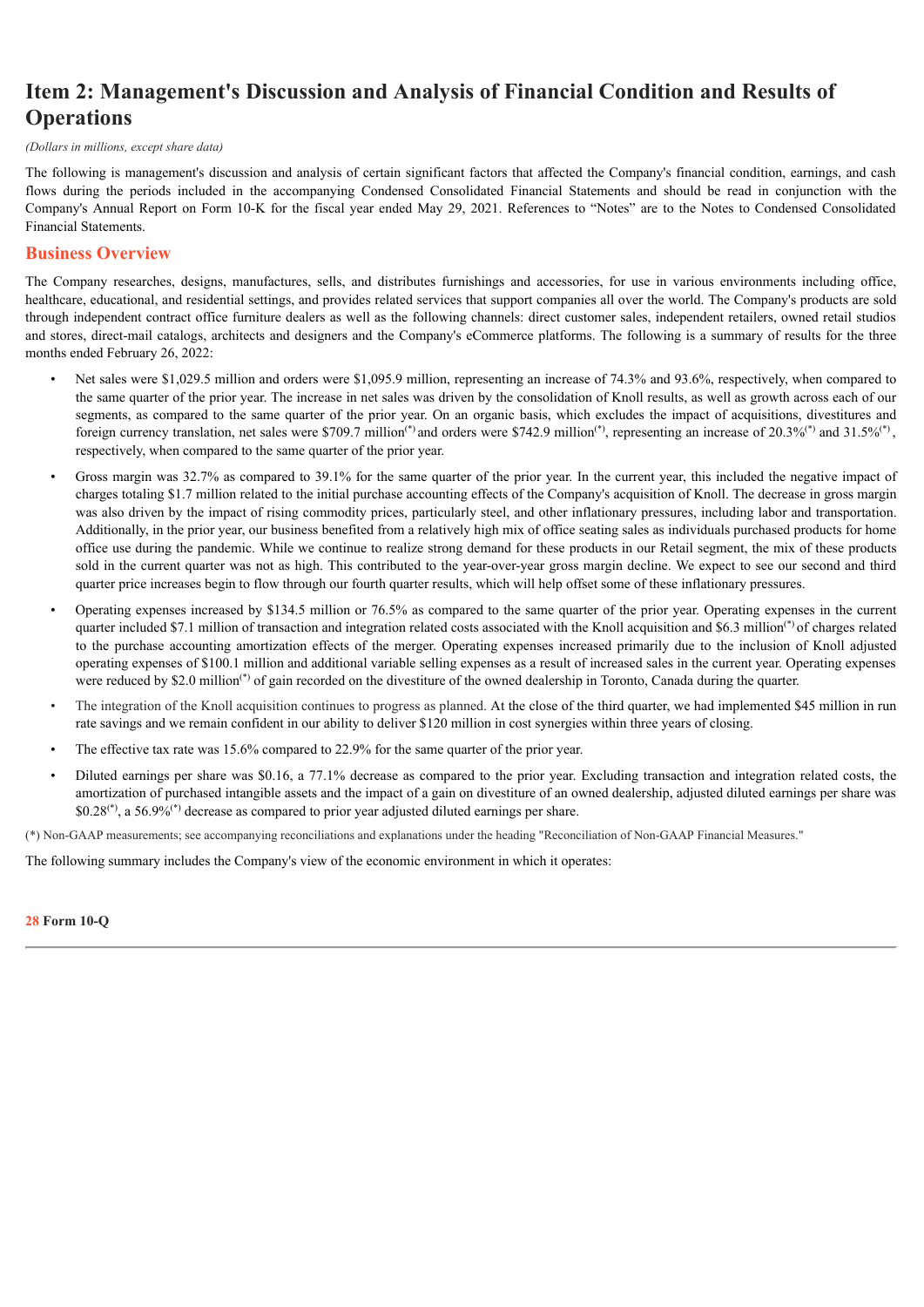- The Company has continued to experience operational challenges within its production facilities and supply networks. Broad-based shortages of production labor and rising material and freight expenses negatively impacted net sales and gross margins during the quarter. We estimate these disruptions adversely impacted net sales by approximately \$34 million during the quarter. The Company has implemented a range of countermeasures to combat these pressures and began to see improvement in production and shipment levels in the second half of the quarter.
- The Company's financial performance is sensitive to changes in certain input costs, including steel and steel component parts. The market price of steel in the third quarter of fiscal 2022 was higher than the same period of the prior year and negatively impacted consolidated results on a yearover-year basis. The price of steel has decreased over the past six months with the current price still above the prior year cost. Ongoing cost reduction initiatives and price increases implemented in the first three quarters of fiscal 2022 have begun to help offset these pressures. The impact of recent price increases is expected to continue to offset these inflationary pressures in future quarters.
- Following industry-wide declines in order volume within the North America contract furniture industry, we experienced a rebound in activity in the first three quarters of the current fiscal year driven by the implementation of initial return-to-office plans for many businesses. In addition, demand levels in the contract business outside North America continued to improve in the quarter relative to prior year levels.
- Overall demand levels within the Company's Global Retail business segment showed continued strength in the first three quarters of this fiscal year.

The remaining sections within Item 2 include additional analysis of the three and nine months ended February 26, 2022, including discussion of significant variances compared to the prior year periods.

## **COVID-19 Update**

The Company continues to respond to the challenges brought about by the COVID-19 pandemic. Workplace restrictions are regionally applied based on the recommendations of local government and health authorities. Demand for certain of the Company's products and services, particularly in the Contract channel of the business, has been negatively impacted. In addition, the Company's ability to timely fulfill orders across all channels continues to be challenged by supply chain constraints. We believe the investments we've made in people, technology, and products have positioned us well to capitalize on emerging opportunities as our customers' needs have changed throughout the COVID-19 pandemic. This has allowed our Retail business to take advantage of companies moving towards hybrid working arrangements as well as "home is my castle" trends as consumers are focusing on and upgrading their broader home environments. Despite this, the duration of the pandemic, supply chain constraints, future demand for our products, and related impacts remain difficult to estimate.

#### **Employee Safety and Health**

The health and well-being of our employees remains top of mind. We continue to take a regional approach to restrictions based on active COVID-19 case levels and recommendations from local health authorities. Where needed, we employ a variety of other safety measures including domestic and international travel restrictions, extensive cleaning protocols, temperature and health screenings, personal protective equipment, and visitor safety guidelines that align with current recommendations. We continue to encourage vaccinations with our employees.

#### **Federal Contractor Vaccine Mandate**

On September 9, 2021, President Biden signed Executive Order 14042, Ensuring Adequate COVID Safety Protocols for Federal Contractors (Order). The Order directs executive departments and agencies to contractually obligate federal contractors and their subcontractors to comply with certain workplace safety standards concerning COVID-19. To implement the Order, the Safer Federal Workforce Task Force (Task Force) issued its COVID-19 Workplace Safety Guidance for federal contractors on September 24, 2021. Through a series of subsequent orders and memoranda, the Federal Acquisition Regulation Council and other federal agencies published their own instructions for implementation of the Order by federal contractors and their subcontractors. The Order and subsequent guidance by the federal government are facing legal challenges in federal courts.

MillerKnoll is a party to numerous federal government contracts. We are actively monitoring instructions and guidance issued by the federal government regarding implementation of the Order as well as the impact of any pending legal challenges on our obligations under the mandate.

**Customer Focus**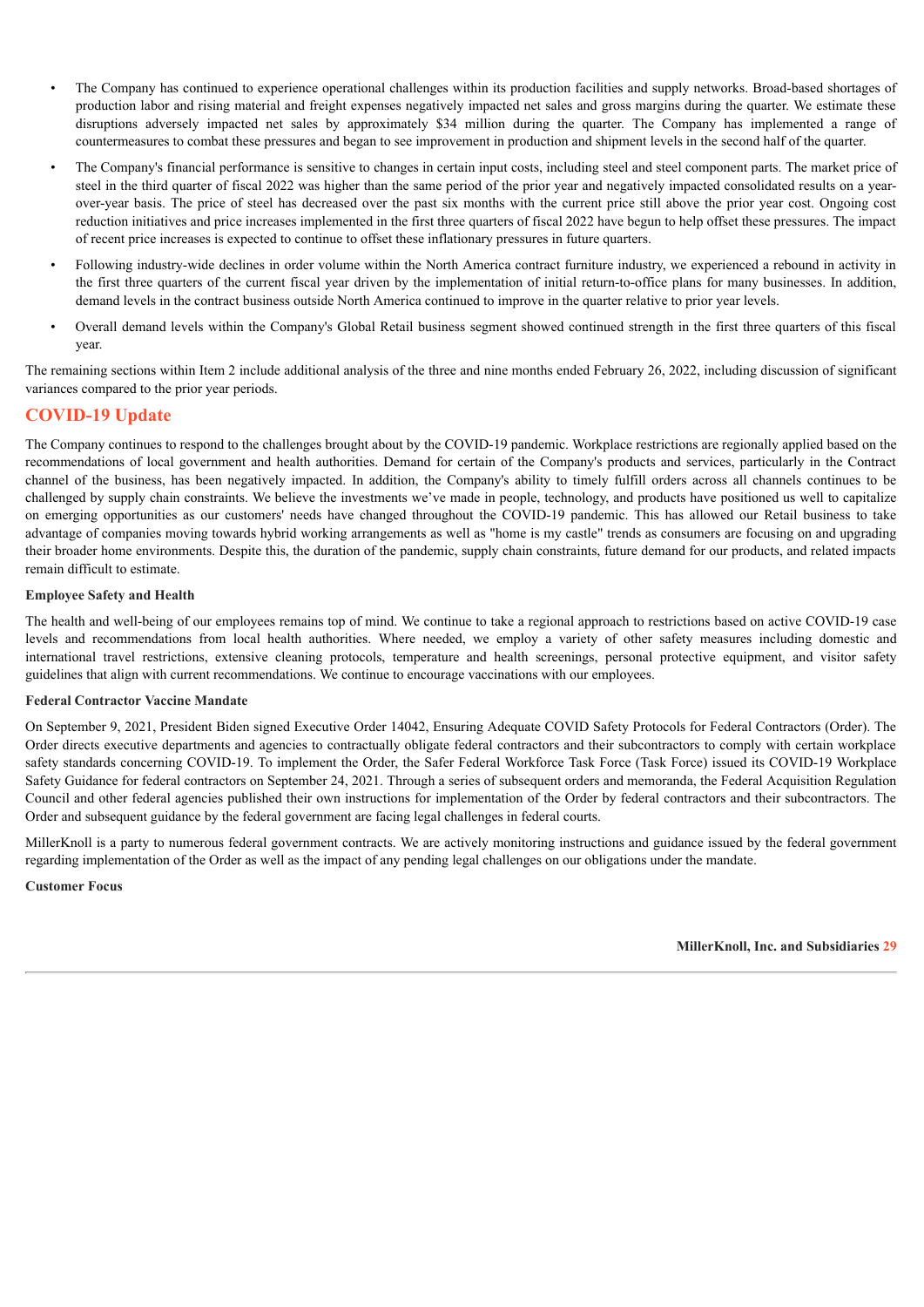We remain uniquely positioned to serve our customers through multiple channels with a comprehensive portfolio of products in the industry. As our customers develop their post-pandemic work plans, there is a notable shift to work being done from a number of places. We are an advocate that work happens everywhere. The office is not going away; rather, it is a re-imagined purposeful space. We are taking a human-centered, people first approach to space. We are uniquely equipped with the expertise to help customers build healthy and inspirational spaces in their offices and home. We are committed to inclusive design and believe that a hybrid environment can deliver inclusive, flexible experiences.

Our focus and digital investments in our retail business continue to pay off as we meet customers where they are looking to do business with us. We have begun to offer products from MillerKnoll brands across websites. Investments in our retail operations and systems are making it easier for customers to do business with us, we are introducing new and enhanced eCommerce sites globally, and social media and email marketing continue to drive conversion.

We also are continuing to invest in brick-and-mortar retail spaces that allow our customers to experience our products firsthand. Our global fleet of stores, studios, and showrooms continues to be a strong customer acquisition tool, bringing new customers to our brands around the world.

#### **Manufacturing and Retail Operations**

Current labor and supply chain constraints have put pressure on the ability of our manufacturing operations to increase capacity as order volume has increased; however, we are making strong progress towards returning to previous lead times and reliability across the Americas.

In connection with the ongoing war between Russia and Ukraine, the U.S. government has imposed enhanced export controls on certain products and sanctions on certain industry sectors and parties in Russia. Further escalation of geopolitical tensions could have a broader impact that expands into other markets where we do business, which could adversely affect our supply chain.

Following new guidance from the CDC, our Americas-based operations recently lifted all COVID-19 restrictions due to low community levels of spread. We are carefully monitoring and adapting to local guidance from government and health authorities in other regions around the world and will continue to adapt as conditions evolve.

### **Reconciliation of Non-GAAP Financial Measures**

This report contains non-GAAP financial measures that are not in accordance with, nor an alternative to, generally accepted accounting principles (GAAP) and may be different from non-GAAP measures presented by other companies. These non-GAAP financial measures are not measurements of our financial performance under GAAP and should not be considered an alternative to the related GAAP measurement. These non-GAAP measures have limitations as analytical tools and should not be considered in isolation or as a substitute for analysis of our results as reported under GAAP. Our presentation of non-GAAP measures should not be construed as an indication that our future results will be unaffected by unusual or infrequent items. We compensate for these limitations by providing equal prominence of our GAAP results. Reconciliations of these non-GAAP measures to the most directly comparable financial measures calculated and presented in accordance with GAAP are provided in the financial tables included within this report. The Company believes these non-GAAP measures are useful for investors as they provide financial information on a more comparative basis for the periods presented.

The non-GAAP financial measures referenced within this presentation include: Adjusted Earnings per Share and Organic Sales Growth (Decline).

Adjusted Earnings per Share represents reported diluted earnings per share excluding the impact from adjustments related to acquisition and integration charges, amortization of purchased intangibles, debt restructuring charges, restructuring expenses and other special charges or gains, including related taxes. These adjustments are described further below.

Organic Sales Growth (Decline) represents the change in sales and orders, excluding currency translation effects and the impact of acquisitions and divestitures.

Acquisition and Integration Charges: Costs related directly to the Knoll acquisition including legal, accounting, and other professional fees as well as integration-related costs. Integration-related costs include severance, accelerated stock-based compensation expenses, asset impairment charges and other cost reduction efforts or reorganization initiatives.

Amortization of Purchased Intangibles: Includes expenses associated with the fair value adjustment to inventory and amortization of acquisition related intangibles acquired as part of the Knoll acquisition. The revenue generated by the associated intangible assets has not been excluded from the related non-GAAP financial measure. We exclude the impact of the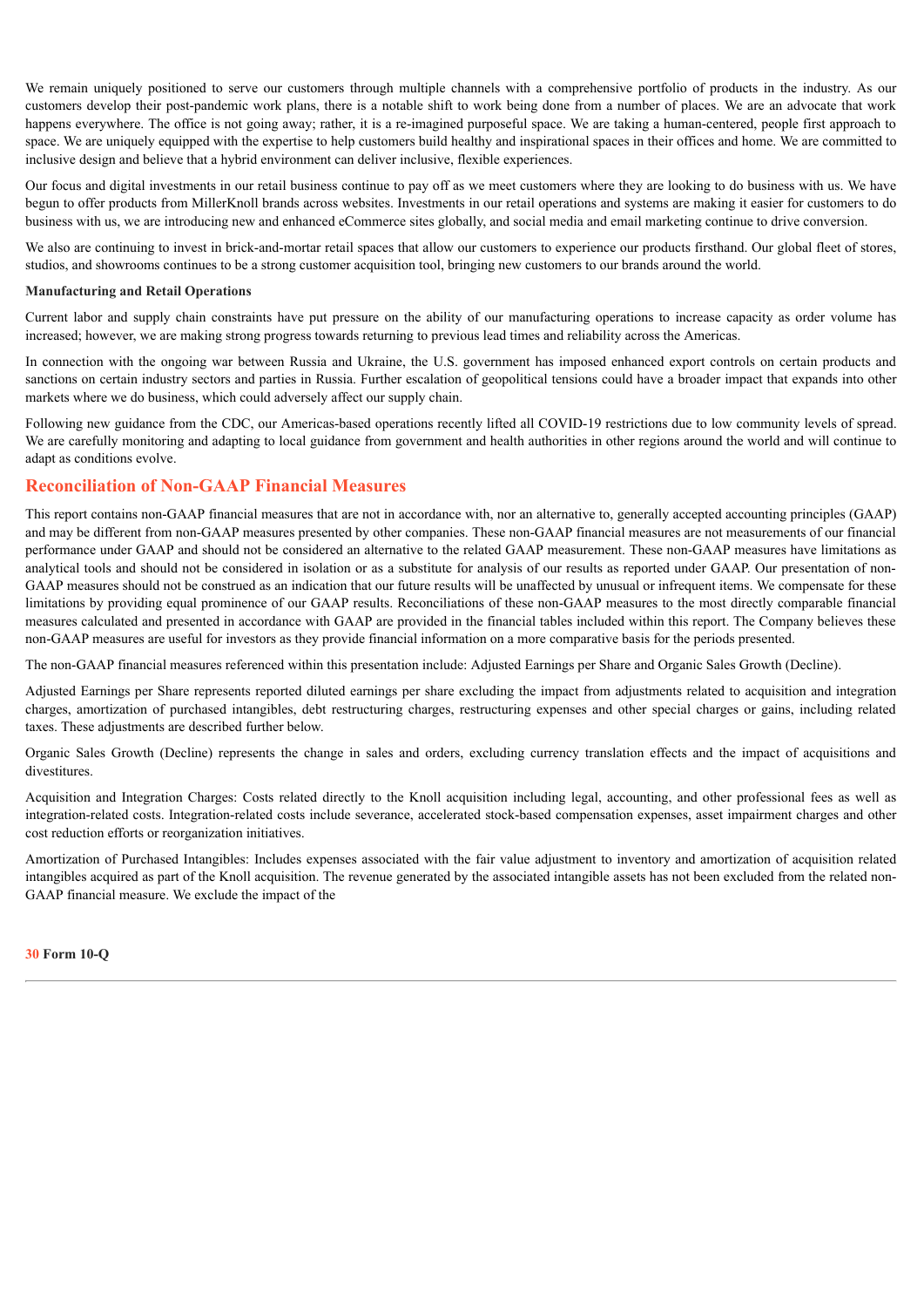amortization of purchased intangibles, including the fair value adjustment to inventory, as such non-cash amounts were significantly impacted by the size of the Knoll acquisition. Furthermore, we believe that this adjustment enables better comparison of our results as Amortization of Purchased Intangibles will not recur in future periods once such intangible assets have been fully amortized. Any future acquisitions may result in the amortization of additional intangible assets. Although we exclude the Amortization of Purchased Intangibles in these non-GAAP measures, we believe that it is important for investors to understand that such intangible assets were recorded as part of purchase accounting and contribute to revenue generation.

Debt Restructuring Charges: Includes expenses associated with the restructuring of debt as part of financing the Knoll acquisition. We excluded these items from our non-GAAP measures because they relate to a specific transaction and are not reflective of our ongoing financial performance.

Gain on Sale of Dealer: Includes the gain recorded on the divestiture of an owned dealership.

Legal settlement Gain: Includes the gain recorded on the settlement of a legal matter in the prior year.

Restructuring expenses: Includes actions involving facilities consolidation and optimization, targeted workforce reductions, and costs associated with an early retirement program.

Special charges: Includes certain costs arising as a direct result of our response to the COVID-19 pandemic, incurred in the prior year.

Tax Related Items: We excluded the income tax benefit/provision effect of the tax related items from our non-GAAP measures because they are not associated with the tax expense on our ongoing operating results.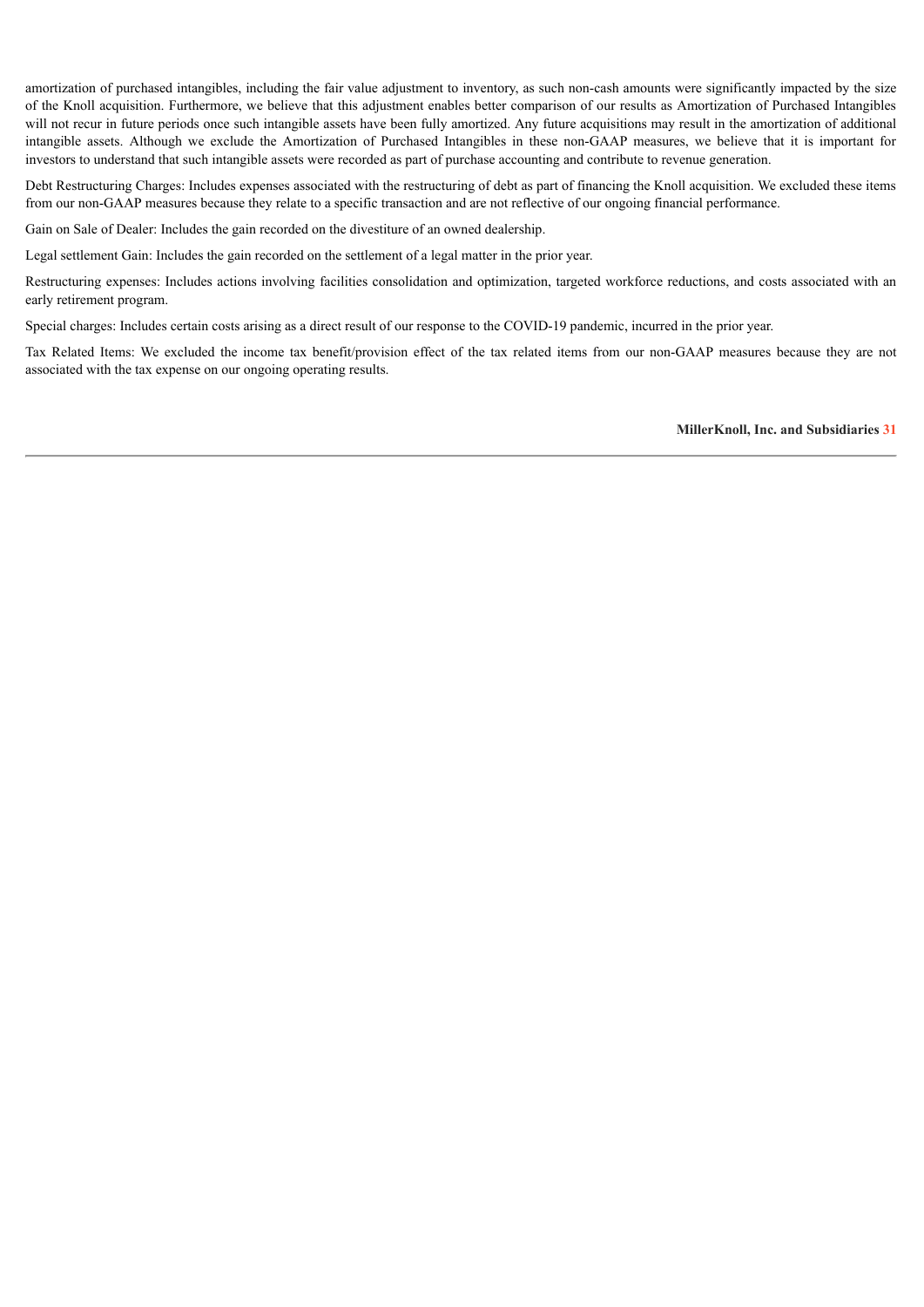The following tables reconcile net sales to organic net sales for the periods ended as indicated below:

|                                  |          | Three Months Ended<br>February 26, 2022 |               |      |         |      |          |                             |  |          |  |  |
|----------------------------------|----------|-----------------------------------------|---------------|------|---------|------|----------|-----------------------------|--|----------|--|--|
|                                  | Americas |                                         | International |      | Retail  |      | Knoll    | Intersegment<br>Elimination |  | Total    |  |  |
| Net Sales, as reported           | 365.1    |                                         | 123.4         | -S   | 212.8   | - \$ | 336.9 \$ | $(8.7)$ \$                  |  | 1,029.5  |  |  |
| % change from PY                 | 25.6 %   |                                         | 25.9%         |      | 5.5 $%$ |      | N/A      | N/A                         |  | 74.3 %   |  |  |
| <b>Adjustments</b>               |          |                                         |               |      |         |      |          |                             |  |          |  |  |
| Acquisitions                     |          |                                         |               |      |         |      | (336.9)  | 8.7                         |  | (328.2)  |  |  |
| Currency Translation Effects (1) | 0.3      |                                         | 4.1           |      | 4.0     |      |          | __                          |  | 8.4      |  |  |
| Net Sales, organic               | 365.4    |                                         | 127.5         | - \$ | 216.8   | - \$ | $-$ \$   |                             |  | 709.7    |  |  |
| % change from PY                 | 25.9%    |                                         | $30.1 \%$     |      | $7.4\%$ |      | N/A      | N/A                         |  | $20.3\%$ |  |  |

|                        |          |               | Three Months Ended |                                 |                                 |       |
|------------------------|----------|---------------|--------------------|---------------------------------|---------------------------------|-------|
|                        |          |               | February 27, 2021  |                                 |                                 |       |
|                        | Americas | International | Retail             | Knoll                           | Intersegment<br>Elimination     | Total |
| Net Sales, as reported | 290.7    | 98.0          | 201.8              | $\hspace{0.1mm}-\hspace{0.1mm}$ | $\hspace{0.1mm}-\hspace{0.1mm}$ | 590.5 |
|                        |          |               |                    |                                 |                                 |       |
| <b>Adjustments</b>     |          |               |                    |                                 |                                 |       |
| Dealer Divestitures    | (0.4)    | __            |                    |                                 | __                              | (0.4) |
| Net Sales, organic     | 290.3    | 98.0          | 201.8              | $-$ s                           | $\hspace{0.1mm}-\hspace{0.1mm}$ | 590.1 |

(1) Currency translation effects represent the estimated net impact of translating current period sales and orders using the average exchange rates applicable to the comparable prior year period

|                                  |          | Nine Months Ended<br>February 26, 2022 |               |               |           |               |          |                             |  |          |  |  |
|----------------------------------|----------|----------------------------------------|---------------|---------------|-----------|---------------|----------|-----------------------------|--|----------|--|--|
|                                  | Americas |                                        | International |               | Retail    |               | Knoll    | Intersegment<br>Elimination |  | Total    |  |  |
| Net Sales, as reported           | 1,052.0  | <sup>S</sup>                           | 347.4         | <sup>\$</sup> | 635.4     | <sup>\$</sup> | 829.5 \$ | $(18.8)$ \$                 |  | 2,845.5  |  |  |
| % change from PY                 | 4.4 $%$  |                                        | 18.4%         |               | $17.2 \%$ |               | N/A      | N/A                         |  | 54.3 %   |  |  |
| <b>Adjustments</b>               |          |                                        |               |               |           |               |          |                             |  |          |  |  |
| Acquisitions                     |          |                                        |               |               |           |               | (829.5)  | 18.8                        |  | (810.7)  |  |  |
| Currency Translation Effects (1) | (1.4)    |                                        | (0.7)         |               | 2.3       |               |          |                             |  | 0.2      |  |  |
| Net Sales, organic               | 1,050.6  | <sup>S</sup>                           | 346.7         | -S            | 637.7     | $\mathcal{S}$ | $-$ \$   |                             |  | 2,035.0  |  |  |
| % change from PY                 | 4.3 $\%$ |                                        | 18.1 %        |               | 17.6%     |               | N/A      | N/A                         |  | $10.4\%$ |  |  |

|                        | Nine Months Ended<br>February 27, 2021 |              |                          |            |        |  |        |                                 |  |         |  |  |
|------------------------|----------------------------------------|--------------|--------------------------|------------|--------|--|--------|---------------------------------|--|---------|--|--|
|                        | Americas                               |              | International            |            | Retail |  | Knoll  | Intersegment<br>Elimination     |  | Total   |  |  |
| Net Sales, as reported | 1,008.0                                | <sup>S</sup> | 293.5                    | $^{\circ}$ | 542.1  |  | $-$ \$ | $-5$                            |  | 1,843.6 |  |  |
|                        |                                        |              |                          |            |        |  |        |                                 |  |         |  |  |
| <b>Adjustments</b>     |                                        |              |                          |            |        |  |        |                                 |  |         |  |  |
| Dealer Divestitures    | (0.4)                                  |              | $\overline{\phantom{a}}$ |            | __     |  |        | $-$                             |  | (0.4)   |  |  |
| Net Sales, organic     | 1,007.6                                | <sup>S</sup> | 293.5                    | -S         | 542.1  |  | $-$ s  | $\hspace{0.1mm}-\hspace{0.1mm}$ |  | 1,843.2 |  |  |

(1) Currency translation effects represent the estimated net impact of translating current period sales and orders using the average exchange rates applicable to the comparable prior year period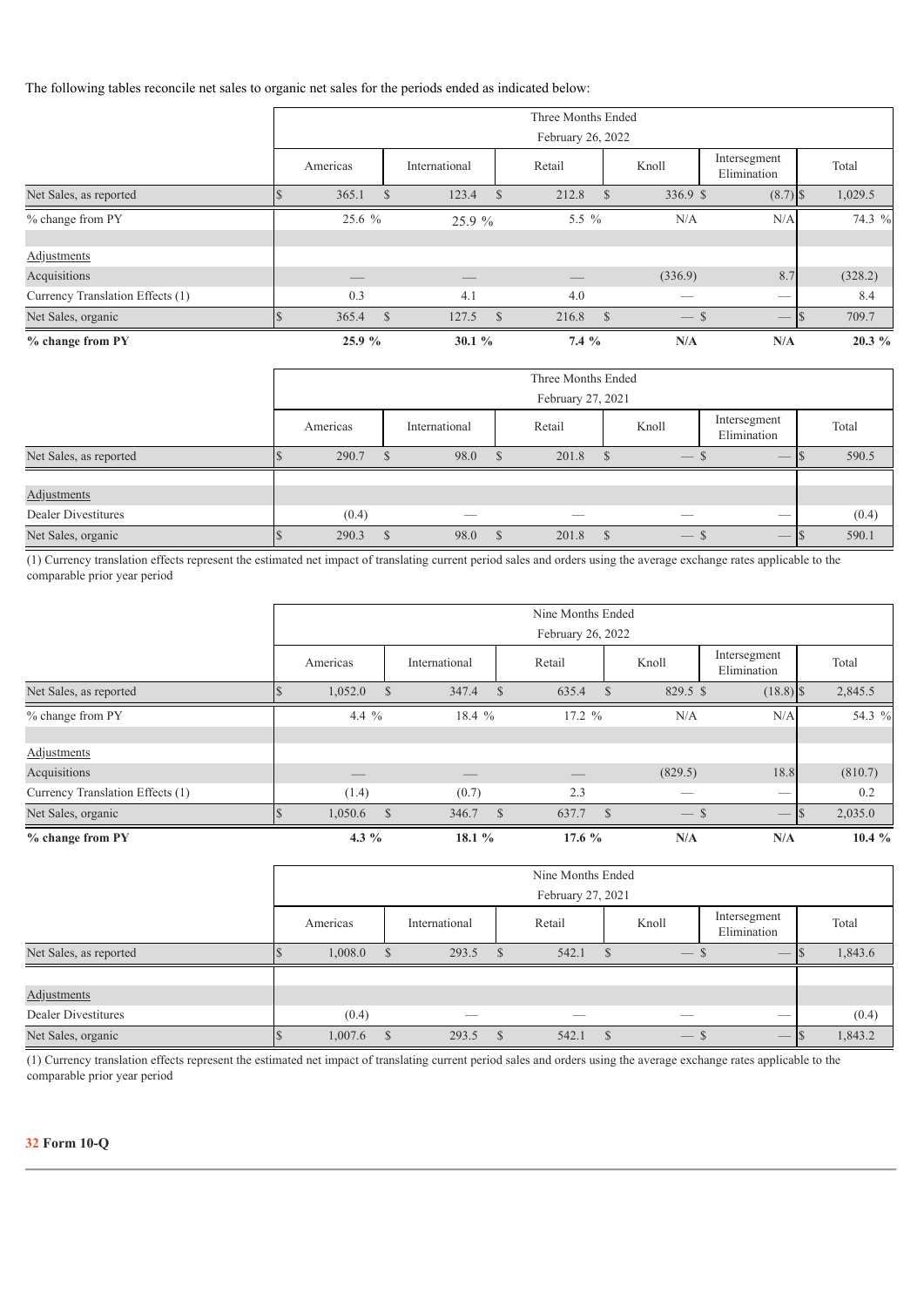The following table reconciles earnings per share - diluted to adjusted earnings per share - diluted for the three and nine months ended:

|                                                                                                     |                   | Three Months Ended | Nine Months Ended |                   |
|-----------------------------------------------------------------------------------------------------|-------------------|--------------------|-------------------|-------------------|
|                                                                                                     | February 26, 2022 | February 27, 2021  | February 26, 2022 | February 27, 2021 |
| Earnings (Loss) per Share - Diluted                                                                 | $0.16$ \$         | $0.70$ \\$         | $(0.72)$ \$       | 2.80              |
|                                                                                                     |                   |                    |                   |                   |
| Non-comparable items:                                                                               |                   |                    |                   |                   |
| Less: Gain on legal settlement, after tax                                                           |                   | (0.05)             |                   | (0.05)            |
| Less: Gain on sale of dealer                                                                        | (0.02)            |                    | (0.02)            |                   |
| Add: Special charges, after tax                                                                     |                   | –                  |                   | 0.01              |
| Add: Amortization of purchased intangibles, after tax                                               | 0.08              |                    | 0.59              |                   |
| Add: Acquisition and integration charges, after tax                                                 | 0.06              | __                 | 1.29              |                   |
| Add: Debt extinguishment, after tax                                                                 |                   |                    | 0.14              |                   |
| Add: Restructuring expenses, after tax                                                              |                   | __                 |                   | 0.02              |
| <b>Adjusted Earnings per Share - Diluted</b>                                                        | 0.28 S            |                    | 1.28S             | 2.78              |
| Weighted Average Shares Outstanding (used for Calculating Adjusted<br>Earnings per Share) - Diluted | 76,511,434        | 59,602,638         | 72,356,143        | 59,212,447        |

Note: The adjustments above are net of tax. For the three and nine months ended February 26, 2022, the tax impact of the adjustments were \$0.06 and \$0.55. For the three and nine months ended February 27, 2021, the tax impact of the adjustments was immaterial.

## **Analysis of Results for Three and Nine Months**

The following table presents certain key highlights from the results of operations for the three and nine months ended:

|                                                                     |              |                   |               | Three Months Ended |               | Nine Months Ended           |               |                   |             |  |  |  |
|---------------------------------------------------------------------|--------------|-------------------|---------------|--------------------|---------------|-----------------------------|---------------|-------------------|-------------|--|--|--|
| (In millions, except share data)                                    |              | February 26, 2022 |               | February 27, 2021  | % Change      | February 26, 2022           |               | February 27, 2021 | % Change    |  |  |  |
| Net sales                                                           | $\mathbb{S}$ | 1,029.5           | <sup>\$</sup> | 590.5              | 74.3 % \$     | 2,845.5                     | <sup>\$</sup> | 1,843.6           | 54.3 %      |  |  |  |
| Cost of sales                                                       |              | 692.7             |               | 359.6              | 92.6 %        | 1,880.6                     |               | 1,118.4           | 68.2 %      |  |  |  |
| Gross margin                                                        |              | 336.8             |               | 230.9              | 45.9 %        | 964.9                       |               | 725.2             | 33.1 %      |  |  |  |
| Operating expenses                                                  |              | 310.3             |               | 175.8              | 76.5 %        | 987.4                       |               | 503.7             | 96.0%       |  |  |  |
| Operating earnings (loss)                                           |              | 26.5              |               | 55.1               | $(51.9)\%$    | (22.5)                      |               | 221.5             | $(110.2)\%$ |  |  |  |
| Other expenses, net                                                 |              | 9.4               |               | (1.5)              | 726.7 %       | 35.6                        |               | 2.2               | 1,518.2 %   |  |  |  |
| Earnings (Loss) before income taxes and<br>equity income            |              | 17.1              |               | 56.6               | $(69.8)\%$    | (58.1)                      |               | 219.3             | $(126.5)\%$ |  |  |  |
| Income tax (benefit) expense                                        |              | 2.7               |               | 13.0               | $(79.2)\%$    | (11.5)                      |               | 49.9              | $(123.0)\%$ |  |  |  |
| Equity (loss) income from nonconsolidated<br>affiliates, net of tax |              |                   |               | (0.3)              | $100.0 \%$    |                             |               | 0.1               | $(100.0)\%$ |  |  |  |
| Net earnings (loss)                                                 |              | 14.4              |               | 43.3               | $(66.7)\%$    | (46.6)                      |               | 169.5             | $(127.5)\%$ |  |  |  |
| Net earnings attributable to redeemable<br>noncontrolling interests |              | 1.8               |               | 1.8                | N/A           | 5.7                         |               | 3.8               | N/A         |  |  |  |
| Net earnings (loss) attributable to<br>MillerKnoll, Inc.            | S            | $12.6$ \$         |               | 41.5               | $(69.6)\%$    | $(52.3)$ \$<br><sup>S</sup> |               | 165.7             | $(131.6)\%$ |  |  |  |
| Earnings (Loss) per share — diluted                                 | $\mathbb{S}$ | 0.16              | <sup>S</sup>  | 0.70               | $(77.1)\%$ \$ | $(0.72)$ \$                 |               | 2.80              | $(125.7)\%$ |  |  |  |
| Orders                                                              | \$           | 1,095.9           | S             | 566.1              | 93.6 % \$     | 3,170.2                     | -S            | 1,751.9           | 81.0%       |  |  |  |
| Backlog                                                             | $\mathbb{S}$ | 1,020.6           | <sup>S</sup>  | 379.0              | 169.3 %       |                             |               |                   |             |  |  |  |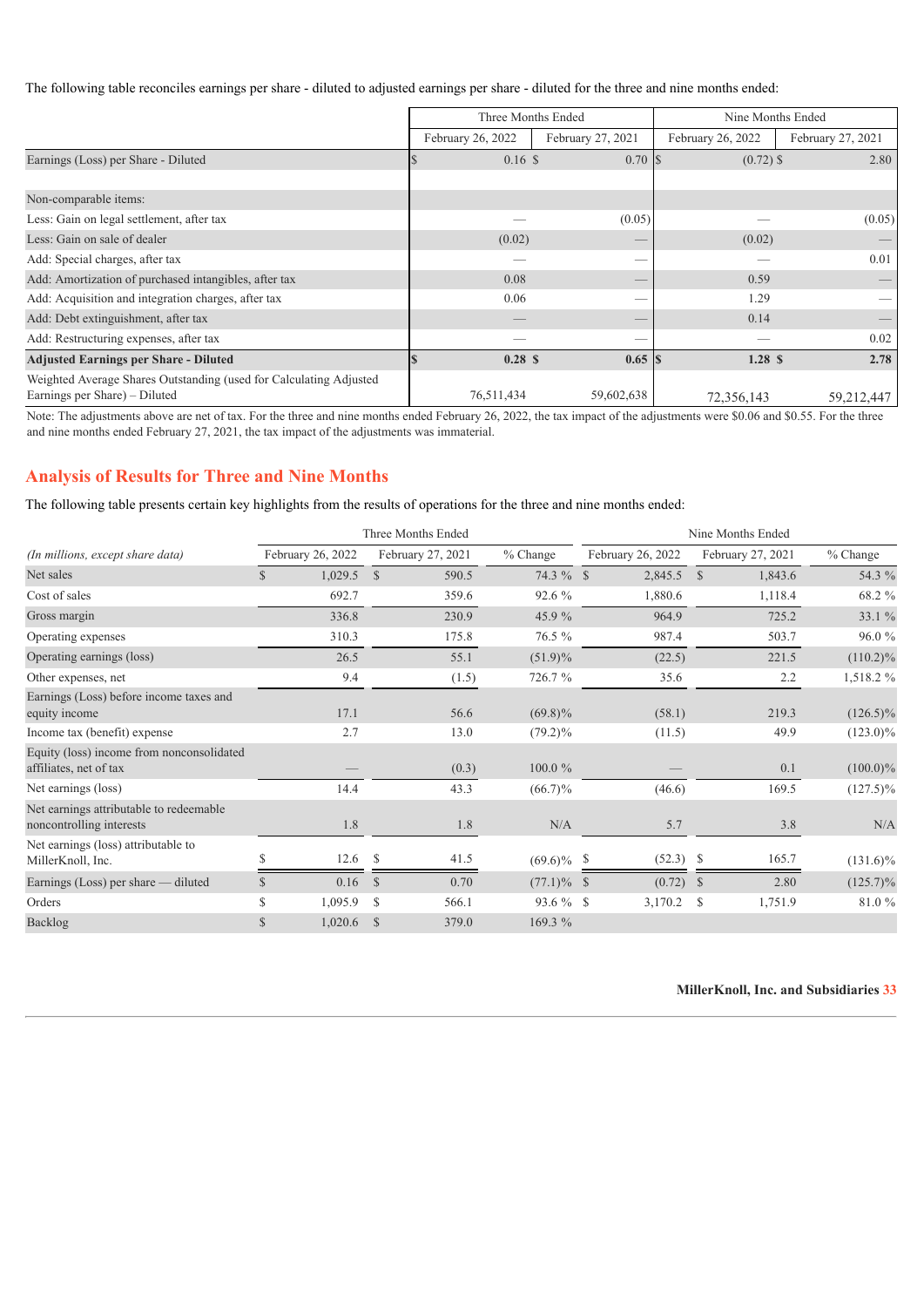The following table presents select components of the Company's Condensed Consolidated Statements of Comprehensive (Loss) Income as a percentage of net sales, for the three and nine months ended:

|                                                                     | Three Months Ended |                   | Nine Months Ended |                   |  |  |  |
|---------------------------------------------------------------------|--------------------|-------------------|-------------------|-------------------|--|--|--|
|                                                                     | February 26, 2022  | February 27, 2021 | February 26, 2022 | February 27, 2021 |  |  |  |
| Net sales                                                           | $100.0\%$          | $100.0 \%$        | $100.0\%$         | $100.0 \%$        |  |  |  |
| Cost of sales                                                       | 67.3               | 60.9              | 66.1              | 60.7              |  |  |  |
| Gross margin                                                        | 32.7               | 39.1              | 33.9              | 39.3              |  |  |  |
| Operating expenses                                                  | 30.1               | 29.8              | 34.7              | 27.3              |  |  |  |
| Operating earnings (loss)                                           | 2.6                | 9.3               | (0.8)             | 12.0              |  |  |  |
| Other expenses, net                                                 | 0.9                | (0.3)             | 1.3               | 0.1               |  |  |  |
| Earnings (loss) before income taxes and equity income               | 1.7                | 9.6               | (2.0)             | 11.9              |  |  |  |
| Income tax expense (benefit)                                        | 0.3                | 2.2               | (0.4)             | 2.7               |  |  |  |
| Equity (loss) from nonconsolidated affiliates, net of tax           |                    | (0.1)             |                   |                   |  |  |  |
| Net earnings (loss)                                                 | 1.4                | 7.3               | (1.6)             | 9.2               |  |  |  |
| Net earnings attributable to redeemable noncontrolling<br>interests | 0.2                | 0.3               | 0.2               | 0.2               |  |  |  |
| Net earnings (loss) attributable to MillerKnoll, Inc.               | 1.2                | 7.0               | (1.8)             | 9.0               |  |  |  |

#### **Net Sales**

The following charts present graphically the primary drivers of the year-over-year change in net sales for the three and nine months ended February 26, 2022. The amounts presented in the graphs are expressed in millions and have been rounded.



Net sales increased \$439 million or 74.3% in the third quarter of fiscal 2022 compared to the third quarter of fiscal 2021. The following items contributed to the change:

- Increase of \$328.2 million due to the acquisition of Knoll.
- Incremental list price increases, net of price discounting, of approximately \$16 million.
- Foreign currency translation had a negative impact on net sales of approximately \$8 million.
- Increased sales volumes within the Global Retail, International Contract, and Americas Contract segments contributed to sales growth in the quarter. We believe that sales growth in the International and Americas Contract segments' was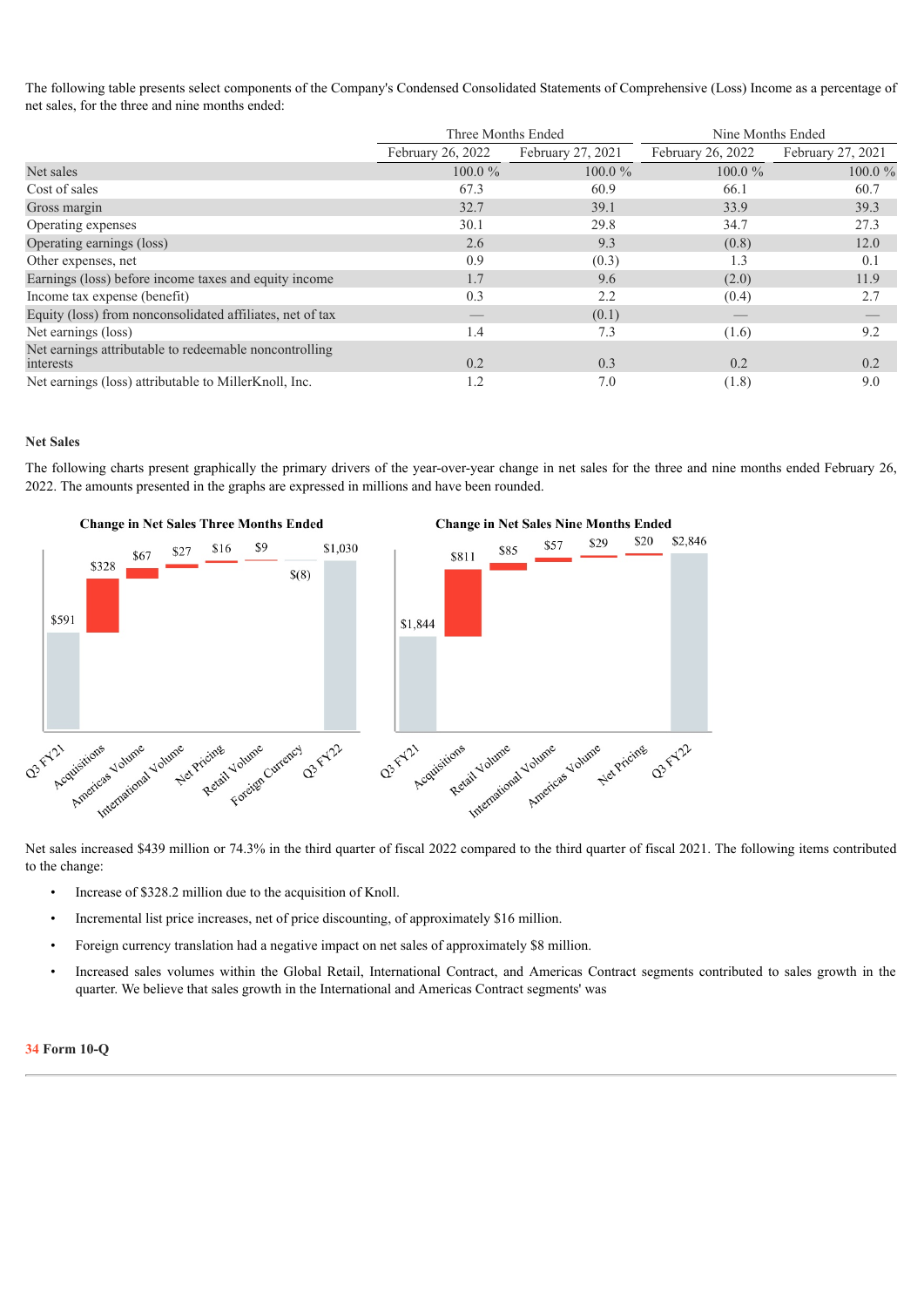driven by the implementation of customers return to office plans and investments in their workspaces. Growth within the Global Retail segment was driven by actions taken to increase sales channels, brands, price points and overall assortment available to customers.

• Sales growth within each of the segments experienced constraints from the impact of global supply chain and labor supply disruptions in the quarter. These disruptions are estimated to have adversely impacted net sales by approximately \$34 million during the quarter.

Net sales increased \$1,001.9 million or 54.3% in the first nine months of fiscal 2022 compared to the first nine months of fiscal 2021. The following items led to the change:

- Increase of \$810.7 million due to the acquisition of Knoll.
- Incremental list price increases, net of price discounting, of approximately \$20 million.
- Increased sales volume within the Global Retail segment of approximately \$85 million, driven by investments made to strengthen operational foundations, efforts to drive new customer acquisition, and actions to increase sales channels, brands, price points, and overall assortment available for customers.
- Increased sales volume within the International Contract segment of approximately \$57 million, which was driven by growth from both local customers and global corporate accounts.
- Increased sales volume within the Americas Contract segment of approximately \$29 million, driven by continued improvement in the demand environment as organizations accelerated their return to the workplace.

#### **Gross Margin**

Gross margin was 32.7% in the third quarter of fiscal 2022 as compared to 39.1% in the third quarter of fiscal 2021. The following factors summarize the major drivers of the year-over-year change in gross margin percentage:

- Cost pressures from commodities, freight, and product distribution costs had a negative impact on gross margin of approximately 390 basis points.
- Increased labor costs, including the impact of benefits reinstated at the end of the last fiscal year, had a negative impact on margin of approximately 70 basis points.
- Amortization of purchased intangibles related to the Knoll acquisition had a negative impact on gross margin of approximately 20 basis points.
- Unfavorable channel and product mix contributed to the remaining decrease in gross margin. In the prior year, our business benefited from a relatively high mix of office seating sales as individuals purchased products for home office use during the pandemic. While we continue to realize strong demand for these products in our Retail segment, the mix of these products sold in the current quarter was not as high as in the comparable period.
- Price increases helped offset some of these pressures by an estimated 90 basis points.

Gross margin was 33.9% for the nine months ended February 26, 2022 as compared to 39.3% for the same period of the prior fiscal year. The following factors summarize the major drivers of the year-over-year change in gross margin percentage:

- Cost pressures from commodities, freight, and product distribution costs had a negative impact on gross margin of approximately 340 basis points.
- Increased labor costs, including the impact of benefits reinstated at the end of the last fiscal year, had a negative impact on margin of approximately 80 basis points.
- Amortization of purchased intangibles related to the Knoll acquisition has a negative impact on gross margin of approximately 50 basis points.
- Price increases helped offset some of these pressures by approximately 70 basis points.
- Unfavorable channel and product mix contributed to the remaining decrease in gross margin. In the prior year, our business benefited from a relatively high mix of office seating sales as individuals purchased products for home office use during the pandemic. While we continue to realize strong demand for these products in our Retail segment, the mix of these products sold in the current quarter was not as high as in the comparable period.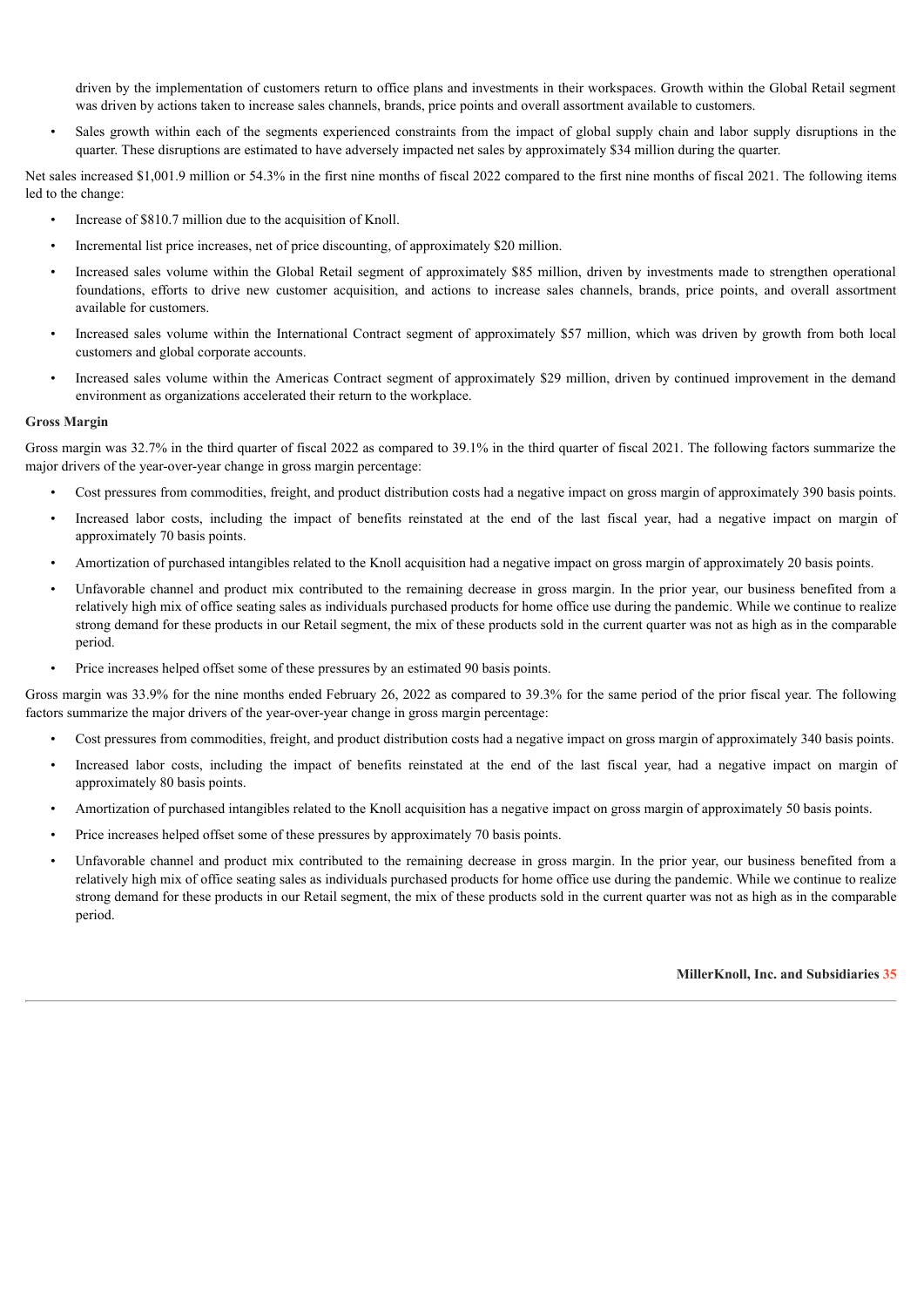#### **Operating Expenses**

The following charts present graphically the primary drivers of the year-over-year change in operating expenses for the three and nine months ended February 26, 2022. The amounts presented in the graphs are expressed in millions and have been rounded.



**Change in Operating Expenses Three Months Ended** 

Operating expenses increased by \$134.5 million or 76.5% in the third quarter of fiscal 2022 compared to the prior year period. The following factors contributed to the change:

- The acquisition of Knoll in the first quarter had the following impact on Operating Expenses as compared to the prior year.
	- \$7 million of acquisition and integration charges, which include severance and related expenses for employee separations, asset impairment charges and professional fees, and other incremental third-party expenses directly related to the transaction and subsequent integration.
	- \$6 million of expenses related to the amortization of purchased intangibles from the Knoll acquisition.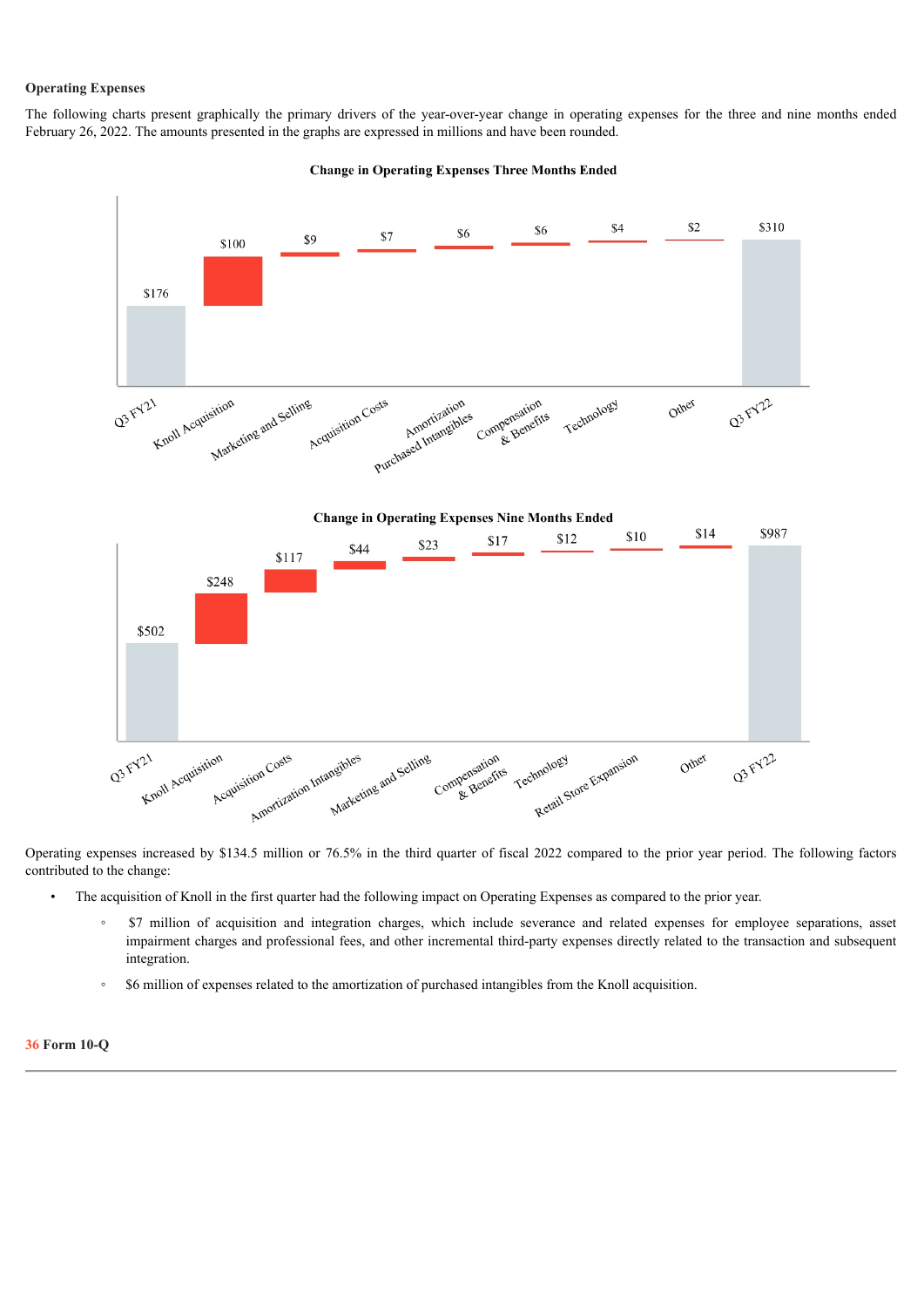- Knoll operating expenses in the quarter, excluding integration related costs incurred by Knoll and amortization of purchased intangibles, contributed \$100 million to the increase as compared to the same quarter in the prior year.
- Increased marketing and selling costs of approximately \$9 million, driven primarily from the Global Retail and Americas segments.
- Compensation and benefit costs increased approximately \$6 million as compared to the same period in the prior year due to the return of certain employee benefits that were temporarily suspended during the first quarter of the prior year to mitigate the financial impacts of the COVID-19 pandemic.
- The increases noted above are partially offset by the realization of synergies associated with the integration of the Knoll acquisition.

Operating expenses increased by \$483.7 million or 96.0% in the first nine months of fiscal 2022 compared to the prior year period. The following factors contributed to the change:

- The acquisition of Knoll during the quarter had the following impact on Operating Expenses as compared to the prior year.
	- \$117 million of acquisition and integration related charges, which include severance and related charges for employee separations, asset impairment charges and professional fees, and other incremental third-party expenses directly related to the transaction and subsequent integration.
	- \$44 million of expenses related to the amortization of purchased intangibles from the Knoll acquisition.
	- Knoll operating expenses in the quarter, excluding integration related costs incurred by Knoll and amortization of purchased intangibles. contributed \$248 million to the increase as compared to the same quarter in the prior year.
- Compensation and benefit costs increased approximately \$17 million as compared to the same period in the prior year due to the return of certain employee benefits that were temporarily suspended during portions of the prior year to mitigate the financial impacts of the COVID-19 pandemic.
- Increased marketing and selling costs of approximately \$23 million, driven by both the Global Retail and Americas segments.
- Increased spending in technology and digital tools across the segments, representing an increase of \$12 million.
- An increase of \$10 million related to the expansion of physical store locations within the Global Retail segment.
- The increases noted above are partially offset by the realization of synergies associated with the integration of the Knoll acquisition.

#### **Other Income/Expense**

During the three months ended February 26, 2022, net other expense was \$9.4 million, representing an increase of \$10.9 million compared to the same period in the prior year. The increase in expense as compared to the prior year was driven by increased interest expense of \$6.6 million, related to higher levels of debt required to finance the acquisition of Knoll. A pre-tax gain of \$4.3 million related to a legal settlement that was included in the three month period ended February 27, 2021, also contributed to the increase as compared to the prior year.

During the nine months ended February 26, 2022, net other income/expense was \$35.6 million, representing an increase of \$33.4 million compared to the same period in the prior year. Other income/expense in the nine months ended February 26, 2022 included a loss on extinguishment of debt of approximately \$13.4 million, which represented the premium on early redemption as well as an increase in interest expense of \$14.2 million, related to higher levels of debt required to finance the acquisition of Knoll. The nine months ended February 27, 2021 included a pre-tax gain of \$4.3 million related to a legal settlement. All of these items contributed to the increased expense as compared to the same period in the prior year.

#### **Income Taxes**

See Note 11 of the Condensed Consolidated Financial Statements for additional information.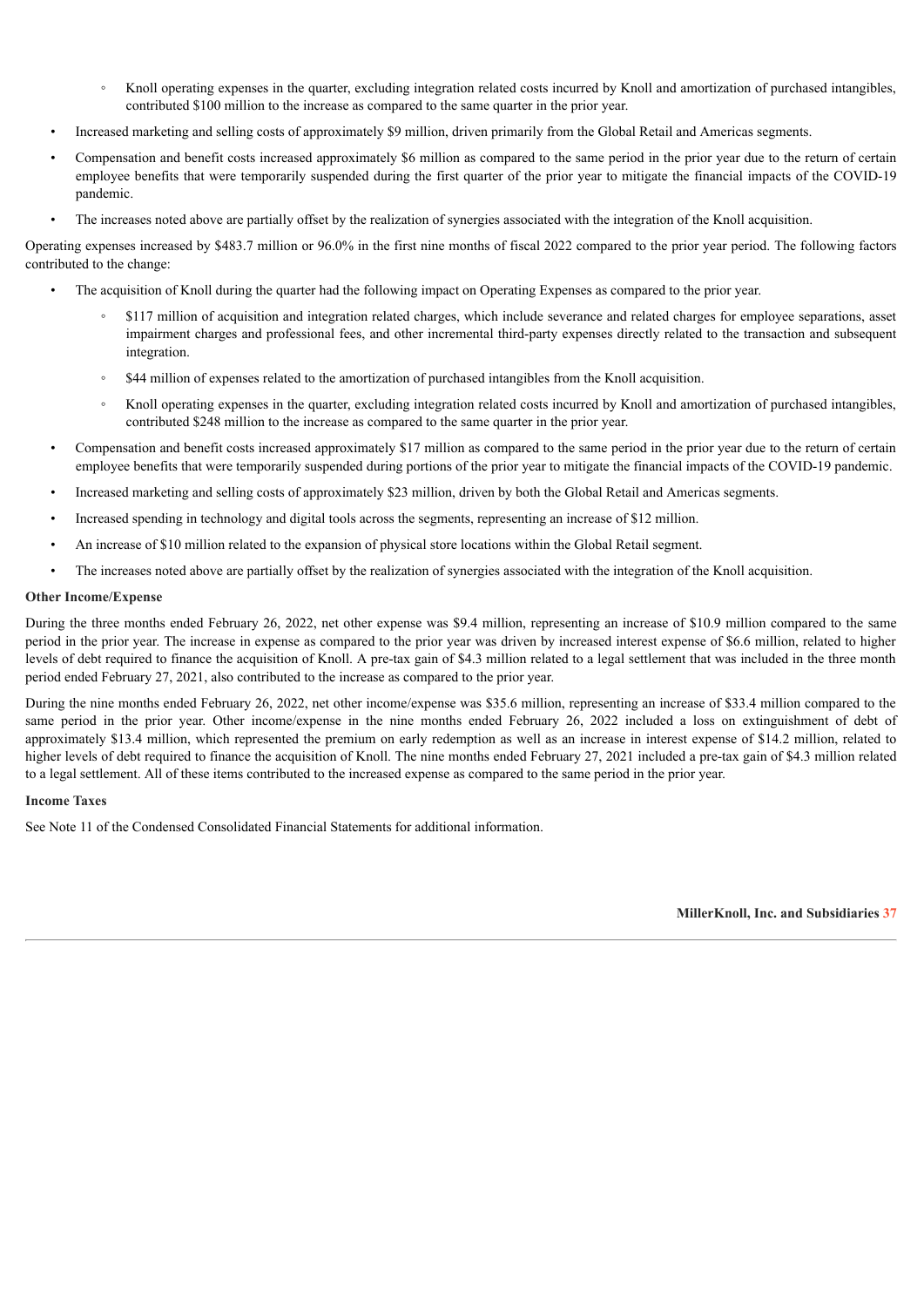## **Operating Segment Results**

The business is comprised of various operating segments as defined by generally accepted accounting principles in the United States. These operating segments are determined on the basis of how the Company internally reports and evaluates financial information used to make operating decisions. The segments identified by the Company are Americas Contract, International Contract, Global Retail, and Knoll. Unallocated expenses are reported within the Corporate category. For descriptions of each segment, refer to Note 16 of the Condensed Consolidated Financial Statements.

The charts below present the relative mix of Net Sales and Operating Earnings across each of the Company's segments during the three and nine month periods ended February 26, 2022. This is followed by a discussion of the Company's results, by reportable segment. The amounts presented in the charts are in millions and have been rounded.

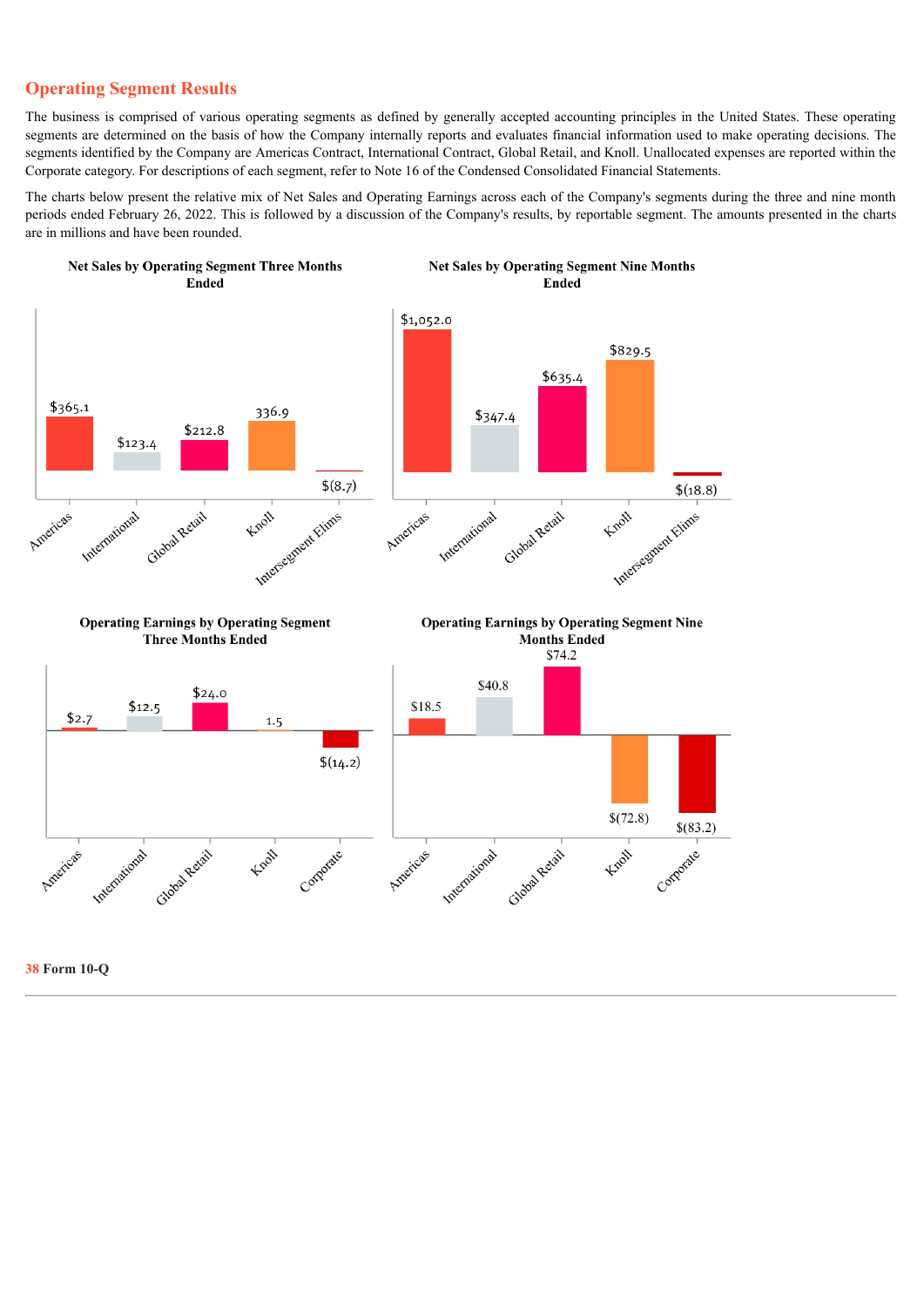#### **Americas Contract ("Americas")**

|                       |                   | Three Months Ended |                   | Nine Months Ended |           |  |                   |  |                   |  |           |
|-----------------------|-------------------|--------------------|-------------------|-------------------|-----------|--|-------------------|--|-------------------|--|-----------|
| (Dollars in millions) | February 26, 2022 |                    | February 27, 2021 |                   | Change    |  | February 26, 2022 |  | February 27, 2021 |  | Change    |
| Net sales             | 365.1             |                    | 290.7             |                   | 74.4      |  | 1.052.0           |  | 1.008.0           |  | 44.0      |
| Gross margin          | 96.2              |                    | 99.6              |                   | (3.4)     |  | 296.4             |  | 362.3             |  | (65.9)    |
| Gross margin $\%$     | $26.3\%$          |                    | $34.3\%$          |                   | $(8.0)\%$ |  | $28.2 \%$         |  | 35.9%             |  | $(7.7)\%$ |
| Operating earnings    | 2.7               |                    | 14.6              |                   | (11.9)    |  | 18.5              |  | 111.6             |  | (93.1)    |
| Operating earnings %  | $0.7\%$           |                    | $5.0\%$           |                   | $(4.3)\%$ |  | 1.8%              |  | 11.1 $\%$         |  | $(9.3)\%$ |

For the three month comparative period, net sales increased \$74.4 million, or  $25.9\%$ <sup>(\*)</sup> on an organic basis, over the prior year period due to:

- Increased sales volumes within the segment of approximately \$67 million, due primarily to increased demand as customers continued implementation of return to workplace plans after reduced order volume during the COVID-19 pandemic and
- The favorable impact of price increases, net of incremental discounting of approximately \$8 million; partially offset by
- The unfavorable impact of foreign currency translation which decreased sales by approximately \$0.5 million and the impact of supply chain and internal manufacturing capacity disruption in the quarter, which impacted the ability to ship orders in the quarter.

For the nine month comparative period, net sales increased \$44.0 million, or  $4.3\%$ <sup>\*</sup>) on an organic basis, over the prior year period due to:

- Increased sales volumes within the segment of approximately \$29 million, due primarily to increased demand as customers implemented return to workplace plans after reduced order volume during the COVID-19 pandemic and;
- The favorable impact of price increases, net of incremental discounting of approximately \$13 million and the favorable impact of foreign currency translation which increased sales by approximately \$1.5 million.

For the three month comparative period, operating earnings decreased \$11.9 million, or 81.5%, over the prior year period due to:

- Decreased gross margin of \$3.4 million due to a decrease in gross margin percentage of 800 basis points, offset in part by increased sales volumes. The decrease in gross margin percentage was due primarily to the impact of higher commodity, labor, freight, and product distribution costs; and
- Increased operating expenses of \$8.5 million driven primarily by an increase in marketing and selling related expenses of approximately \$3 million, increases in compensation and benefits related expenses of approximately \$2 million, and increased expense from digital and technology programs of approximately \$3 million.

For the nine month comparative period, operating earnings decreased \$93.1 million, or 83.4%, over the prior year period due to:

- Decreased gross margin of \$65.9 million due to a decrease in gross margin percentage of 770 basis points, offset in part by increased sales volumes. The decrease in gross margin percentage was due primarily to the impact of higher commodity, labor, freight, and product distribution costs; and
- Increased operating expenses of \$27.2 million driven primarily by \$5 million of integration related severance expenses related to the Knoll acquisition, increased marketing and selling expenses of approximately \$8 million, increased product development expenses of approximately \$5 million, increased compensation and benefit expenses of \$4 million, and increased expense from digital and technology programs of approximately \$6 million.

(\*) Non-GAAP measurements; see accompanying reconciliations and explanations under the heading "Reconciliation of Non-GAAP Financial Measures."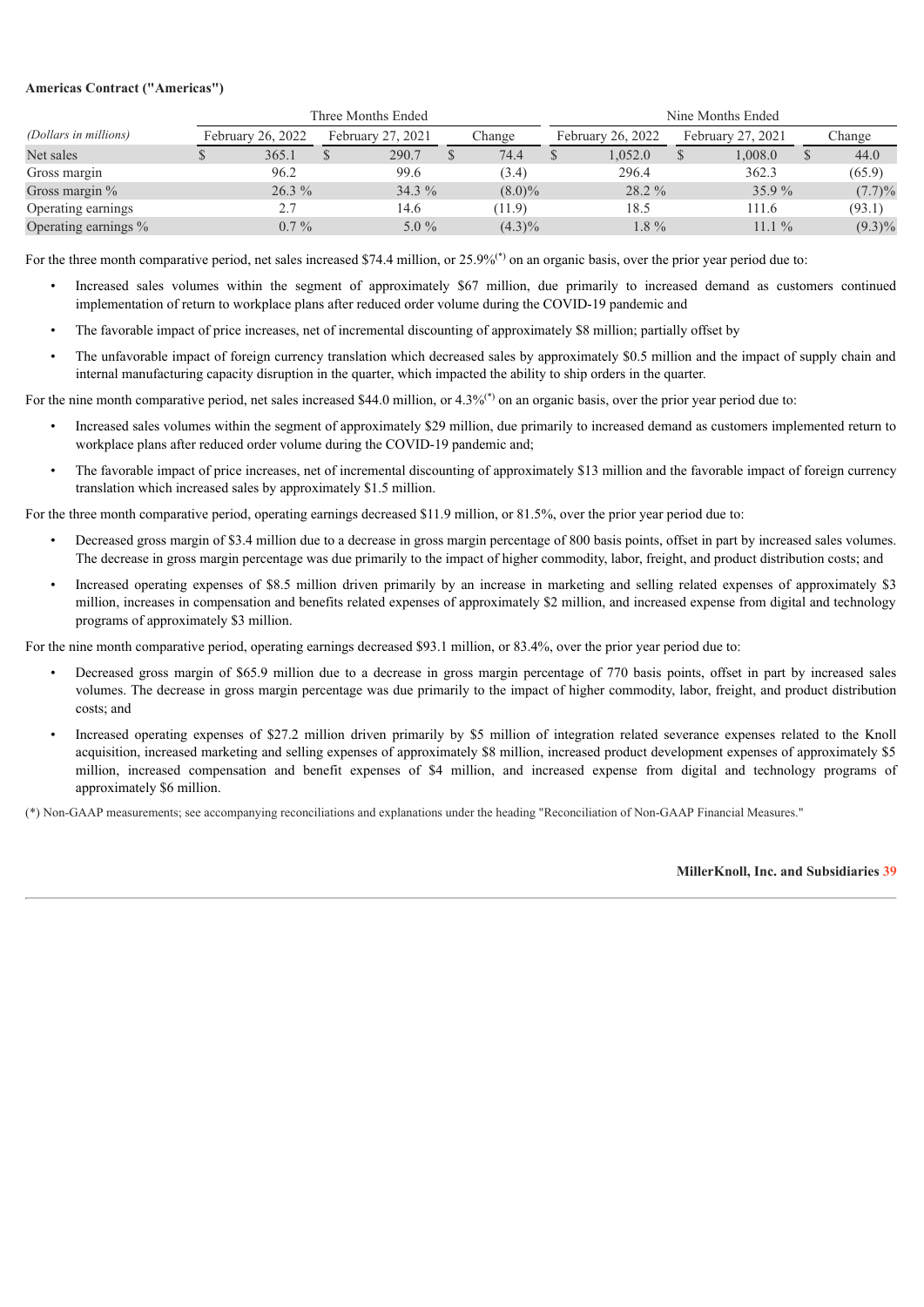#### **International Contract ("International")**

|                       |                   | Three Months Ended |                   | Nine Months Ended |           |  |                   |  |                   |  |           |
|-----------------------|-------------------|--------------------|-------------------|-------------------|-----------|--|-------------------|--|-------------------|--|-----------|
| (Dollars in millions) | February 26, 2022 |                    | February 27, 2021 |                   | Change    |  | February 26, 2022 |  | February 27, 2021 |  | Change    |
| Net sales             | 123.4             |                    | 98.0              |                   | 25.4      |  | 347.4             |  | 293.5             |  | 53.9      |
| Gross margin          | 38.1              |                    | 33.6              |                   | 4.5       |  | 114.1             |  | 102.1             |  | 12.0      |
| Gross margin $\%$     | $30.9\%$          |                    | $34.3\%$          |                   | $(3.4)\%$ |  | $32.8 \%$         |  | 34.8 $%$          |  | $(1.9)\%$ |
| Operating earnings    | 12.5              |                    | 1.0               |                   |           |  | 40.8              |  | 40.1              |  | 0.7       |
| Operating earnings %  | $10.1 \%$         |                    | $11.2 \%$         |                   | $(1.1)\%$ |  | $11.7\%$          |  | $13.7\%$          |  | $(2.0)\%$ |

For the three month comparative period, net sales increased \$25.4 million, or  $30.1\%$  on an organic basis, over the prior year period due to:

- Increased sales volume of approximately \$27 million, driven by growth across all geographies and brands within the segment and net price increases, net of incremental discounting of \$3 million; partially offset by
- The unfavorable impact of foreign currency translation which decreased sales by approximately \$4 million.

For the nine month comparative period, net sales increased \$53.9 million, or  $18.1\%$ <sup>(\*)</sup> on an organic basis, over the prior year period due to:

- Increased sales volume of approximately \$57 million, driven by growth across all geographies within the segment and the favorable impact of foreign currency translation which increased sales by approximately \$1 million; partially offset by
- Price increases, net of incremental discounting, which reduced sales by \$4 million. The impact of discounting was driven by larger than average project sizes across the business, as well as increased sales volume, as a percentage of total mix, from geographies with generally higher discounting.

For the three month comparative period, operating earnings increased \$1.5 million, or 13.6%, over the prior year period due to:

- Increased gross margin of \$4.5 million due to the increase in sales explained above, offset in part by decreased gross margin percentage of 340 basis points due primarily to increased material, freight and distribution costs, unfavorable impact from foreign currency translation, and the impact of unfavorable product mix; offset by
- Increased operating expenses of approximately \$3.0 million driven primarily by increased marketing and selling related expenses.

For the nine month comparative period, operating earnings increased \$0.7 million, or 1.7%, over the prior year period due to:

- Increased gross margin of \$12.0 million due to the increase in sales explained above, offset in part by decreased gross margin percentage of 190 basis points due primarily to unfavorable changes in channel and product mix as well as increased freight and distribution costs; offset by
- Increased operating expenses of approximately \$11.3 million driven primarily by increased compensation and benefit costs as well as increased costs associated with product development, technology and digital related activities.

(\*) Non-GAAP measurements; see accompanying reconciliations and explanations under the heading "Reconciliation of Non-GAAP Financial Measures."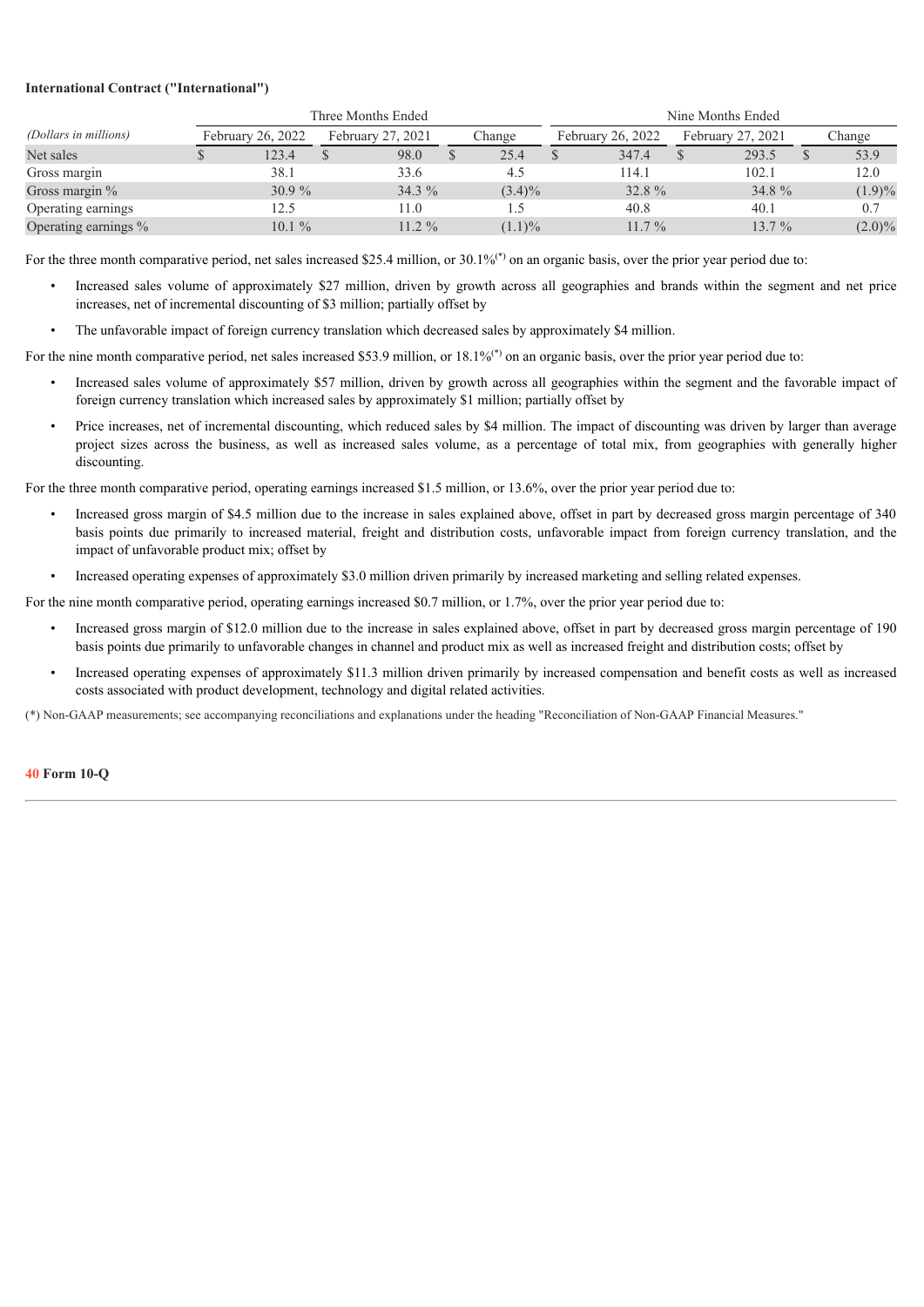#### **Global Retail**

|                       | Three Months Ended |                   |  |                   |  |           |  | Nine Months Ended |  |                   |  |           |  |
|-----------------------|--------------------|-------------------|--|-------------------|--|-----------|--|-------------------|--|-------------------|--|-----------|--|
| (Dollars in millions) |                    | February 26, 2022 |  | February 27, 2021 |  | Change    |  | February 26, 2022 |  | February 27, 2021 |  | Change    |  |
| Net sales             |                    | 212.8             |  | 201.8             |  | 11.0      |  | 635.4             |  | 542.1             |  | 93.3      |  |
| Gross margin          |                    | 91.9              |  | 97.7              |  | (5.8)     |  | 276.0             |  | 260.8             |  | 15.2      |  |
| Gross margin $\%$     |                    | 43.2 $\%$         |  | 48.4 $%$          |  | $(5.2)\%$ |  | 43.4 $%$          |  | 48.1 $%$          |  | $(4.7)\%$ |  |
| Operating earnings    |                    | 24.0              |  | 39.9              |  | (15.9)    |  | 74.2              |  | 100.7             |  | (26.5)    |  |
| Operating earnings %  |                    | $11.3\%$          |  | $19.8 \%$         |  | $(8.5)\%$ |  | $1.7\%$           |  | $18.6\%$          |  | $(6.9)\%$ |  |

For the three month comparative period, net sales increased \$11.0 million, or  $7.4\%$ <sup>\*</sup> on an organic basis, over the prior year period due to:

- Increased sales volumes of approximately \$9 million which were driven primarily by increased demand within the DWR, International, and Global HAY businesses; and
- Incremental list price increases, net of discounting, of approximately \$5 million; partially offset by
- The unfavorable impact of foreign currency translation which decreased sales by approximately \$4 million.

For the nine month comparative period, net sales increased \$93.3 million or  $17.6\%$ <sup>\*</sup>, on an organic basis, over the prior year period due to:

- Increased sales volumes of approximately \$85 million which were driven primarily by broad growth across the brands and geographies within the segment; and
- Incremental list price increases, net of discounting, of approximately \$11 million.
- The unfavorable impact of foreign currency translation which decreased sales by approximately \$2.5 million.

For the three month comparative period, operating earnings decreased \$15.9 million or 39.8% over the prior year period due to:

- Decreased gross margin of \$5.8 million due to a decrease in gross margin percentage of 520 basis points due primarily to the unfavorable impact of increased freight and product distribution costs and unfavorable changes in product mix, offset in part by increased sales volumes; and
- Increased operating expenses of \$10.1 million driven primarily by increased store costs associated with the opening of new locations, increased compensation and benefit costs as certain benefits suspended in the prior year were returned, increased marketing and selling related costs, and higher IT costs driven by increased investments within the Company's digital and eCommerce platforms.

For the nine month comparative period, operating earnings decreased \$26.5 million, or 26.3%, over the prior year period due to:

- Increased gross margin of \$15.2 million due to the increase in sales explained above, offset in part by a decrease in gross margin percentage of 470 basis points due primarily to the unfavorable impact of increased freight and product distribution costs, pressure from increased product material costs and unfavorable changes in product mix, offset in part by increased sales volumes.
- Increased operating expenses of \$41.7 million driven primarily by increased store costs associated with the opening of new locations, increased compensation and benefit costs as certain benefits suspended in the prior year were returned, increased marketing and selling related costs, and higher IT costs driven by increased investments within the Company's digital and eCommerce platforms; partially offset by

(\*) Non-GAAP measurements; see accompanying reconciliations and explanations under the heading "Reconciliation of Non-GAAP Financial Measures."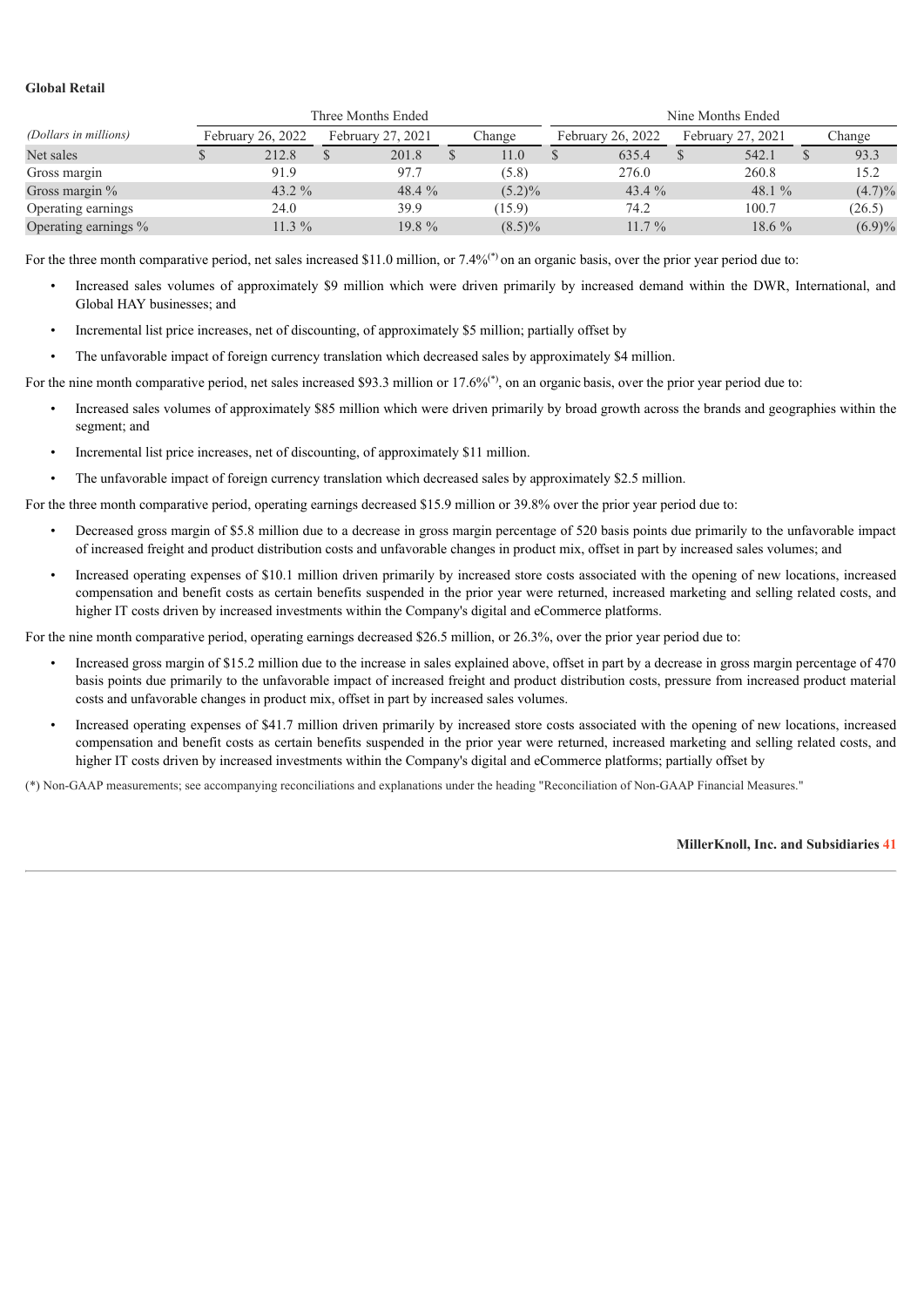#### **Knoll**

|                           |                   | Three Months Ended |                   | Nine Months Ended |          |  |                   |  |                   |  |           |
|---------------------------|-------------------|--------------------|-------------------|-------------------|----------|--|-------------------|--|-------------------|--|-----------|
| (Dollars in millions)     | February 26, 2022 |                    | February 27, 2021 |                   | Change   |  | February 26, 2022 |  | February 27, 2021 |  | Change    |
| Net sales                 | 336.9             |                    |                   |                   | 336.9    |  | 829.5             |  |                   |  | 829.5     |
| Gross margin              | 10.6              |                    |                   |                   | 110.6    |  | 278.4             |  |                   |  | 278.4     |
| Gross margin $\%$         | $32.8 \%$         |                    | $- \frac{9}{6}$   |                   | 32.8 $%$ |  | $33.6\%$          |  | $- \frac{9}{6}$   |  | 33.6 %    |
| Operating earnings (loss) | L.5               |                    |                   |                   | 1.5      |  | (72.8)            |  |                   |  | (72.8)    |
| Operating earnings %      | $0.4\%$           |                    | $- \frac{6}{6}$   |                   | $0.4\%$  |  | $(8.8)\%$         |  | $- \frac{9}{6}$   |  | $(8.8)\%$ |

The Company acquired Knoll on July 19, 2021 and has consolidated the financial results of Knoll from the acquisition date through the period ended February 26, 2022. Knoll contributed \$336.9 million in sales for the quarter and \$110.6 million of gross margin.

Knoll operating earnings of \$1.5 million for the three months ended includes the following items:

- \$2.6 million related to integration related costs, which includes severance and related charges for employee separations.
- \$8.0 million related to the impact of amortization expense of acquisition-related intangible assets.

Knoll operating loss of \$72.8 million for the nine months ended includes the following items:

- \$56.7 million related to the impact of amortization of acquisition-related intangible assets
- \$59.0 million related to integration related costs, which include severance and related charges for employee separations and asset impairment charges.

#### **Corporate**

Corporate unallocated expenses totaled \$14.2 million for the third quarter of fiscal 2022, an increase of \$3.8 million from the third quarter of fiscal 2021. The increase was driven by \$3.6 million of integration and transaction costs related to the Knoll acquisition in the quarter.

Corporate unallocated expenses totaled \$83.2 million for the first nine months of fiscal 2022, an increase of \$52.3 million from the same period of fiscal 2021. The increase was driven primarily by \$51.6 million of integration and transaction costs recorded in the quarter related to the Knoll acquisition.

### **Liquidity and Capital Resources**

The table below summarizes the net change in cash and cash equivalents for the nine months ended as indicated.

| (In millions)                           | February 26, 2022 | February 27, 2021 |  |  |
|-----------------------------------------|-------------------|-------------------|--|--|
| Cash (used in) provided by:             |                   |                   |  |  |
| Operating activities                    | $(57.9)$ \$       | 260.1             |  |  |
| Investing activities                    | (1,145.0)         | (42.9)            |  |  |
| Financing activities                    | 1,061.4           | (287.3)           |  |  |
| Effect of exchange rate changes         | (9.0)             | 13.5              |  |  |
| Net change in cash and cash equivalents | (150.5)           | (56.6)            |  |  |

#### **Cash Flows - Operating Activities**

Cash used in operating activities for the nine months ended February 26, 2022 was \$57.9 million, as compared to cash provided of \$260.1 million in the same period of the prior year. The change in cash from operating activities as compared to the prior year, was primarily due to:

• A decrease in net earnings of \$216.1 million largely driven by acquisition and integration related charges of \$117.1 million as well as cost pressures from commodities, labor, and freight and product distribution resulting in a lower gross margin;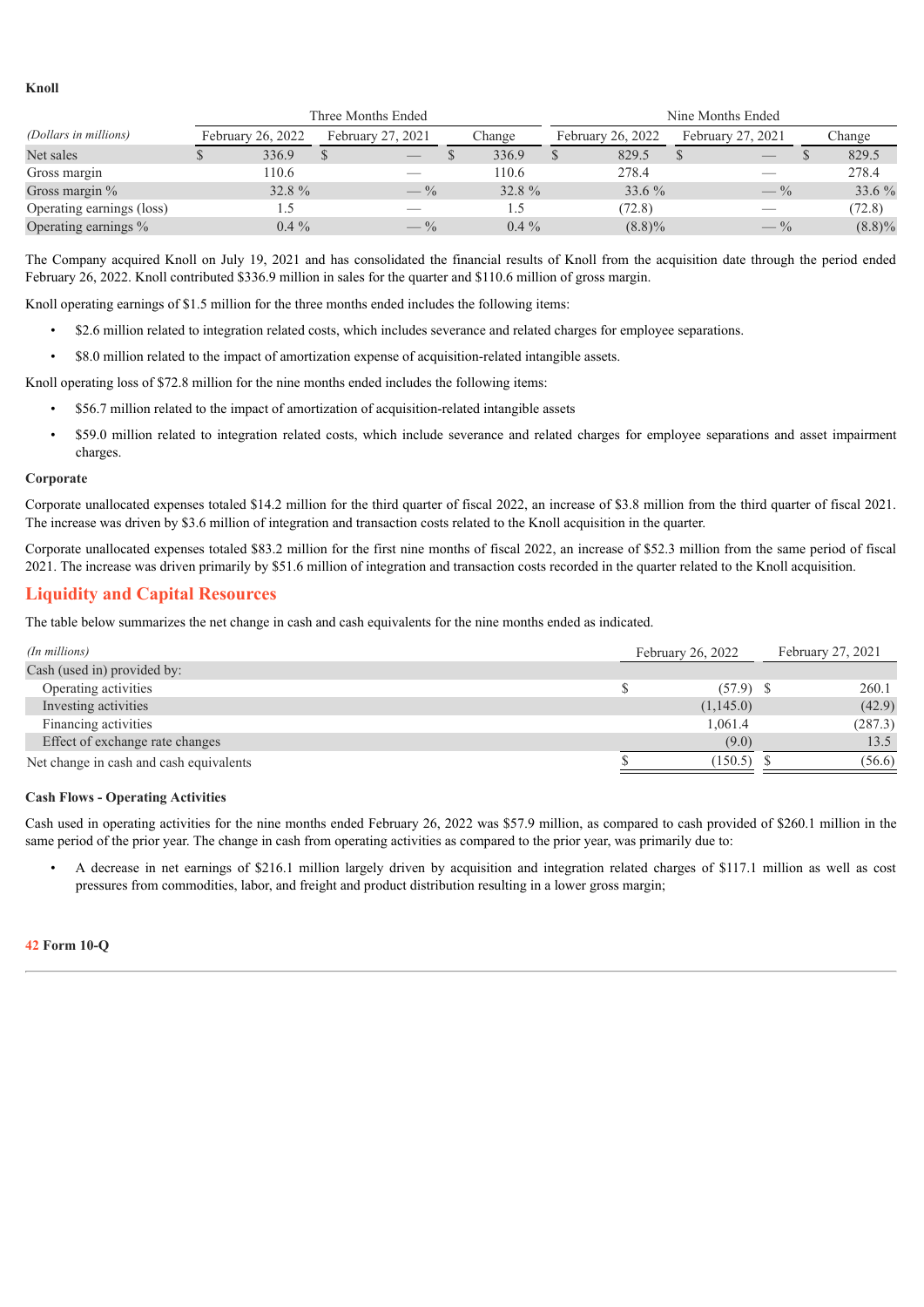• An increase in current assets of \$219.6 million compared to a decrease in current assets of \$6.4 million in the prior year period. The increase in current assets in the current year was driven by an increase in accounts receivable and inventory as sales volumes increased from the end of fiscal 2021 as well as an increase in prepaid taxes driven by an expected benefit for the current year.

The increases above were offset by an increase of depreciation and amortization in the current period of \$150.3 million related to the amortization of purchased intangible assets as part of the Knoll acquisition as well as an increase in stock based compensation of \$27.0 million. The increase in stock based compensation included the impact of accelerated vesting for employee separations associated with the Knoll acquisition.

#### **Cash Flows - Investing Activities**

Cash used in investing activities for the nine months ended February 26, 2022 was \$1,145.0 million, as compared to \$42.9 million in the same period of the prior year. The increase in cash outflow in the current year, compared to the prior year, was primarily due to the acquisition of Knoll, which drove a cash outflow, net of cash acquired, of \$1,088.5 million. Additionally, capital expenditures for the current year were \$65.8 million as compared to \$42.8 million in the same period of the prior year. These increases were offset by a cash inflow of \$7.7 million from the liquidation of previously held short-term investments as well as proceeds of \$2.8 million from the sale of an owned dealer.

At the end of the third quarter of fiscal 2022, there were outstanding commitments for capital purchases of \$13.5 million. The Company plans to fund these commitments through a combination of cash on hand and cash flows from operations. The Company expects full-year capital purchases to be between \$100 million and \$120 million, which will be primarily related to investments in the Company's facilities and equipment along with the inclusion of Knoll in fiscal year 2022. This compares to full-year capital spending of \$59.8 million in fiscal 2021.

#### **Cash Flows - Financing Activities**

Cash provided from financing activities for the nine months ended February 26, 2022 was \$1,061.4 million, as compared to cash used in financing activities of \$287.3 million in the same period of the prior year. The increase in cash provided in the current year, compared to the prior year, was primarily due to net borrowings of \$1,007.0 million from the credit agreement the Company entered into during Q1 and proceeds of \$815.7 million on the Company's credit facility.

These increases were offset by:

- Payments of \$63.4 million related to the extinguishment of the Company's former debt agreement
- Payments of \$6.6 million related to the Company's term loans
- Payments of \$627.7 million on the Company's credit facility
- Dividends paid of \$39.8 million and stock repurchases of \$16.0 million

#### **Sources of Liquidity**

In addition to steps taken to protect its workforce and manage business operations, the Company has taken actions to safeguard its capital position in the current environment. The Company is closely managing spending levels, capital investments, and working capital and has temporarily suspended open market share repurchase activity as part of managing cash flows.

At the end of the third quarter of fiscal 2022, the Company had a well-positioned balance sheet and liquidity profile. The Company has access to liquidity through credit facilities and cash and cash equivalents. These sources have been summarized below. For additional information, refer to Note 14 to the Condensed Consolidated Financial Statements.

| (In millions)                                          | February 26, 2022 | May 29, 2021 |
|--------------------------------------------------------|-------------------|--------------|
| Cash and cash equivalents                              | 245.9             | 396.4        |
| Marketable securities                                  |                   | 77           |
| Availability under syndicated revolving line of credit | 296.6             | 265.2        |
| Total liquidity                                        | 542.5             | 669.3        |

Of the cash and cash equivalents noted above at the end of the third quarter of fiscal 2022, the Company had \$222.3 million of cash and cash equivalents held outside the United States.

The Company's syndicated revolving line of credit, which matures in July, 2026, provides the Company with up to \$725 million in revolving variable interest borrowing capacity and allows the Company to borrow incremental amounts, at its option,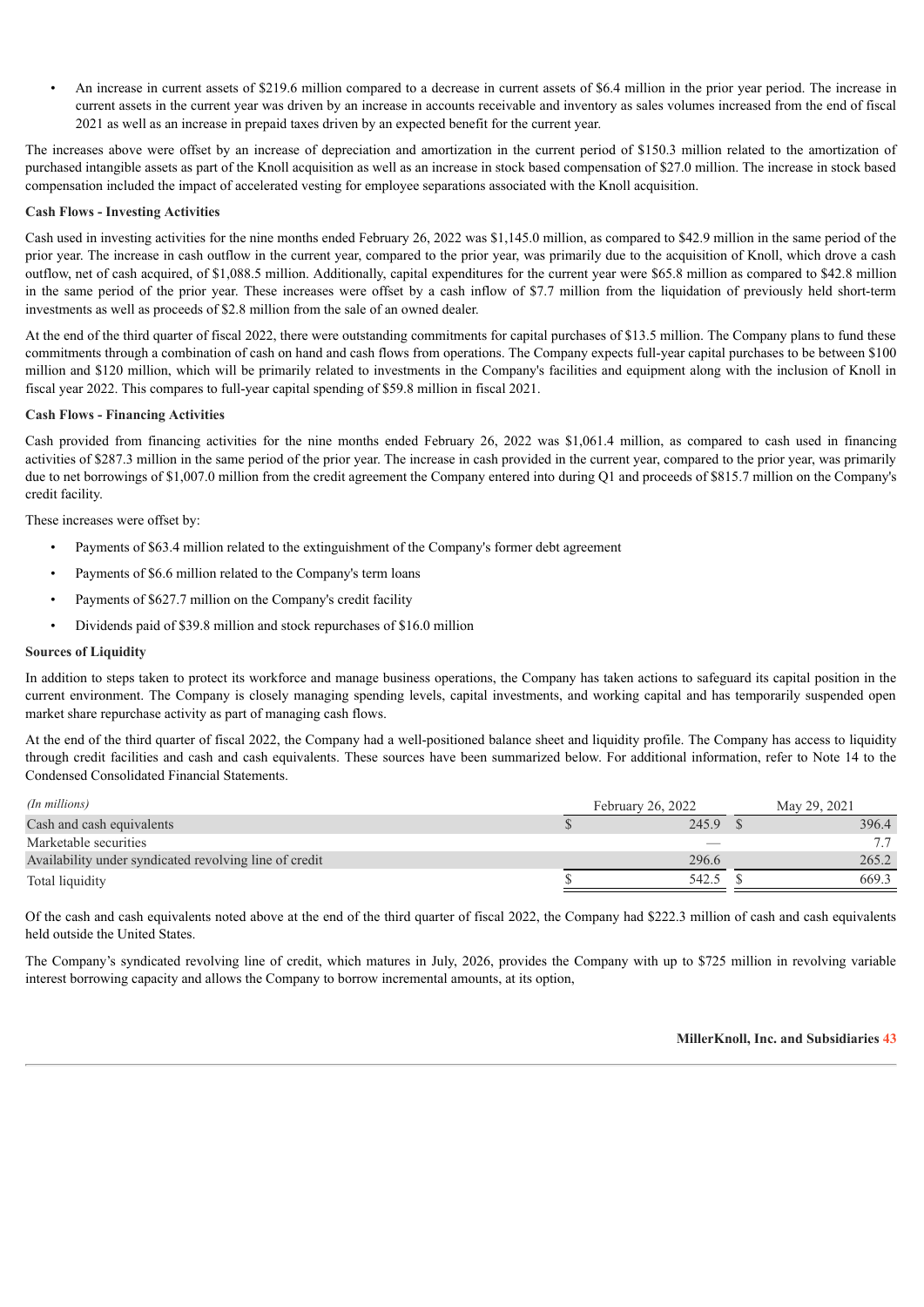subject to negotiated terms as outlined in the agreement. Outstanding borrowings bear interest at rates based on the prime rate, federal funds rate, LIBOR, or negotiated terms as outlined in the agreement.

As of February 26, 2022, the total debt outstanding related to borrowings under the syndicated revolving line of credit was \$413.0 million with available borrowings against this facility of \$296.6 million.

The Company intends to repatriate \$60.1 million in cash held in certain foreign jurisdictions and as such has recorded a deferred tax liability related to foreign withholding taxes on these future dividends received in the U.S. from foreign subsidiaries of \$9.5 million. The Company intends to remain indefinitely reinvested in the remaining undistributed earnings outside the U.S.

The Company believes that its financial resources will allow it to manage the impact of COVID-19 on business operations for the foreseeable future which could include materially reduced revenue and profits. The Company will continue to evaluate its financial position in light of future developments, particularly those relating to COVID-19.

#### **Contractual Obligations**

Contractual obligations associated with ongoing business and financing activities will require cash payments in future periods. A table summarizing the amounts and estimated timing of these future cash payments as of May 29, 2021 was provided in the Company's annual report on Form 10-K for the year ended May 29, 2021.

There have been material changes in certain obligations since that date as a result of the acquisition of Knoll. See the following Notes for additional discussion: Short-Term Borrowings and Long-Term Debt, Leases, Acquisitions, and Fair Value Measurements.

The following table summarizes the amounts and estimated timing of these future cash payments for obligations of the Company as of February 26, 2022 for which there were material changes since May 29, 2021.

|                                                                        | Payments due by fiscal year |         |              |           |  |           |           |       |  |            |  |
|------------------------------------------------------------------------|-----------------------------|---------|--------------|-----------|--|-----------|-----------|-------|--|------------|--|
| (in millions)                                                          |                             | Total   |              | 2022      |  | 2023-2024 | 2025-2026 |       |  | Thereafter |  |
| Short-term borrowings and long-term debt $(1)$                         | $\mathcal{S}$               | 1,258.5 | <sup>S</sup> | $96.6$ \$ |  | 57.5 \$   |           | 87.5  |  | 1,016.9    |  |
| Estimated interest on debt obligations $^{(1)}$                        |                             | 187.4   |              | 26.8      |  | 57.9      |           | 73.8  |  | 28.9       |  |
| Operating leases                                                       |                             | 492.3   |              | 75.5      |  | 157.4     |           | 113.7 |  | 145.7      |  |
| Pension and other post employment benefit plans funding <sup>(2)</sup> |                             | 28.6    |              | 1.4       |  | 5.7       |           | 5.9   |  | 15.6       |  |
| Shareholder dividends $(3)$                                            |                             | 14.8    |              | 14.8      |  |           |           |       |  |            |  |
| Other liabilities <sup><math>(4)</math></sup>                          |                             | 14.9    |              | 5.0       |  | 4.1       |           | 1.4   |  | 4.4        |  |
| Total                                                                  |                             | 1,996.5 |              | 220.1     |  | 282.6     |           | 282.3 |  | 1,211.5    |  |

(1) Includes the current portion of long-term debt. Contractual cash payments on long-term debt obligations are disclosed herein based on the amounts borrowed as of February 26, 2022 and the maturity date of the underlying debt. Estimated future interest payments on our outstanding interest bearing debt obligations are based on interest rates as of February 26, 2022. Actual cash outflows may differ significantly due to changes in borrowings or interest rates.

(2) Pension funding commitments are known for a 12-month period for those plans that are funded; unfunded pension and post-retirement plan funding amounts are equal to the estimated benefit payments.

(3) Represents the dividend payable as of February 26, 2022. Future dividend payments are not considered contractual obligations until declared.

(4) Other contractual obligations include long-term commitments related to deferred and supplemental employee compensation benefits, and other post-employment benefits.

#### **Guarantees**

See Note 13 to the Condensed Consolidated Financial Statements.

#### **Variable Interest Entities**

See Note 18 to the Condensed Consolidated Financial Statements.

**Contingencies**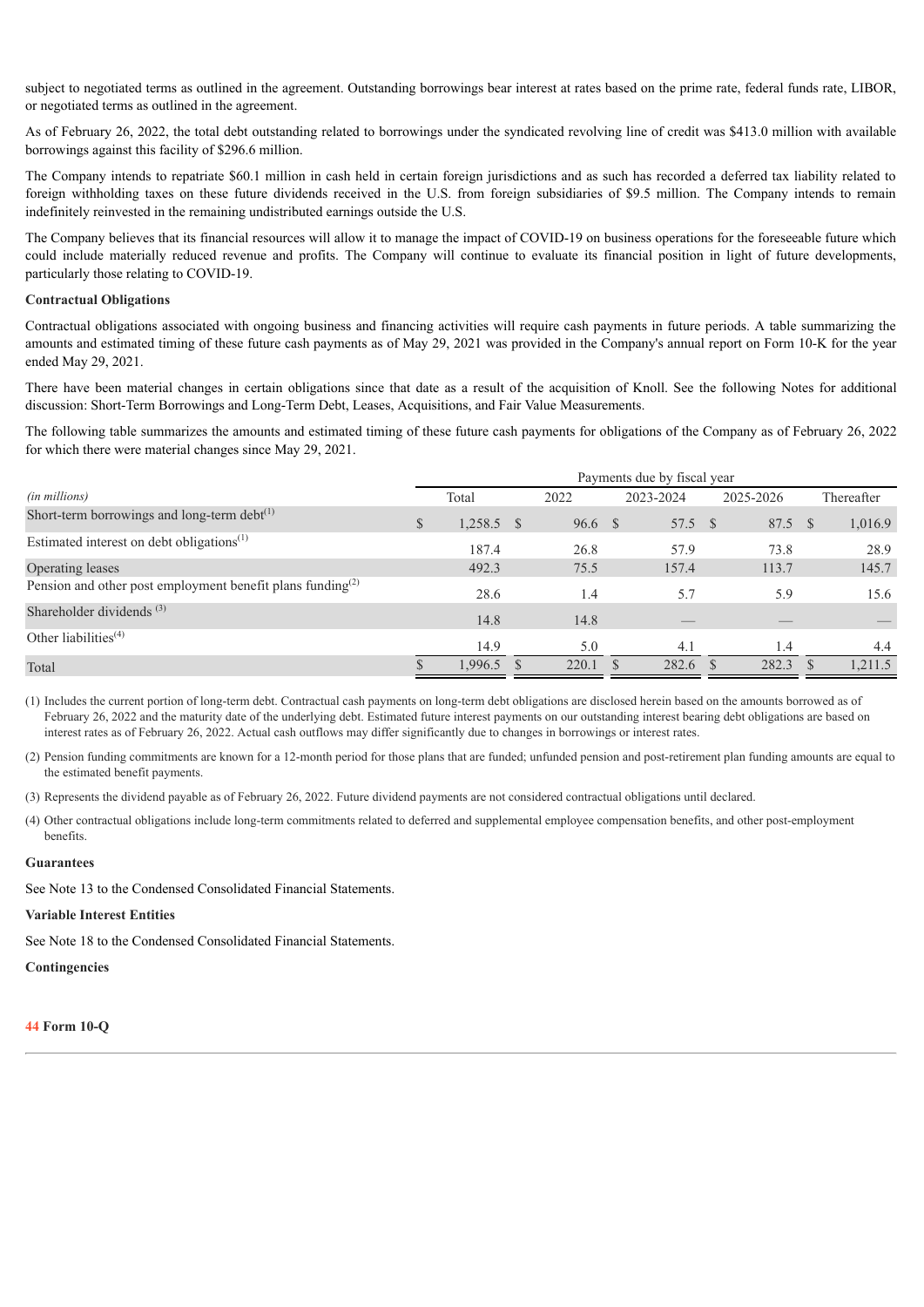#### See Note 13 to the Condensed Consolidated Financial Statements.

#### **Critical Accounting Policies**

The Company strives to report financial results clearly and understandably. The Company follows accounting principles generally accepted in the United States in preparing its consolidated financial statements, which require certain estimates and judgments that affect the financial position and results of operations for the Company. The Company continually reviews the accounting policies and financial information disclosures. A summary of the more significant accounting policies that require the use of estimates and judgments in preparing the financial statements is provided in the Company's Annual Report on Form 10-K for the year ended May 29, 2021.

#### **New Accounting Standards**

See Note 2 to the Condensed Consolidated Financial Statements.

#### **Safe Harbor Provisions**

Certain statements in this report are not historical facts but are "forward-looking statements" as defined under Section 27A of the Securities Act of 1933, as amended, and Section 21E of the Securities Exchange Act of 1934, as amended, that are based on management's beliefs, assumptions, current expectations, estimates, and projections about the industries in which the Company operates, the economy, and the Company itself. Words like "anticipates," "believes," "confident," "estimates," "expects," "forecasts," likely," "plans," "projects," "could," and "should," variations of such words, and similar expressions identify such forward-looking statements. These forward-looking statements involve certain risks and uncertainties, many of which are beyond the Company's control, that could cause actual results to differ materially from those indicated in such forward-looking statements, including but not limited to: inflationary pressures; supply chain disruptions and labor shortages; the impact of the war in Ukraine on our global business, including the effects on our supply chain; the impact of public health crises, such as pandemics (including coronavirus (COVID-19)) and epidemics, and any related company or government policies and actions to protect the health and safety of individuals or government policies or actions to maintain the functioning of national or global economies and markets; risks related to the additional debt incurred in connection with the Knoll acquisition; the Company's ability to comply with its debt covenants and obligations; the risk that the anticipated benefits of the Knoll acquisition will be more costly to realize than expected; the effect of the announcement of the acquisition on the ability of the Company to retain and hire key personnel and maintain relationships with customers, suppliers and others with whom the Company does business, or on the Company's operating results and business generally; the ability to successfully integrate Knoll's operations; the ability of the Company to implement its plans, forecasts and other expectations with respect to the Knoll acquisition and realize expected synergies; business disruption following the acquisition; general economic conditions; the availability and pricing of raw materials; the financial strength of our dealers and the financial strength of our customers; the success of newly-introduced products; the pace and level of government procurement; and the outcome of pending litigation or governmental audits or investigations, and other risks identified in our filings with the Securities and Exchange Commission. Therefore, actual results and outcomes may materially differ from what we express or forecast. We undertake no obligation to update, amend or clarify forward-looking statements.

## <span id="page-44-0"></span>**Item 3: Quantitative and Qualitative Disclosures About Market Risk**

The information concerning quantitative and qualitative disclosures about market risk contained in the Company's Annual Report on Form 10-K for the year ended May 29, 2021 has not changed materially. The nature of market risks from interest rates and commodity prices has not changed materially during the first nine months of fiscal 2022.

### **Foreign Exchange Risk**

The Company primarily manufactures its products in the United States, Canada, United Kingdom, Italy, China, and India. It also sources completed products and product components from outside the United States. The Company's completed products are sold in numerous countries around the world. Sales in foreign countries as well as certain expenses related to those sales are transacted in currencies other than the Company's reporting currency, the U.S. dollar. Accordingly, production costs and profit margins related to these sales are affected by the currency exchange relationship between the countries where the sales take place and the countries where the products are sourced or manufactured. These currency exchange relationships can also impact the Company's competitive positions within these markets.

In the normal course of business, the Company enters into contracts denominated in foreign currencies. The principal foreign currencies in which the Company conducts its business are the British pound sterling, euro, Canadian dollar, Japanese yen,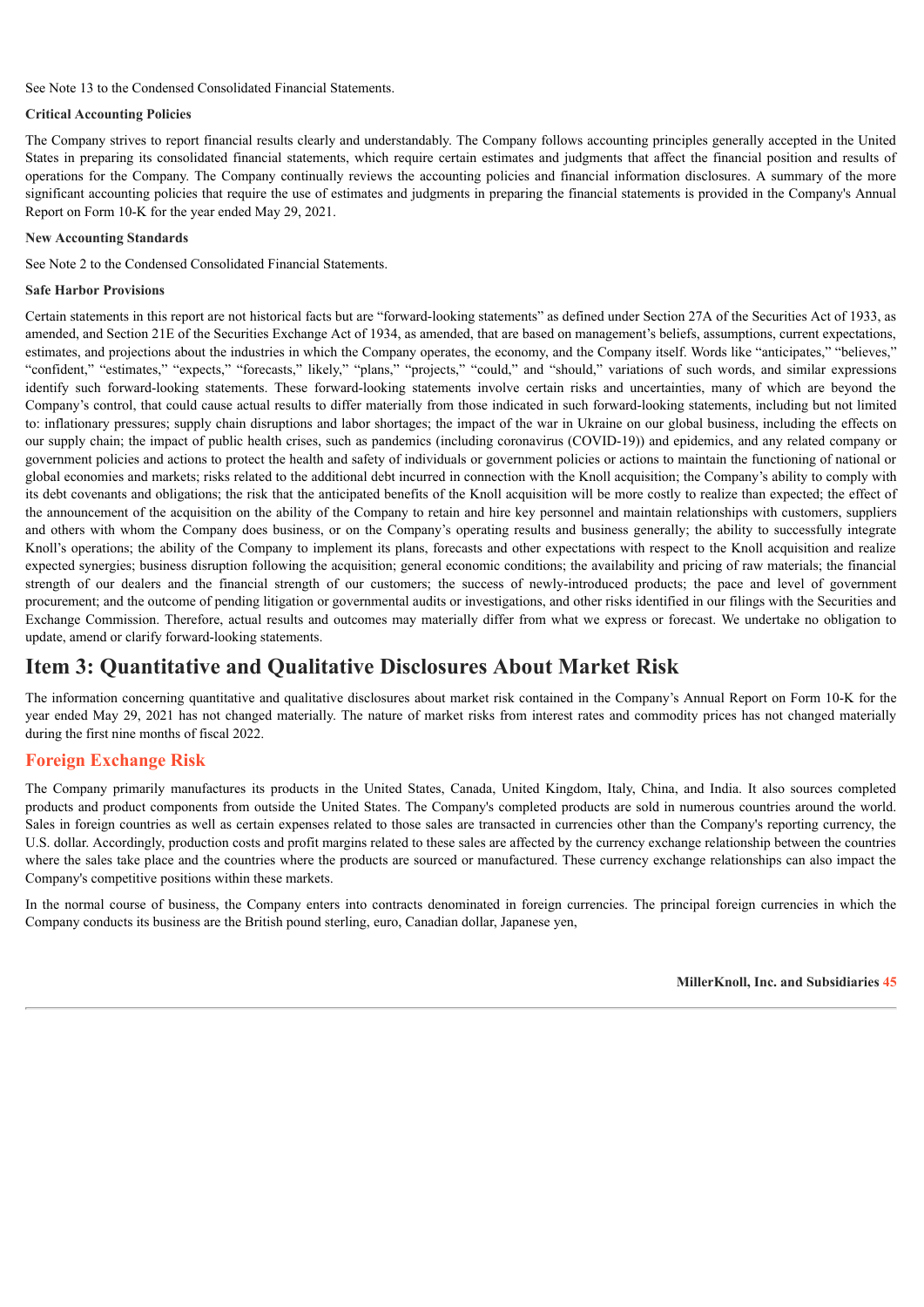Mexican peso, Hong Kong dollar, Chinese renminbi, and the Danish krone. Changes in the fair value of such contracts are reported in earnings in the period the value of the contract changes. The net gain or loss upon settlement and the change in fair value of outstanding contracts is recorded as a component of Other (income) expense, net.

## <span id="page-45-0"></span>**Item 4: Controls and Procedures**

## **Evaluation of Disclosure Controls and Procedures**

Under the supervision and with the participation of management, including the Company's Chief Executive Officer and Chief Financial Officer, management has evaluated the effectiveness of the Company's disclosure controls and procedures (as defined in Exchange Act Rules 13a-15(e) and 15d-15(e)) as of February 26, 2022, and the Company's Chief Executive Officer and Chief Financial Officer have concluded that, as of that date, the Company's disclosure controls and procedures are effective.

## **Changes in Internal Control Over Financial Reporting**

On July 19, 2021, the Company completed its acquisition of Knoll. The Company is currently in the process of integrating Knoll's internal controls over financial reporting (as defined in Exchange Act Rules 13a-15(f) and 15d-15(f)). Except for the inclusion of Knoll, there has been no change in our internal control over financial reporting that occurred during the quarterly period ended February 26, 2022, that has materially affected, or is reasonably likely to materially affect, our internal control over financial reporting.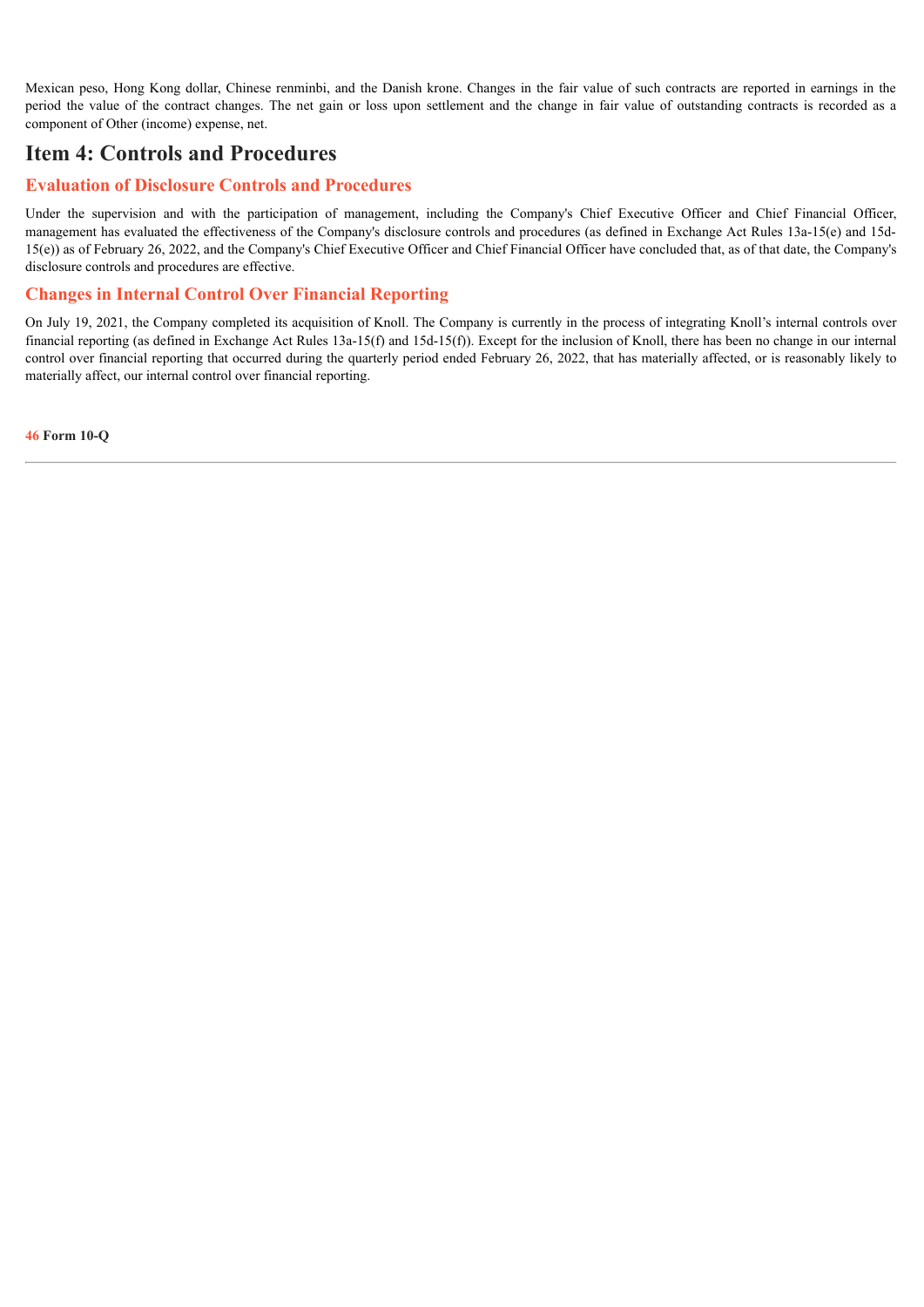# **PART II - OTHER INFORMATION**

## <span id="page-46-0"></span>**Item 1: Legal Proceedings**

There have been no material changes in the Company's legal proceedings from those set forth in the Company's Annual Report on Form 10-K for the year ended May 29, 2021.

## <span id="page-46-1"></span>**Item 1A: Risk Factors**

The risk factors set forth below update the risk factors in our Annual Report on Form 10-K for the year ended May 29, 2021. In addition to the risk factors below, you should carefully consider the risk factors discussed in our most recent Form 10-K report, which could materially affect our business, operating results, cash flows, and financial condition. The risks and uncertainties described in our Annual Report on Form 10-K and below are not the only ones we face; others, either unforeseen or currently deemed not material, may also have a negative impact on our Company.

#### **A continued shortage of qualified labor could negatively affect our business and materially reduce earnings.**

We have experienced shortages of qualified labor across our operations. Outside suppliers that we rely on have also experienced shortages of qualified labor. The future success of our operations depends on our ability, and the ability of third parties on which we rely, to identify, recruit, develop, and retain qualified and talented individuals in order to supply and deliver our products. Any shortage of qualified labor could have a negative impact on our business. Employee recruitment, development and retention efforts that we or such third parties undertake may not be successful, which could result in a shortage of qualified individuals in future periods. Any such shortage could decrease our ability to effectively produce and meet customer demand. Such a shortage would also likely lead to higher wages for employees (or higher costs to purchase the services of such third parties) and a corresponding reduction in our results of operations. In the current operating environment, we are experiencing a shortage of qualified labor in certain geographies, particularly with plant production workers, resulting in increased costs from certain temporary wage actions, such as hiring and referral bonus programs. A continuation of such shortages for a prolonged period of time could have a material adverse effect on our operating results.

**Increases in the market prices of manufacturing materials may negatively affect our profitability.**

The costs of certain manufacturing materials used in our operations are sensitive to shifts in commodity market prices, including the impact of the U.S. and retaliatory tariffs. In particular, the costs of steel, plastic, aluminum components, and particleboard are sensitive to the market prices of commodities such as raw steel, aluminum, crude oil, lumber, and resins. Increases in the market prices of these commodities due to the recent ban on Russian oil imports as a result of the current war between Russia and Ukraine may have an adverse impact on our profitability if we are unable to offset them with strategic sourcing, continuous improvement initiatives or increased prices to our customers.

#### Our business presence outside the United States exposes us to certain risks that could negatively affect our results of operations and financial **condition.**

In connection with the ongoing war between Russia and Ukraine, the U.S. government has imposed enhanced export controls on certain products and sanctions on certain industry sectors and parties in Russia. MillerKnoll is not fulfilling any existing orders or accepting new orders from Russia or Belarus at this time. As a safety measure, we have also stopped taking new orders and fulfilling orders in Ukraine. This region represents a small portion of our International Contract business and we do not rely on any material goods from suppliers in these regions. Fiscal year 2021 annualized revenue was approximately \$10 million. While we do not have manufacturing facilities or offices in the region, we have historically sold products to two dealers in Ukraine, two in Russia, and two in Belarus.

Further escalation of geopolitical tensions could have a broader impact that expands into other markets where we do business, which could adversely affect our business and/or our supply chain, business partners or customers in the broader region. The continued conflict in that region, as well as the current and additional international sanctions against Russia, are likely to further increase the cost of various supplies, particularly for petroleum based products. The impact from this conflict, as well as the international sanctions, cannot be predicted or anticipated with any reasonable degree of certainty, including the impact on the Company.

We are subject to risks and costs associated with protecting the integrity and security of our systems and confidential information.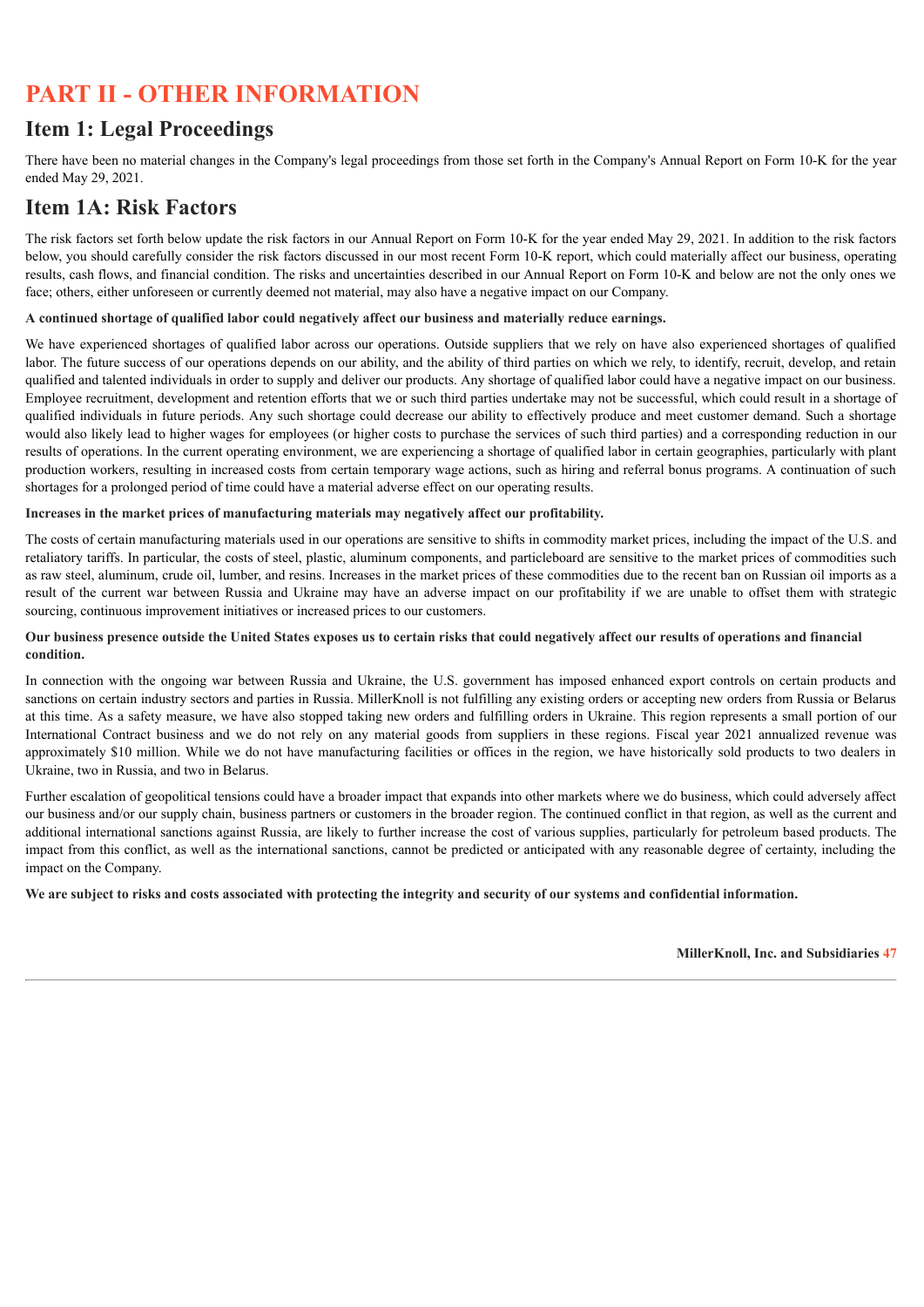Due to the political uncertainty and military actions involving Russia, Ukraine, and surrounding regions, we and the third parties upon which we rely may be vulnerable to a currently heightened risk of information technology breaches, computer malware, or other cyber-attacks, including attacks that could materially disrupt our systems and operations, supply chain, and ability to produce, sell and distribute our products.

## <span id="page-47-0"></span>**Item 2: Unregistered Sales of Equity Securities and Use of Proceeds**

## **Issuer Purchases of Equity Securities**

The Company has one outstanding share repurchase plan, which was authorized by the Board of Directors on January 16, 2019, and provides a share repurchase authorization of \$250.0 million with no specified expiration date. No repurchase plans expired or were terminated during the third quarter of fiscal 2022, nor do any plans exist under which the Company does not intend to make further purchases.

The following is a summary of share repurchase activity during the quarter ended February 26, 2022.

| Period            | (a) Total Number of<br>Shares (or Units)<br>Purchased | (b) Average price<br>Paid per Share or<br>Unit | (c) Total Number of Shares (or<br>Units) Purchased as Part of<br>Publicly Announced Plans or<br>Programs |  | (d) Maximum Number (or Approximate<br>Dollar Value) of Shares (or Units) that may<br>yet be Purchased Under the Plans or<br>Programs (in millions) |
|-------------------|-------------------------------------------------------|------------------------------------------------|----------------------------------------------------------------------------------------------------------|--|----------------------------------------------------------------------------------------------------------------------------------------------------|
| 11/28/21-12/24/21 | 312 \$                                                | 34.71                                          | 312S                                                                                                     |  | 222,314,159                                                                                                                                        |
| 12/25/21-1/22/22  | 4,858                                                 | 37.93                                          | 4,858                                                                                                    |  | 222, 129, 872                                                                                                                                      |
| 1/23/22-2/26/22   | $36,176$ \$                                           | 39.13                                          | 36,176                                                                                                   |  | 220,714,366                                                                                                                                        |
| Total             | 41,346                                                |                                                | 41,346                                                                                                   |  |                                                                                                                                                    |

The Company may repurchase shares from time to time for cash in open market transactions, privately negotiated transactions, pursuant to accelerated share repurchase programs or otherwise in accordance with applicable federal securities laws. The timing and amount of the repurchases will be determined by the Company's management based on their evaluation of market conditions, share price and other factors. The Company has temporarily suspended open market share repurchase activity as part of managing cash flows.

## <span id="page-47-1"></span>**Item 6: Exhibits**

The following exhibits (listed by number corresponding to the Exhibit table as Item 601 in Regulation S-K) are filed with this Report:

**Exhibit Number Document**

- 31.1 Certificate of the Chief Executive Officer pursuant to Section 302 of the [Sarbanes-Oxley](#page-49-0) Act of 2002
- 31.2 Certificate of the Chief Financial Officer pursuant to Section 302 of the [Sarbanes-Oxley](#page-50-0) Act of 2002
- 32.1 Certificate of the Chief Executive Officer pursuant to Section 906 of the [Sarbanes-Oxley](#page-51-0) Act of 2002
- 32.2 Certificate of the Chief Financial Officer pursuant to Section 906 of the [Sarbanes-Oxley](#page-52-0) Act of 2002
- 101.INS The instance document does not appear in the interactive data file because its XBRL tags are embedded within the Inline XBRL Document.
- 101.SCH XBRL Taxonomy Extension Schema Document
- 101.CAL XBRL Taxonomy Extension Calculation Linkbase Document
- 101.LAB XBRL Taxonomy Extension Label Linkbase Document
- 101.PRE XBRL Taxonomy Extension Presentation Linkbase Document
- 101.DEF XBRL Taxonomy Extension Definition Linkbase Document
- <span id="page-47-2"></span>104 Cover Page Interactive Data File (embedded within the Inline XBRL Document)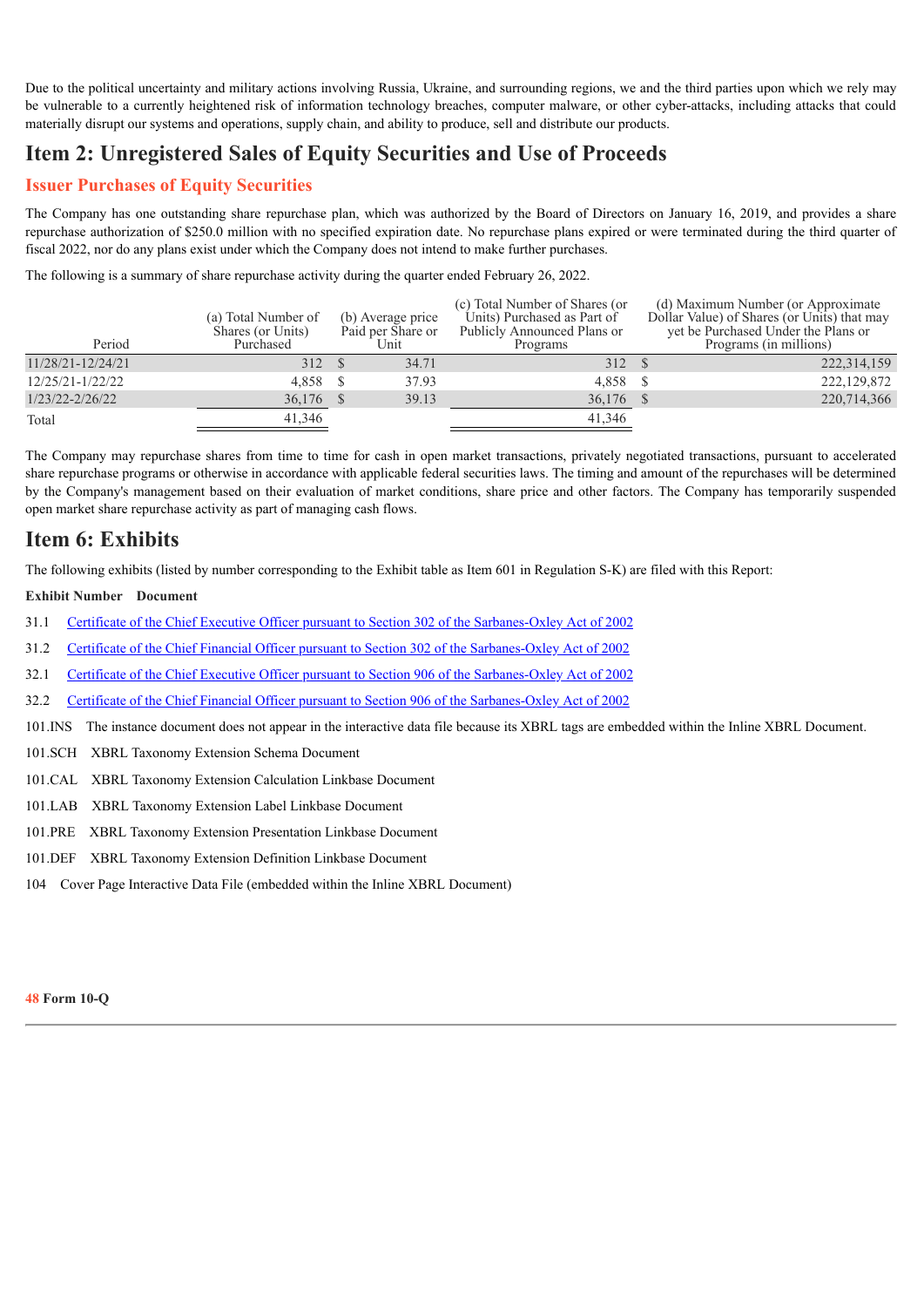## **Signatures**

Pursuant to the requirements of the Securities Exchange Act of 1934, the registrant has duly caused this report to be signed on its behalf by the undersigned thereunto duly authorized.

MillerKnoll, Inc.

April 6, 2022 /s/ Andrea R. Owen

Andrea R. Owen President and Chief Executive Officer (Duly Authorized Signatory for Registrant)

April 6, 2022 /s/ Jeffrey M. Stutz

Jeffrey M. Stutz Chief Financial Officer (Duly Authorized Signatory for Registrant)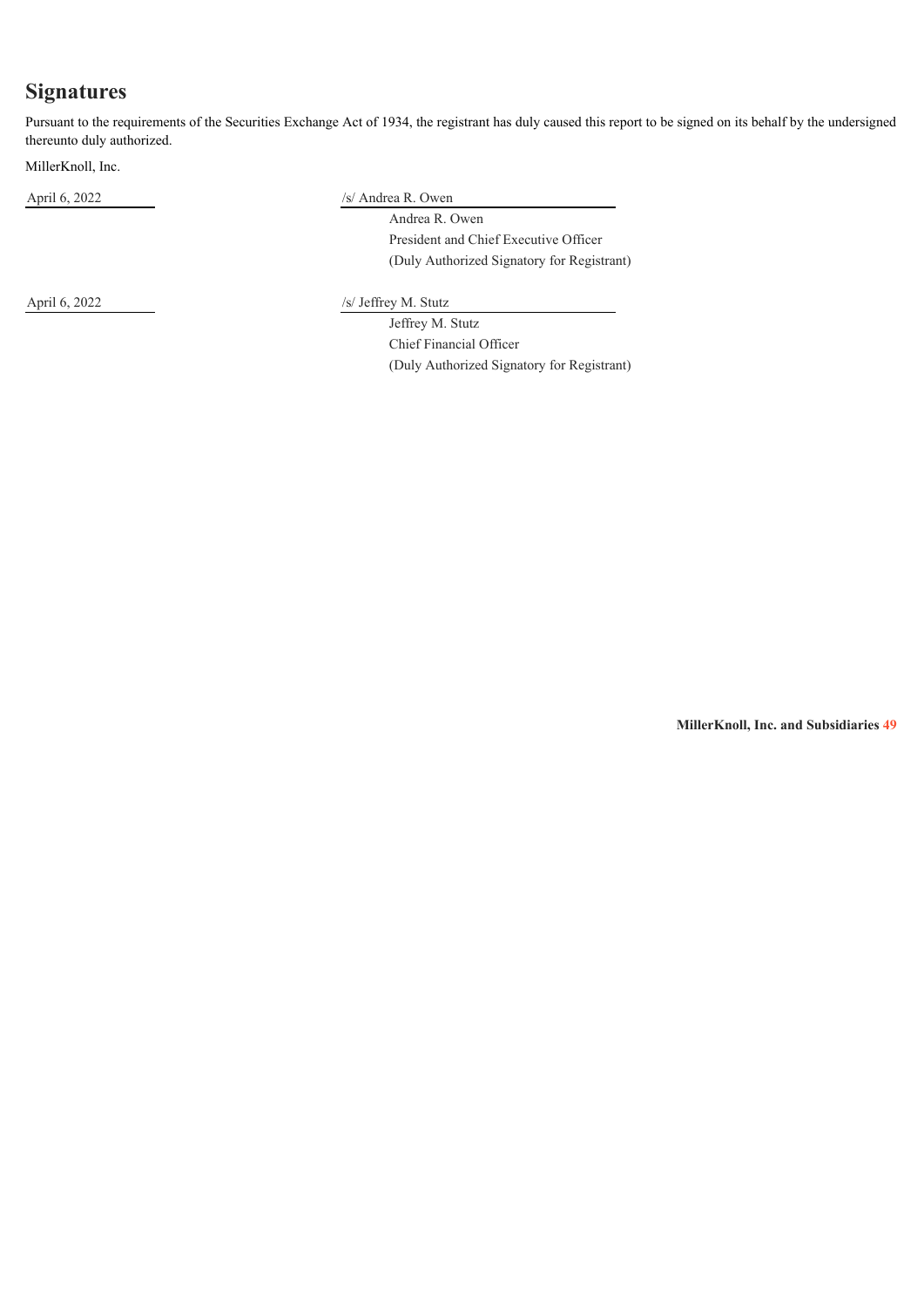#### **Exhibit 31.1**

#### CERTIFICATE OF THE CHIEF EXECUTIVE OFFICER OF MILLERKNOLL, INC. (THE "REGISTRANT")

<span id="page-49-0"></span>I, Andrea R. Owen, certify that:

- 1. I have reviewed this quarterly report on Form 10-Q for the period ended February 26, 2022, of MillerKnoll, Inc;
- 2. Based on my knowledge, this report does not contain any untrue statement of a material fact or omit to state a material fact necessary to make the statements made, in light of the circumstances under which such statements were made, not misleading with respect to the period covered by this report;
- 3. Based on my knowledge, the financial statements, and other financial information included in this report, fairly present in all material respects the financial condition, results of operations and cash flows of the registrant as of, and for, the periods presented in this report;
- 4. The registrant's other certifying officer(s) and I are responsible for establishing and maintaining disclosure controls and procedures (as defined in Exchange Act Rules 13a-15(e) and 15d-15(e)) and internal control over financial reporting (as defined in Exchange Act Rules 13a-15(f) and 15d-15(f)) for the registrant and have:
	- a) Designed such disclosure controls and procedures, or caused such disclosure controls and procedures to be designed under our supervision, to ensure that material information relating to the registrant, including its consolidated subsidiaries, is made known to us by others within those entities, particularly during the period in which this report is being prepared;
	- b) Designed such internal control over financial reporting, or caused such internal control over financial reporting to be designed under our supervision, to provide reasonable assurance regarding the reliability of financial reporting and the preparation of financial statements for external purposes in accordance with generally accepted accounting principles:
	- c) Evaluated the effectiveness of the registrant's disclosure controls and procedures and presented in this report our conclusions about the effectiveness of the disclosure controls and procedures, as of the end of the period covered by this report based on such evaluation; and
	- d) Disclosed in this report any change in the registrant's internal control over financial reporting that occurred during the registrant's most recent fiscal quarter (the registrant's fourth fiscal quarter in the case of an annual report) that has materially affected, or is reasonably likely to materially affect, the registrant's internal control over financial reporting; and
- 5. The registrant's other certifying officer(s) and I have disclosed, based on our most recent evaluation of internal control over financial reporting, to the registrant's auditors and the audit committee of the registrant's board of directors (or persons performing the equivalent functions):
	- a) All significant deficiencies and material weaknesses in the design or operation of internal control over financial reporting which are reasonably likely to adversely affect the registrant's ability to record, process, summarize and report financial information; and
	- b) Any fraud, whether or not material, that involves management or other employees who have a significant role in the registrant's internal control over financial reporting.

Date: April 6, 2022

/s/ Andrea R. Owen Andrea R. Owen President and Chief Executive Officer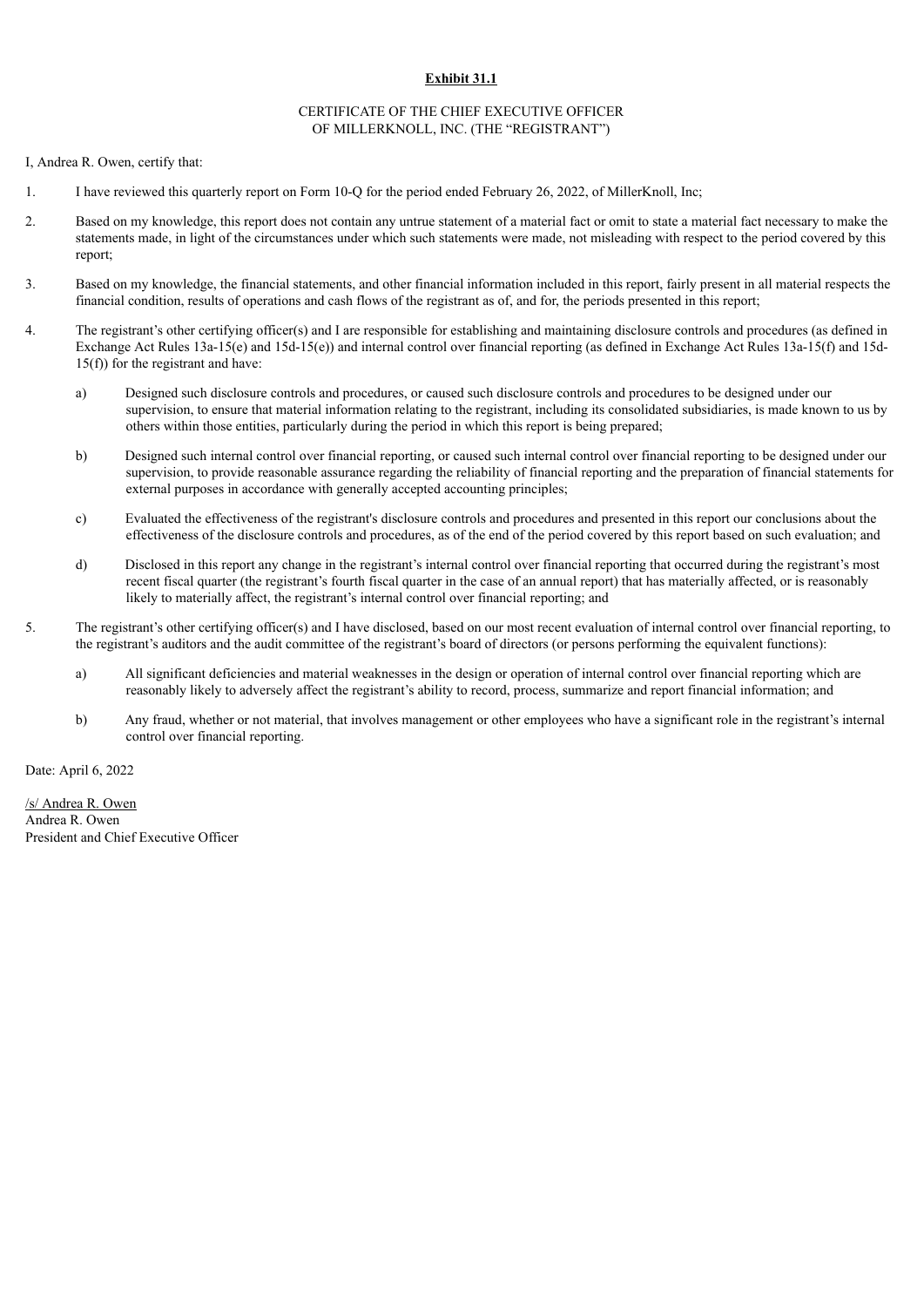#### **Exhibit 31.2**

#### CERTIFICATE OF THE CHIEF FINANCIAL OFFICER OF MILLERKNOLL, INC. (THE "REGISTRANT")

<span id="page-50-0"></span>I, Jeffrey M. Stutz, certify that:

- 1. I have reviewed this quarterly report on Form 10-Q for the period ended February 26, 2022, of MillerKnoll, Inc;
- 2. Based on my knowledge, this report does not contain any untrue statement of a material fact or omit to state a material fact necessary to make the statements made, in light of the circumstances under which such statements were made, not misleading with respect to the period covered by this report;
- 3. Based on my knowledge, the financial statements, and other financial information included in this report, fairly present in all material respects the financial condition, results of operations and cash flows of the registrant as of, and for, the periods presented in this report;
- 4. The registrant's other certifying officer(s) and I are responsible for establishing and maintaining disclosure controls and procedures (as defined in Exchange Act Rules 13a-15(e) and 15d-15(e)) and internal control over financial reporting (as defined in Exchange Act Rules 13a-15(f) and 15d-15(f)) for the registrant and have:
	- a) Designed such disclosure controls and procedures, or caused such disclosure controls and procedures to be designed under our supervision, to ensure that material information relating to the registrant, including its consolidated subsidiaries, is made known to us by others within those entities, particularly during the period in which this report is being prepared;
	- b) Designed such internal control over financial reporting, or caused such internal control over financial reporting to be designed under our supervision, to provide reasonable assurance regarding the reliability of financial reporting and the preparation of financial statements for external purposes in accordance with generally accepted accounting principles:
	- c) Evaluated the effectiveness of the registrant's disclosure controls and procedures and presented in this report our conclusions about the effectiveness of the disclosure controls and procedures, as of the end of the period covered by this report based on such evaluation; and
	- d) Disclosed in this report any change in the registrant's internal control over financial reporting that occurred during the registrant's most recent fiscal quarter (the registrant's fourth fiscal quarter in the case of an annual report) that has materially affected, or is reasonably likely to materially affect, the registrant's internal control over financial reporting; and
- 5. The registrant's other certifying officer(s) and I have disclosed, based on our most recent evaluation of internal control over financial reporting, to the registrant's auditors and the audit committee of the registrant's board of directors (or persons performing the equivalent functions):
	- a) All significant deficiencies and material weaknesses in the design or operation of internal control over financial reporting which are reasonably likely to adversely affect the registrant's ability to record, process, summarize and report financial information; and
	- b) Any fraud, whether or not material, that involves management or other employees who have a significant role in the registrant's internal control over financial reporting.

Date: April 6, 2022

/s/ Jeffrey M. Stutz Jeffrey M. Stutz Chief Financial Officer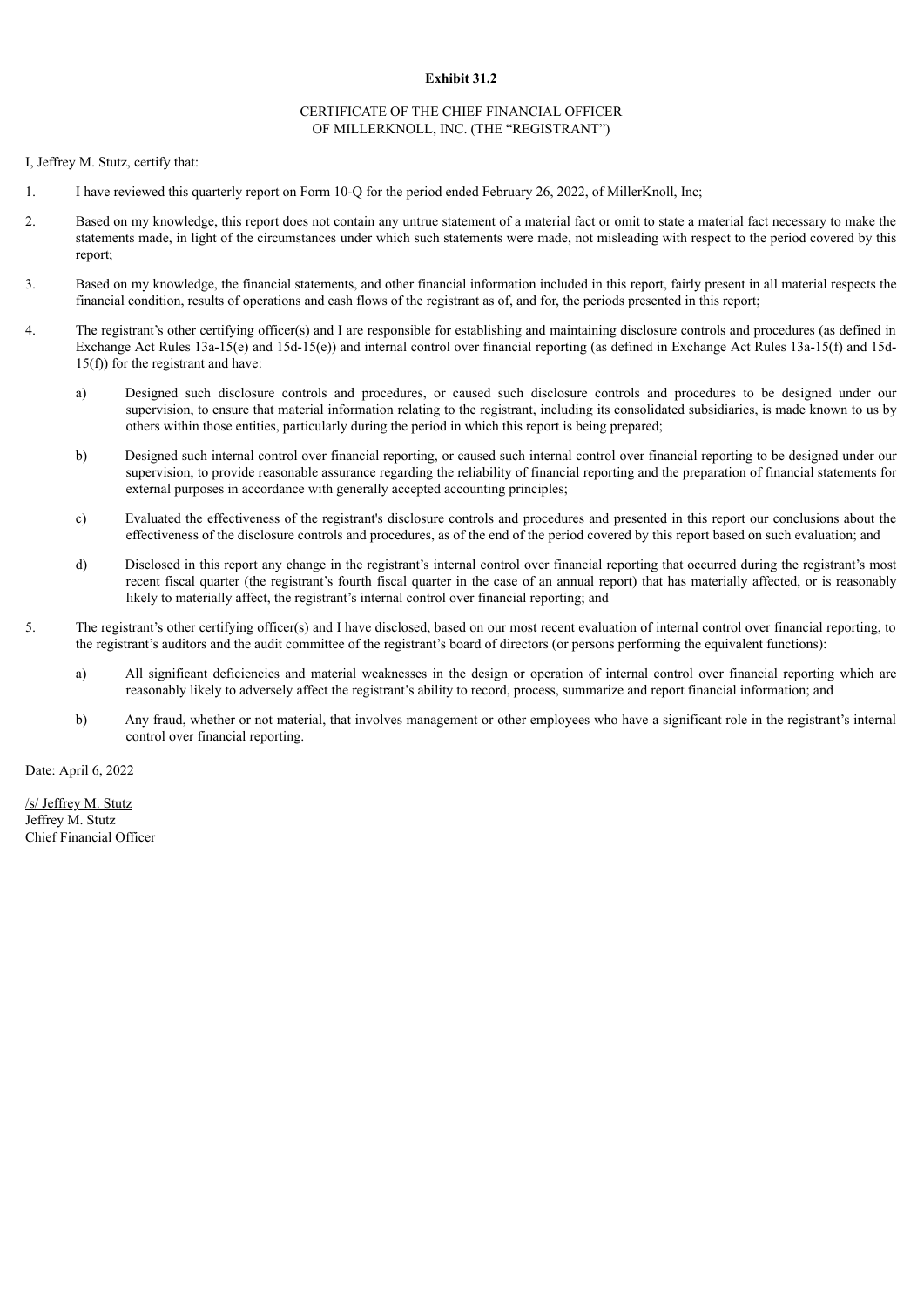#### **Exhibit 32.1**

#### CERTIFICATE OF THE CHIEF EXECUTIVE OFFICER OF MILLERKNOLL, INC. (THE "COMPANY")

<span id="page-51-0"></span>Pursuant to Section 906 of the Sarbanes-Oxley Act of 2002:

I, Andrea R. Owen, President and Chief Executive Officer of the company, certify to the best of my knowledge and belief pursuant to Section 906 of Sarbanes-Oxley Act of 2002 that:

- (1) The quarterly report on Form 10-Q for the period ended February 26, 2022, which this statement accompanies, fully complies with the requirements of section 13(a) or 15(d) of the Securities Exchange Act of 1934; and
- (2) The information contained in this quarterly report on Form 10-Q for the quarterly period ended February 26, 2022, fairly presents, in all material respects, the financial condition and results of operations of the company

Dated: April 6, 2022

/s/ Andrea R. Owen Andrea R. Owen President and Chief Executive Officer

The signed original of this written statement required by Section 906, or other document authenticating, acknowledging, or otherwise adopting the signature that appears in typed form within the electronic version of this written statement required by Section 906, has been provided to MillerKnoll, Inc. and will be retained by MillerKnoll, Inc. and furnished to the Securities and Exchange Commission or its staff upon request.